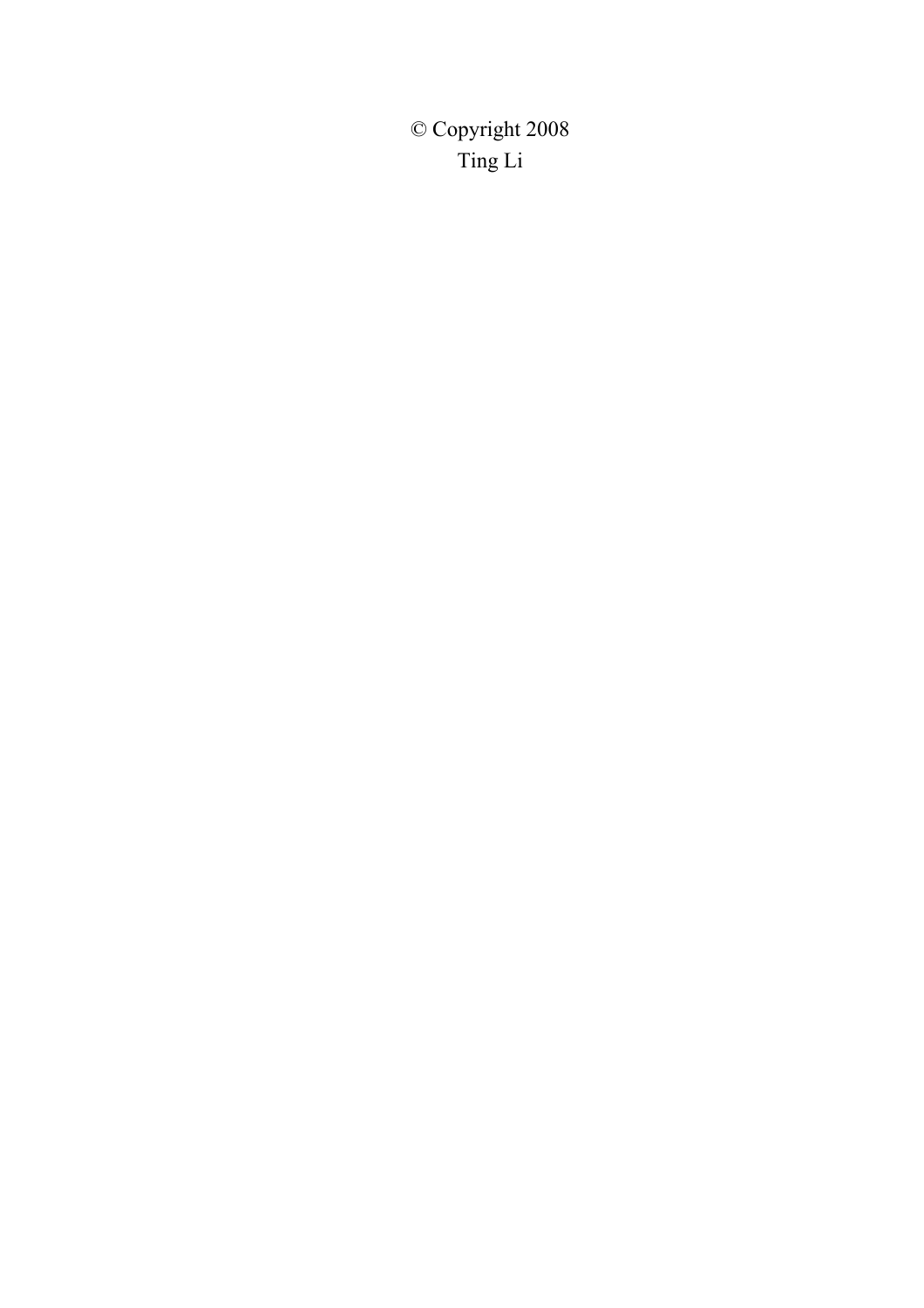# The Extension of the Vitality Model and Its Application

Ting Li

A thesis submitted in partial fulfillment of the requirements for the degree of

Master of Science

University of Washington

2008

Program Authorized to Offer Degree: Quantitative Ecology and Resource Management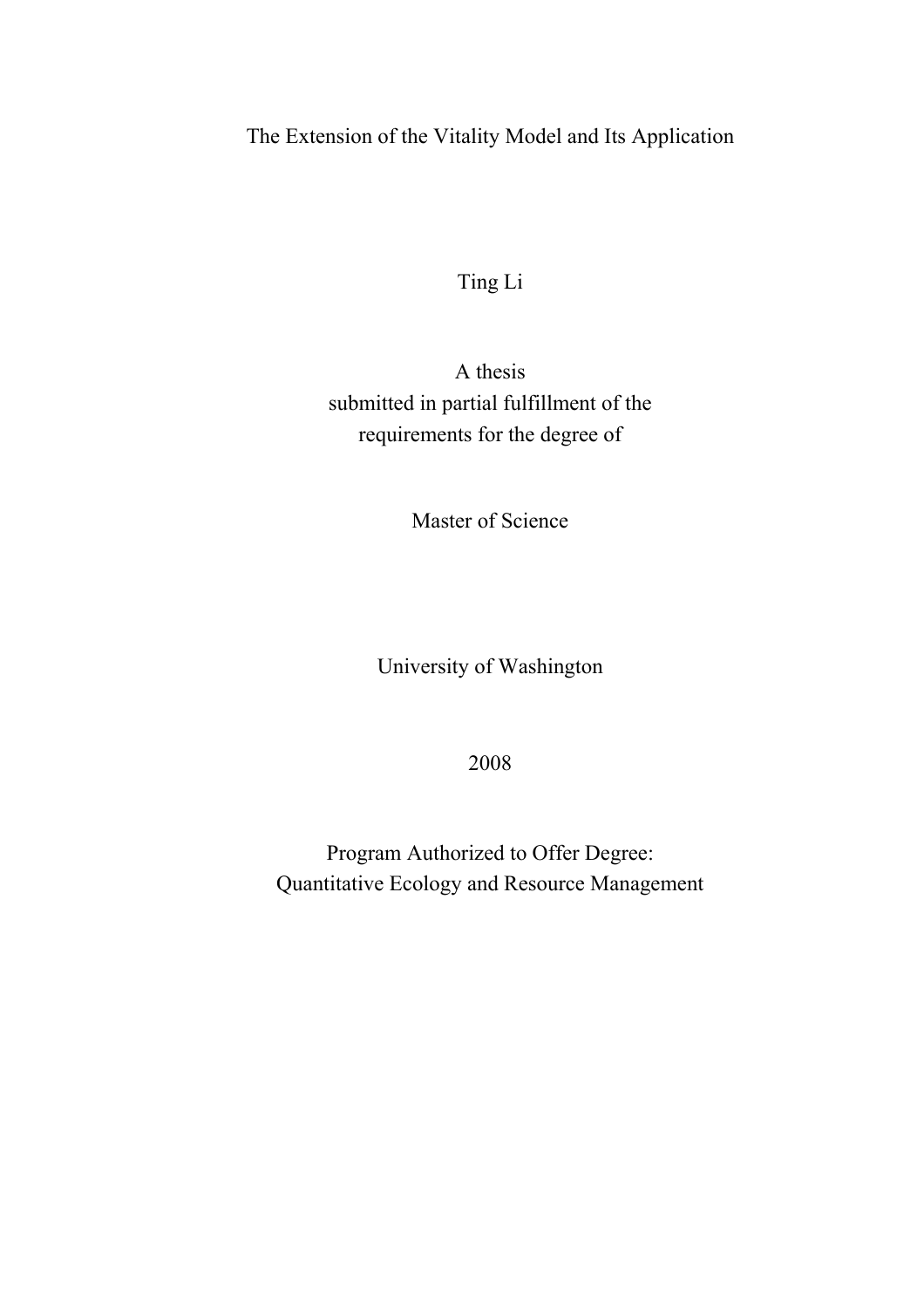# University of Washington Graduate School

This is to certify that I have examined this copy of a master's thesis by

Ting Li

and have found that it is complete and satisfactory in all respects, and that any and all revisions required by the final examining committee have been made.

Committee Members:

James J. Anderson

Vincent F. Gallucci

Date:\_\_\_\_\_\_\_\_\_\_\_\_\_\_\_\_\_\_\_\_\_\_\_\_\_\_\_\_\_\_\_\_\_\_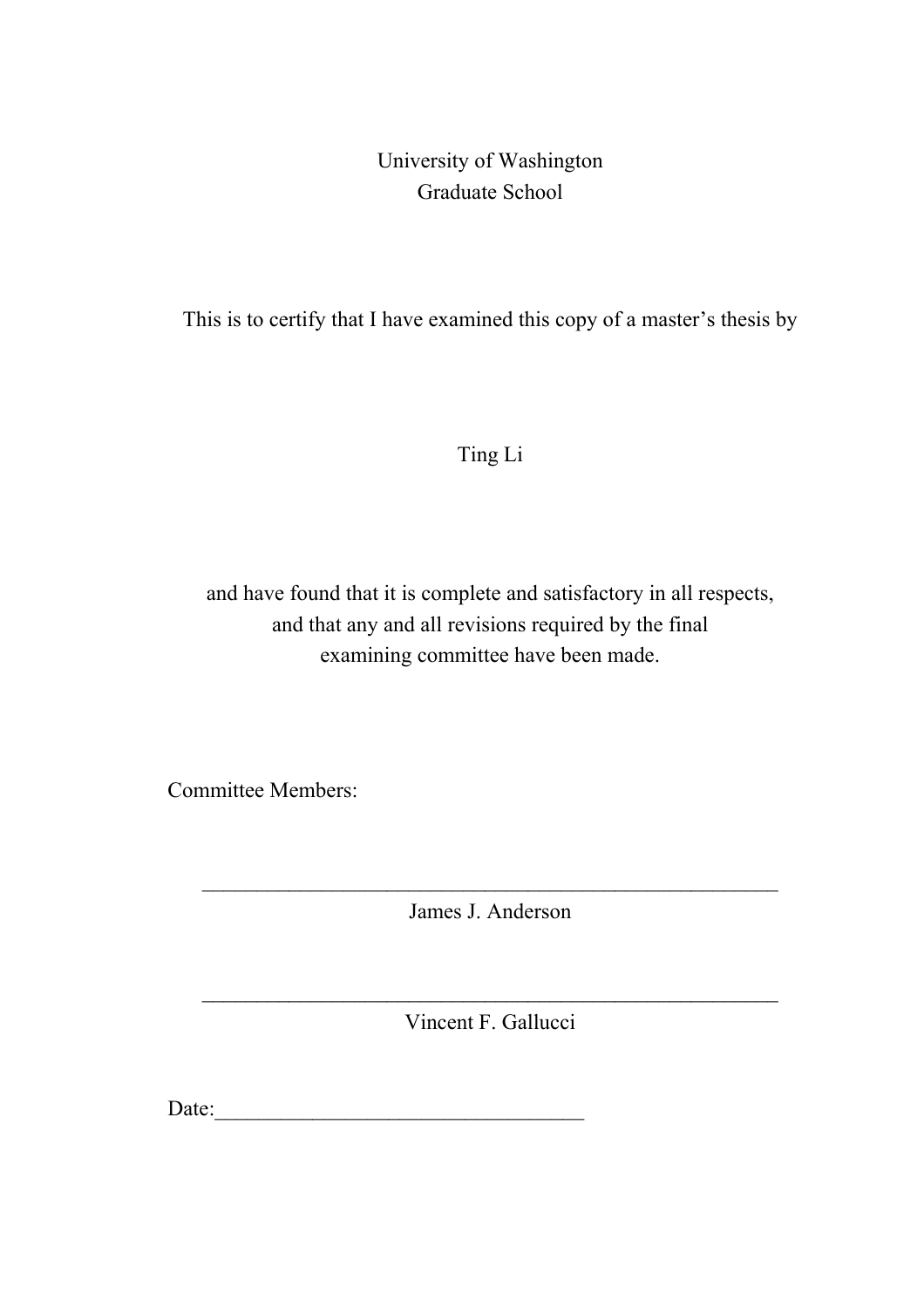In presenting this thesis in partial fulfillment of the requirements for a master's degree at the University of Washington, I agree that the Library shall make its copies freely available for inspection. I further agree that extensive copying of this thesis is allowable only for scholarly purposes, consistent with "fair use" as prescribed in the U.S. Copyright Law. Any other reproduction for any purposes or by any means shall not be allowed without my written permission.

Signature \_\_\_\_\_\_\_\_\_\_\_\_\_\_\_\_\_\_\_\_\_\_

Date  $\Box$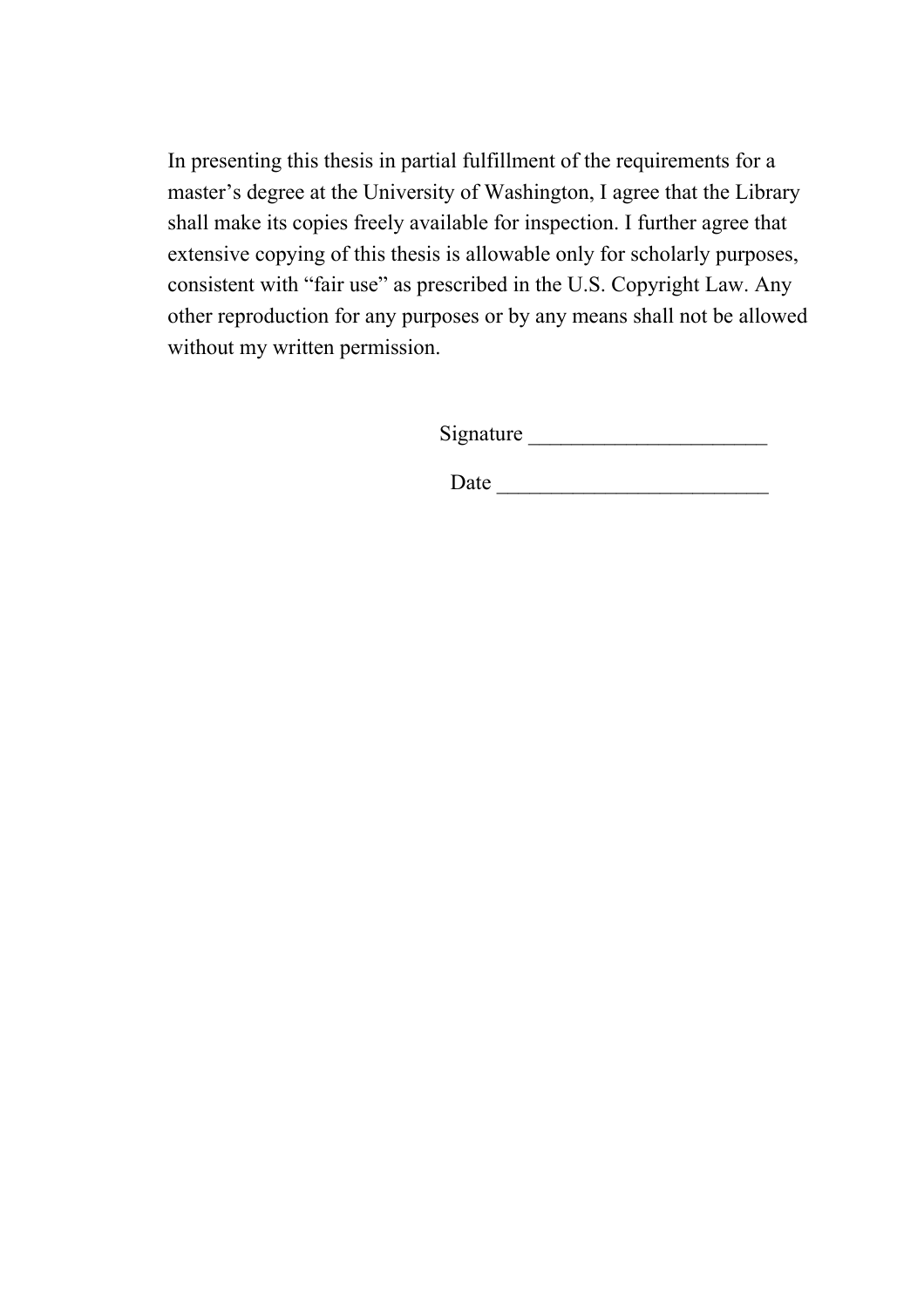## University of Washington

## **Abstract**

# The Extension of the Vitality Model and Its Application

Ting Li Chair of the Supervisory Committee: Professor James J. Anderson Quantitative Ecology and Resource Management

Anderson (2000, 2008) developed a model of vitality to characterize the properties of survival system. In this thesis, I extend to Anderson's vitality model by adding initial distribution to vitality, which makes the model more realistic. A Gaussian and gamma initial distribution are discussed here. A new algorithm for estimating parameters based on simulated annealing is presented, which allows us to explore the properties of population through their vitality parameters. Comparisons of the refined model and Anderson's model based both on simulation and real animal survival data leads to an issue of model selection. Finally, the model is applied to human survival data, leading to insights related to survival improvement and mortality plateau.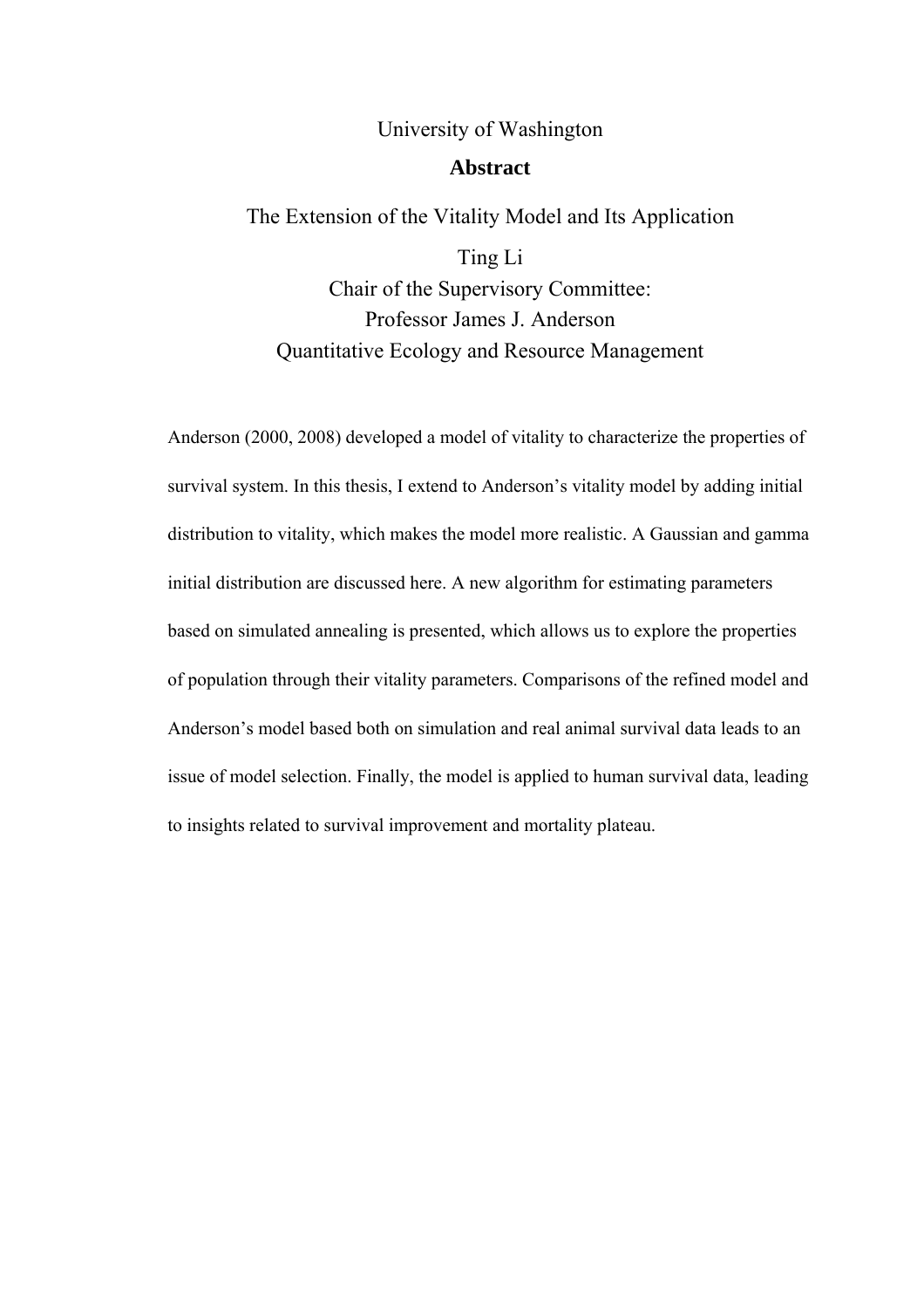# **Table of Contents**

| Effects of different initial vitality distribution on survival curve 17 |  |
|-------------------------------------------------------------------------|--|
|                                                                         |  |
|                                                                         |  |
|                                                                         |  |
|                                                                         |  |
|                                                                         |  |
|                                                                         |  |
|                                                                         |  |
|                                                                         |  |
|                                                                         |  |
|                                                                         |  |
|                                                                         |  |
|                                                                         |  |
|                                                                         |  |
|                                                                         |  |
|                                                                         |  |
|                                                                         |  |
|                                                                         |  |
|                                                                         |  |
|                                                                         |  |
|                                                                         |  |
|                                                                         |  |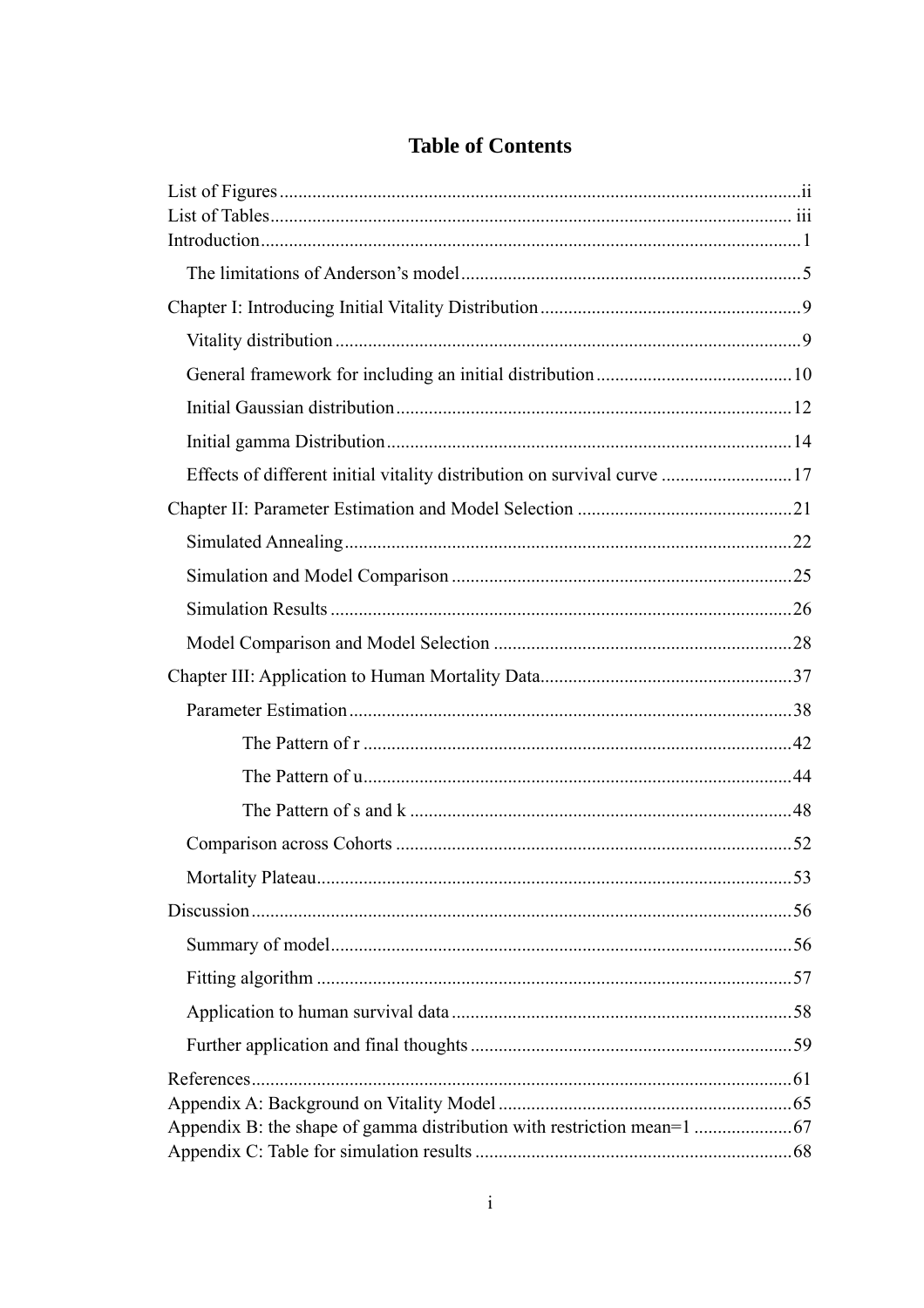# **List of Figures**

| Figure Number<br>Page                                                                    |
|------------------------------------------------------------------------------------------|
| Figure 1: Depicts individual vitality trajectories (eq. (1)) and survival (eq. (3))5     |
|                                                                                          |
|                                                                                          |
| Figure 4: initial standard deviation for v0 (truncating at $v0$ >0) vs. actual standard  |
| Figure 5: Survival curves from Gaussian and gamma model with different initial           |
|                                                                                          |
|                                                                                          |
| Figure 8: estimated parameters versus actual values of initial standard deviation u28    |
|                                                                                          |
| Figure 10: fitting results for truncated survival curves from Danish cohort data with    |
| Figure 11: Parameter r and estimated $\rho$ from Denmark's human survival data with      |
| Figure 12: Parameter u and $\tau$ estimated from Denmark's human survival data with      |
|                                                                                          |
| Figure 14: Parameter $k$ and $\sigma$ estimation from Denmark's human survival data with |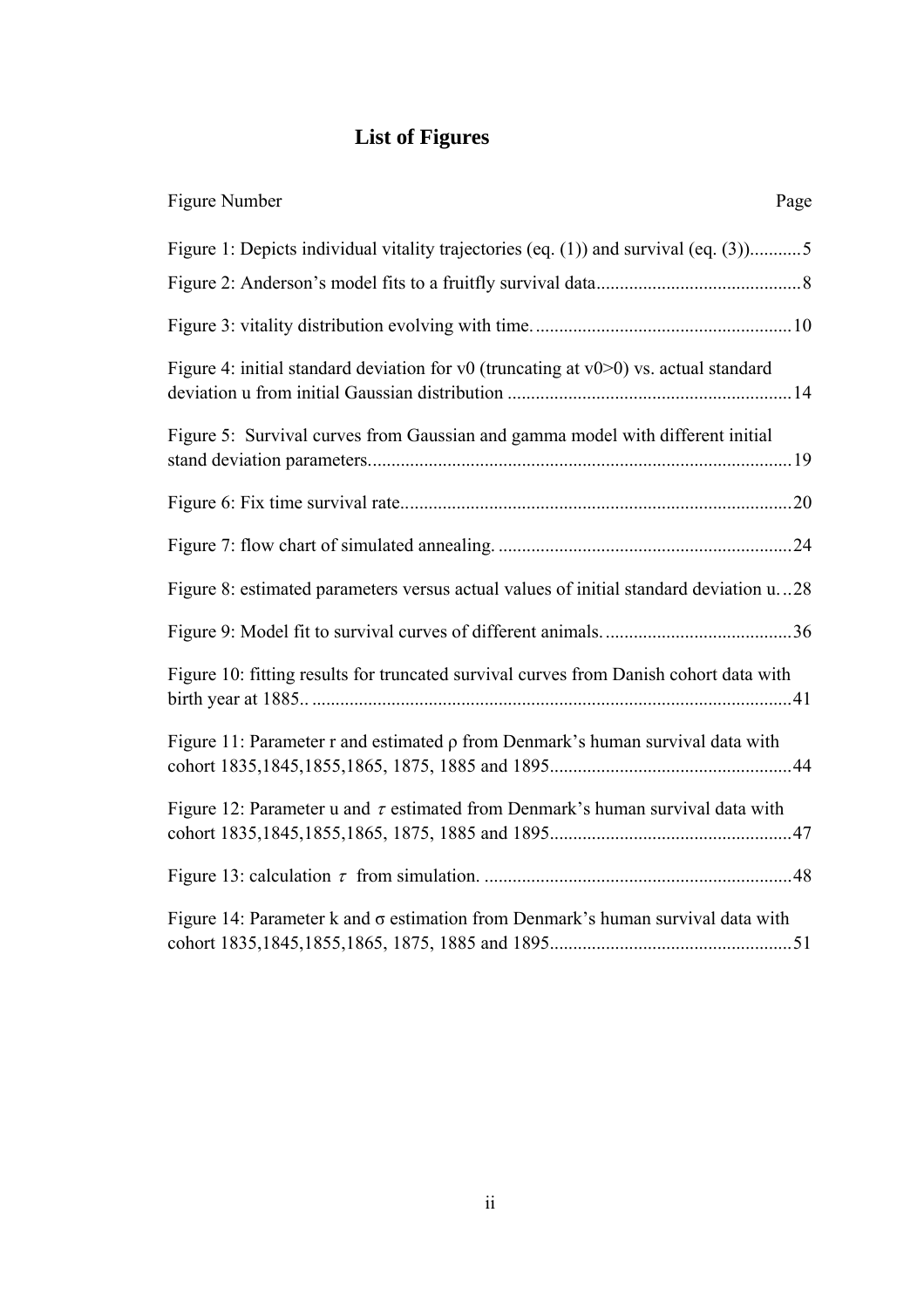# **List of Tables**

| Table Number                                                                         | Page |
|--------------------------------------------------------------------------------------|------|
| Table 1: Parameter estimation from various species of animal survival data34         |      |
| Table 2: parameter estimates for cohort 1885 (standard errors of the estimates are   |      |
| Table 3: Monthly Vital Statistics Report, Report of Final Mortality Statistics, 1995 |      |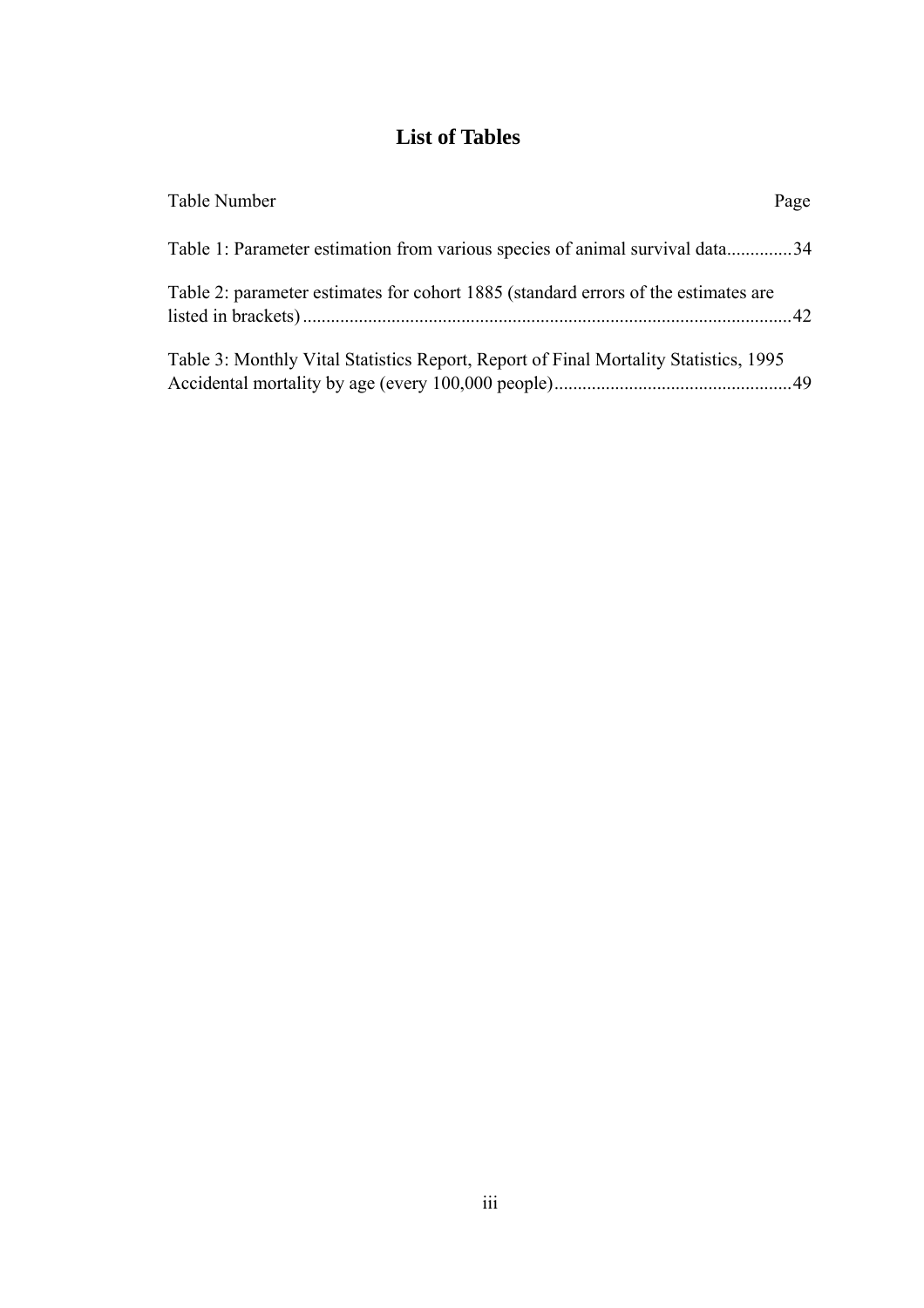#### **Introduction**

Individuals even within a population are different at birth and differentiate further over time because of their unique experiences and innate capabilities. These differences are generically attributed to heterogeneity, which is an important factor in determining features of population survival. These include the time to starvation, response to stress, expected life span and mortality plateaus which is a widely observed tendency for mortality level off or even decline at old ages (Carey et.al 1992, Vaupel et.al 1994, 1998). In the biological context of survival analysis, one of the most important organizing principles is adaptive evolution by natural selection that rests on heterogeneity: genetic variation, differential survival or reproduction. Unlike evolutionary theories of demography, the lifelong heterogeneity theories related to mortality do not rest upon such well-established principles of biology. For a long time, survival models lacked a mechanistic basis for incorporating heterogeneity. The classical population-level models, which are usually described by differential equations, express mortality in terms of rates acting on homogeneous among a category. Thus, it makes this kind of models incapable of capturing the large variations between individuals. An alternative method is to use an Individual Based Model (IBM) tracking population traits at individual level. However, IBMs also lack a standard way to represent the variation and are often difficult to calibrate with the limited data available on population dynamics.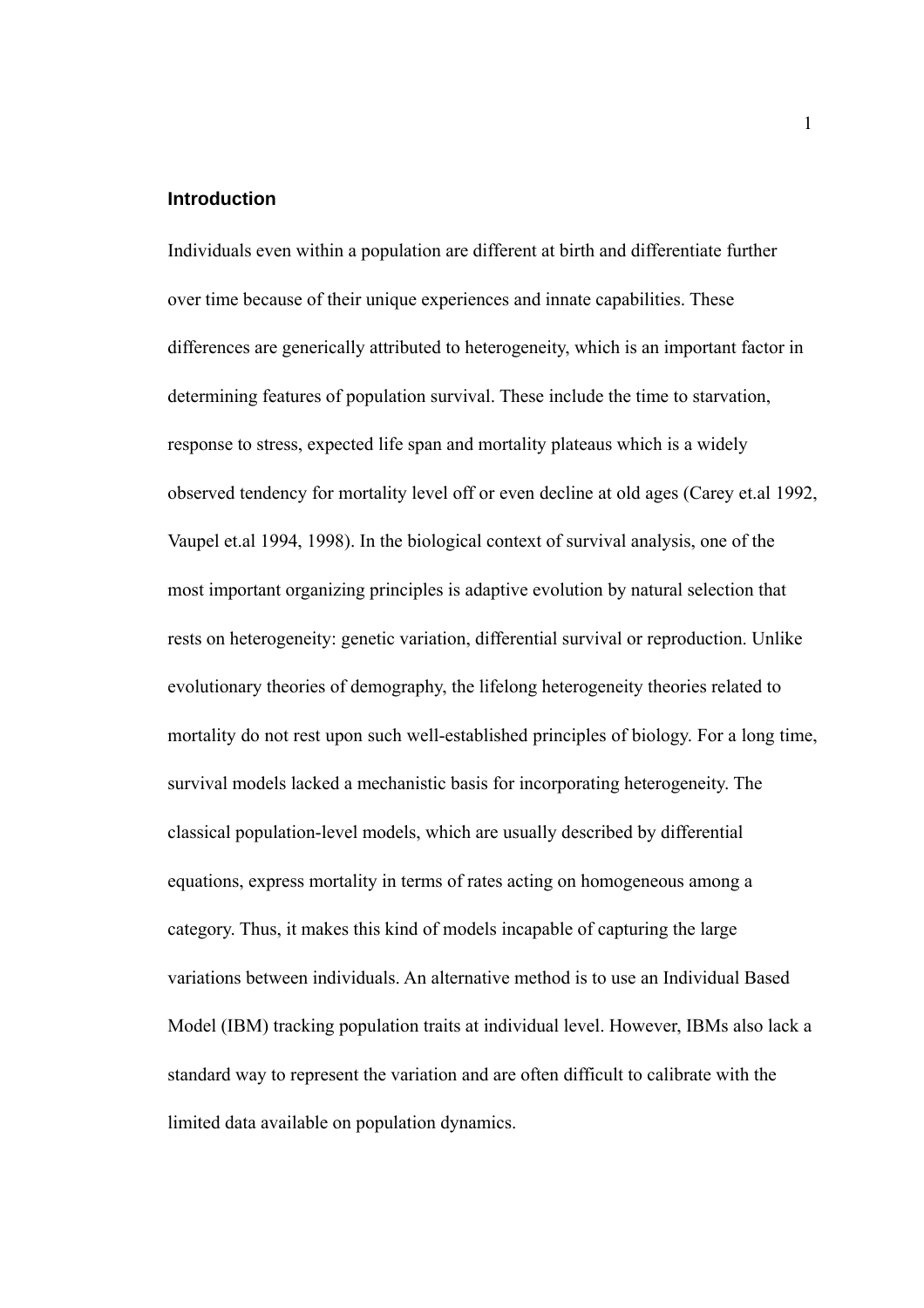Recently, many new survival models have been developed to describe a demographic stochasticity in which variability in survival and reproduction rates are expressed as random events within population age classes (e.g., May 1973; Fox and Kendall 2002; Engen et al.2003; Boyce et al. 2006; Lande et al. 2006). They all somehow discuss the need to consider heterogeneity explicitly. In their opinion, mortality plateau is the result of statistical variation among a population in which weak individuals die at early ages while strong ones survive longer, finally leading to a decline of mortality rate at old ages. Heterogeneity may be expressed in the mortality rate of a Gompertz model by identifying individual rate coefficients of subpopulations (Yashin 2001, Service 2000). They did realize the importance of heterogeneity, however, their approaches are problematic because, once deaths occur, the hazard composition of a heterogeneous sample changes (Zens and Peart 2003). The issue is not trivial. The level of biases in interpreting models and data depend on how heterogeneity is formulated. Also, they classify heterogeneity in a way of genetic variation and environmental variation (Service 2000). Those definitions make it very hard to separate one kind of variation from the other especially when both are evolving with time. Last but not least, those models do not explicitly considers the processes that produce heterogeneity, and how the population structure changes as the individuals grow and die. Therefore, they cannot well explain the hidden mechanism with which we are mainly concerned.

Generally speaking, what we are concerned with is how to properly embed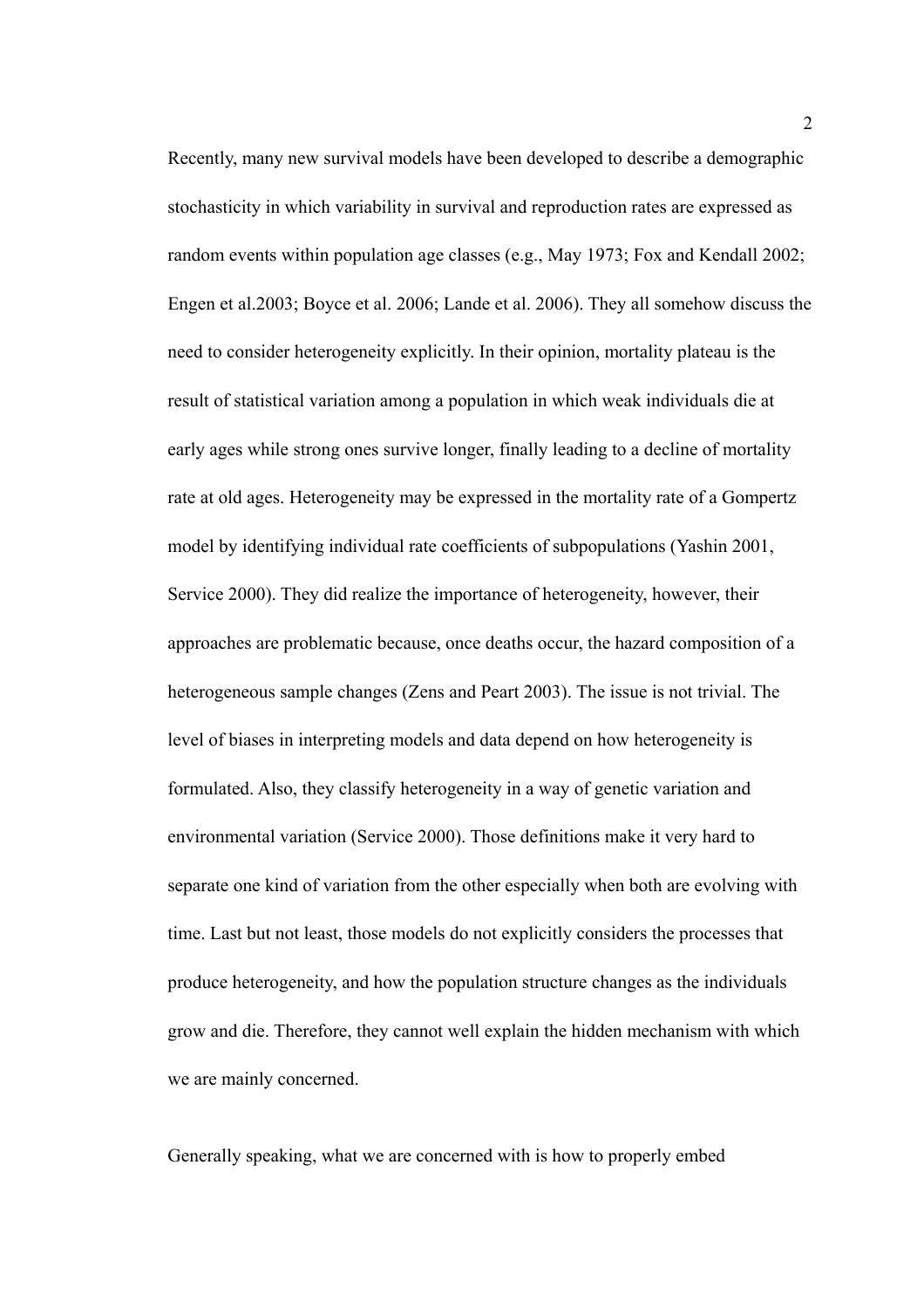heterogeneity into a survival model, so that it can help to clarify the internal mechanisms that lead to death. In our research context, heterogeneity among population is represented in one of two ways. The *existing variation* is the variation that is observed at a given time and is due to genetic heterogeneity and differences in life experience before the observation. The other is *evolving variation* which is developed as the individuals grow old and are exposed to variable environments after the observation. If the observation time is made at birth day, existing variation is due only to intrinsic or genetic differences, while evolving variation reflects subsequent differentiation. Existing variation describes a kind of static heterogeneity, while evolving variation reflects how a population becomes more heterogeneous with time due to variable experiences. It is believed that both of these are very important in mortality modeling, especially when the goal is not only to fit data, but to explore the real process of heterogeneity evolving with time. An idea survival model should be able to capture both heterogeneities.

For representing the latter variation, a totally new vitality model of fitting survival curves was initially published in a paper by Anderson in 1992 and further expanded in 2000 (See model detail in Appendix A: Background on Vitality Model). The vitality model for survival is a method that characterizes the complex interactions between external and internal processes by a quantity called "vitality" which denotes the remaining survival capacity of an organism. Each individual begins with an initial vitality,  $v_0$ , and dies when its vitality reaches zero (fig. 1). The random trajectory of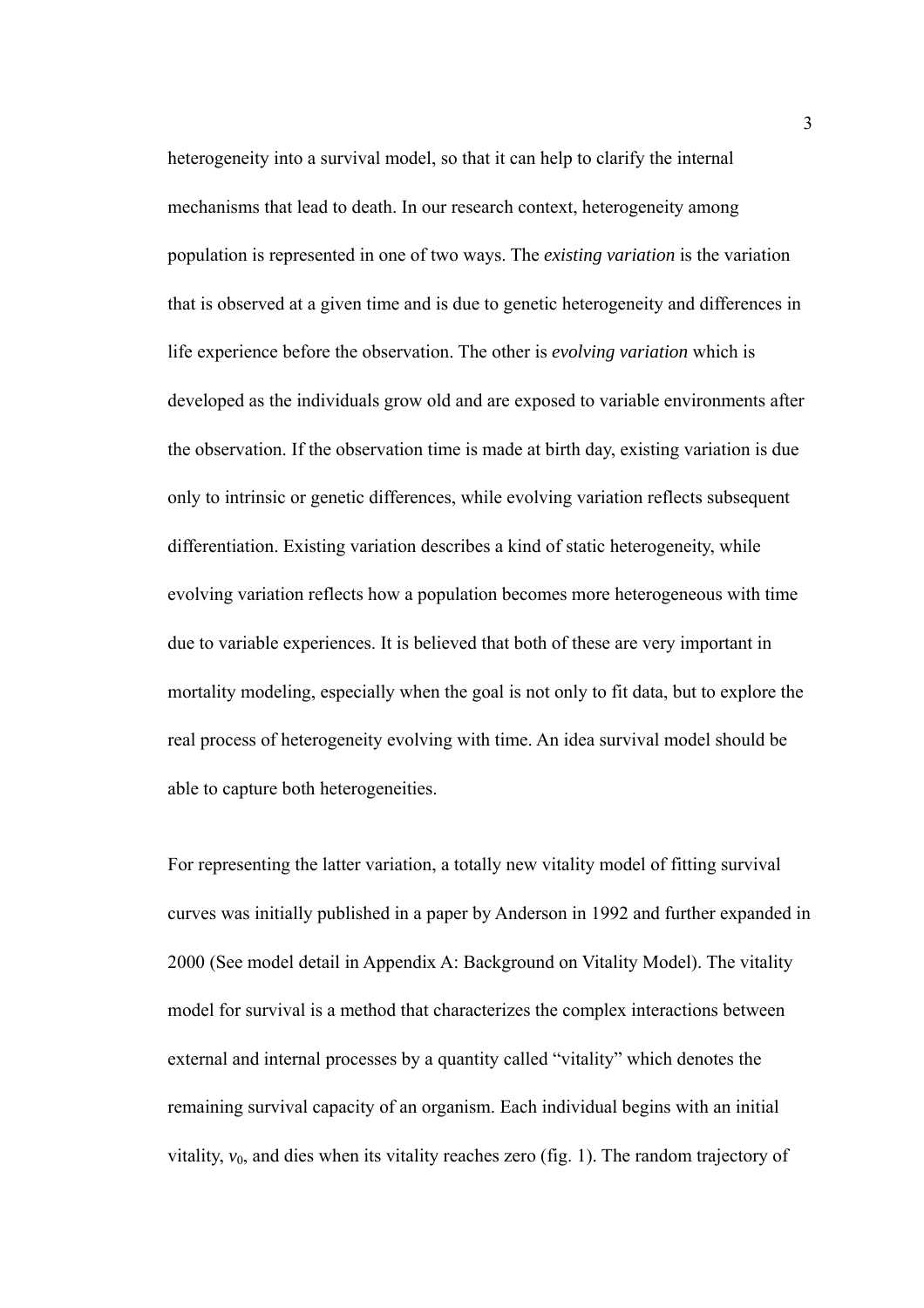vitality,  $v$ , between  $v_0$  and 0 is described by the Wiener process:

$$
dv/dt = -\rho + \sigma \varepsilon_t \tag{1}
$$

where  $\rho$  is the mean value of the rate of vitality loss,  $\sigma$  is the magnitude of the stochastic component.

The two parameters  $\rho$  and  $\sigma$  are set to be constant within a population level. Then an analytical solution is obtainable if at  $t=0$  the population distribution is homogeneous, i.e. with all the individuals having the same initial vitality  $v_0$ . Thus, a survival model is expressed (Anderson 2000):

$$
l(t) = l_{\nu}(t)l_a(t) = \left(\Phi\left(\frac{1}{s\sqrt{t}}(1-rt)\right) - \exp\left(\frac{2r}{s^2}\right)\Phi\left(-\frac{1}{s\sqrt{t}}(1+rt)\right)\right) \exp(-kt) \quad (2)
$$

Where  $l(t)$  is the survival rate and  $r = \rho / v_0$ ,  $s = \sigma / v_0$  are normalized drift and variation parameters respectively.  $\Phi(g)$  is the cumulative distribution function of normal distribution. Then

$$
l_{v}(t) = \left(\Phi\left(\frac{1}{s\sqrt{t}}(1-rt)\right) - \exp\left(\frac{2r}{s^{2}}\right)\Phi\left(-\frac{1}{s\sqrt{t}}(1+rt)\right)\right)
$$
(3)

gives the vitality-based survival and

$$
l_a(t) = \exp(-kt) \tag{4}
$$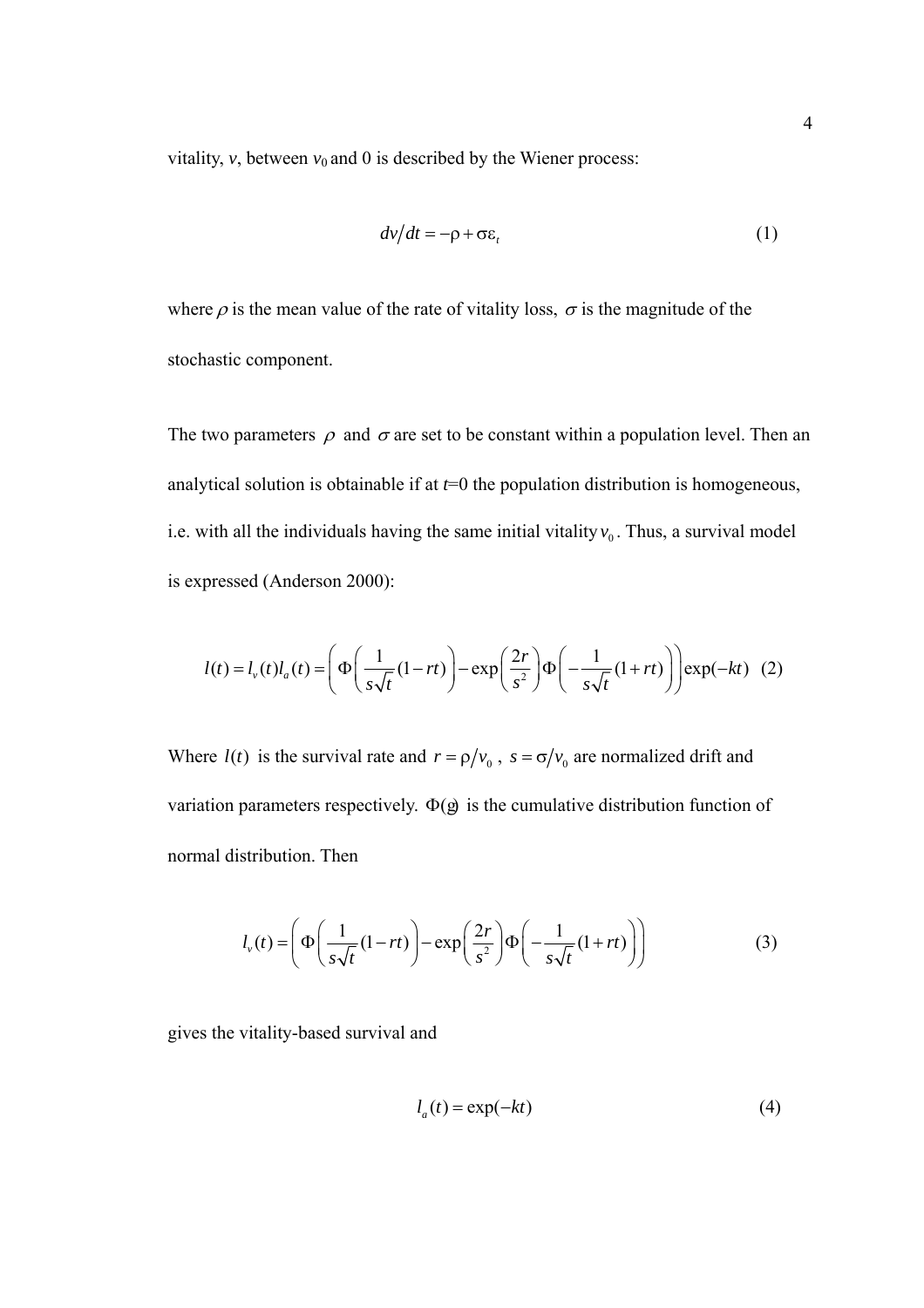is the accidental mortality related survival described by a Poisson process where *k* is the accidental mortality rate. Model described by eq. (2) is called a Dirac delta model since the initial distribution starts as Dirac delta function with point source or a 3 parameter model determined by *r*, *s* and *k*.



Figure 1: Depicts individual vitality trajectories (eq. (1)) and survival (eq. (3)).

The heterogeneity is described as the variation of vitality evolving with time. As stated above, there are two basic assumptions for this model, the constant vitality parameters r and s, and identical starting point for initial vitality within a population. This model provides a reasonable characterization of heterogeneity in survival. But because of the assumption of identical initial condition, the existing variance mentioned above is not accounted for in this model.

## **The limitations of Anderson's model**

Early as 2004, Steinsaltz and Evans (2004) pointed out the limitations of Anderson's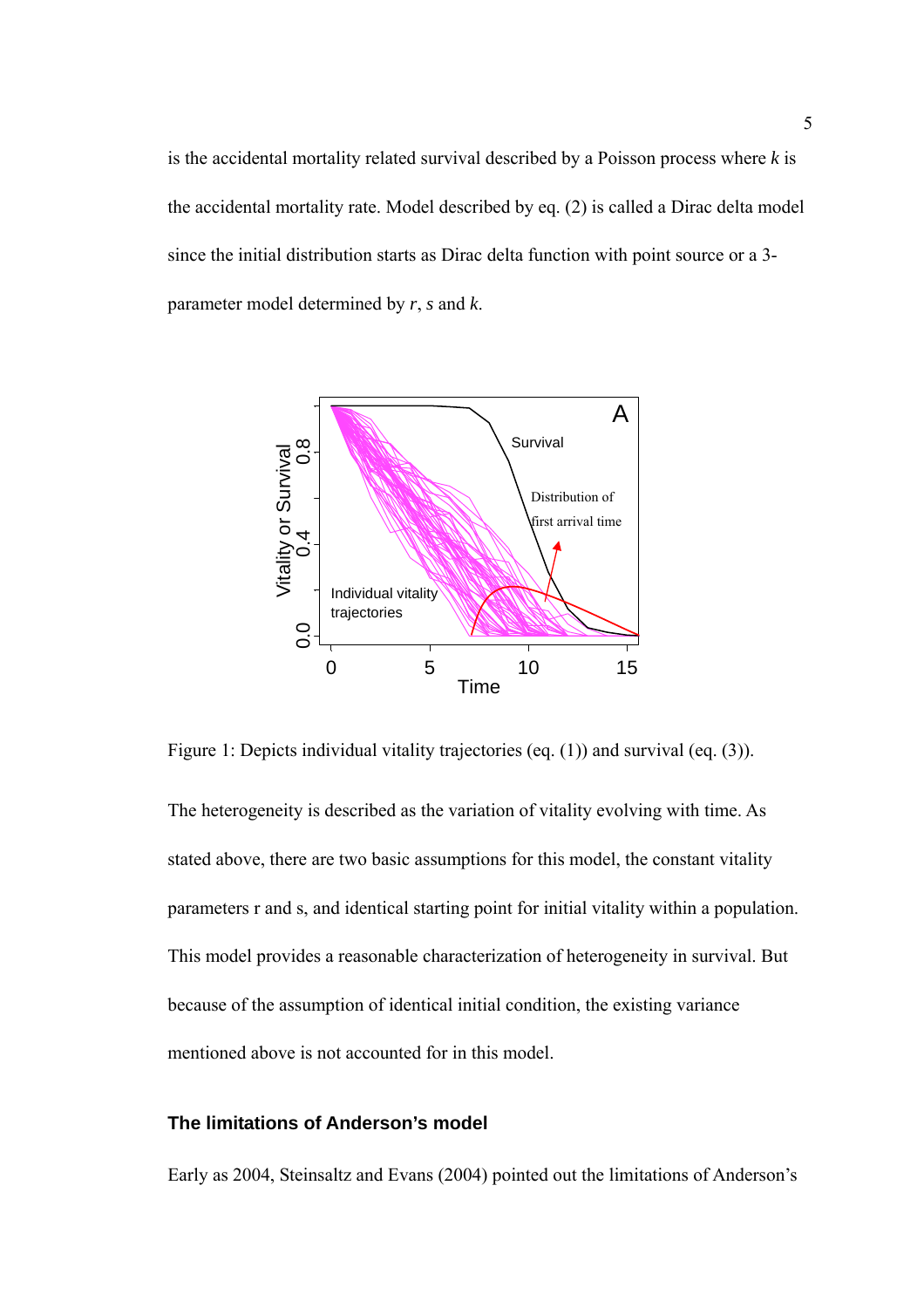model with a statement that convergence and other properties of models that relied on Weiner processes may depend on initial distributions. The hazard rate in this mortality process is shaped by the initial distribution and the way it slowly fades away. More importantly, they concluded that the fundamental question in biodemograhy, the mortality plateau, has something to do with the quasistationary distribution whose shape is determined by the initial distribution. Quasistationay distribution is the limiting distribution that the process will gradually approach and is a generic feature of Markov model (Aalen and Gjessing 2001, Steinsaltz and Evans 2007). When a process reaches its quasistationay distribution, it will have a constant hazard rate of transition. This means that although the probability mass is continuously being drained from the transient space, nevertheless the remaining probability distribution on this space converges to a limiting distribution (Aalen and Gjessing 2001). That stage of constant hazard corresponds to the mortality plateau. Steinsaltz and Evans (2004) showed that, given enough time, and under certain conditions, the transient state will converge to the quasistationary distribution regardless of the initial distribution. And the initial distribution will determine the shape of the limiting distribution. Thus, the assumption of identical initial distribution may not only violate the reality of a natural population but also fail to reveal some important properties that particularly help to understand how the heterogeneity evolves as well as the fundamental question pertaining to mortality plateau.

Anderson's model has been applied to many survival data of different animal species.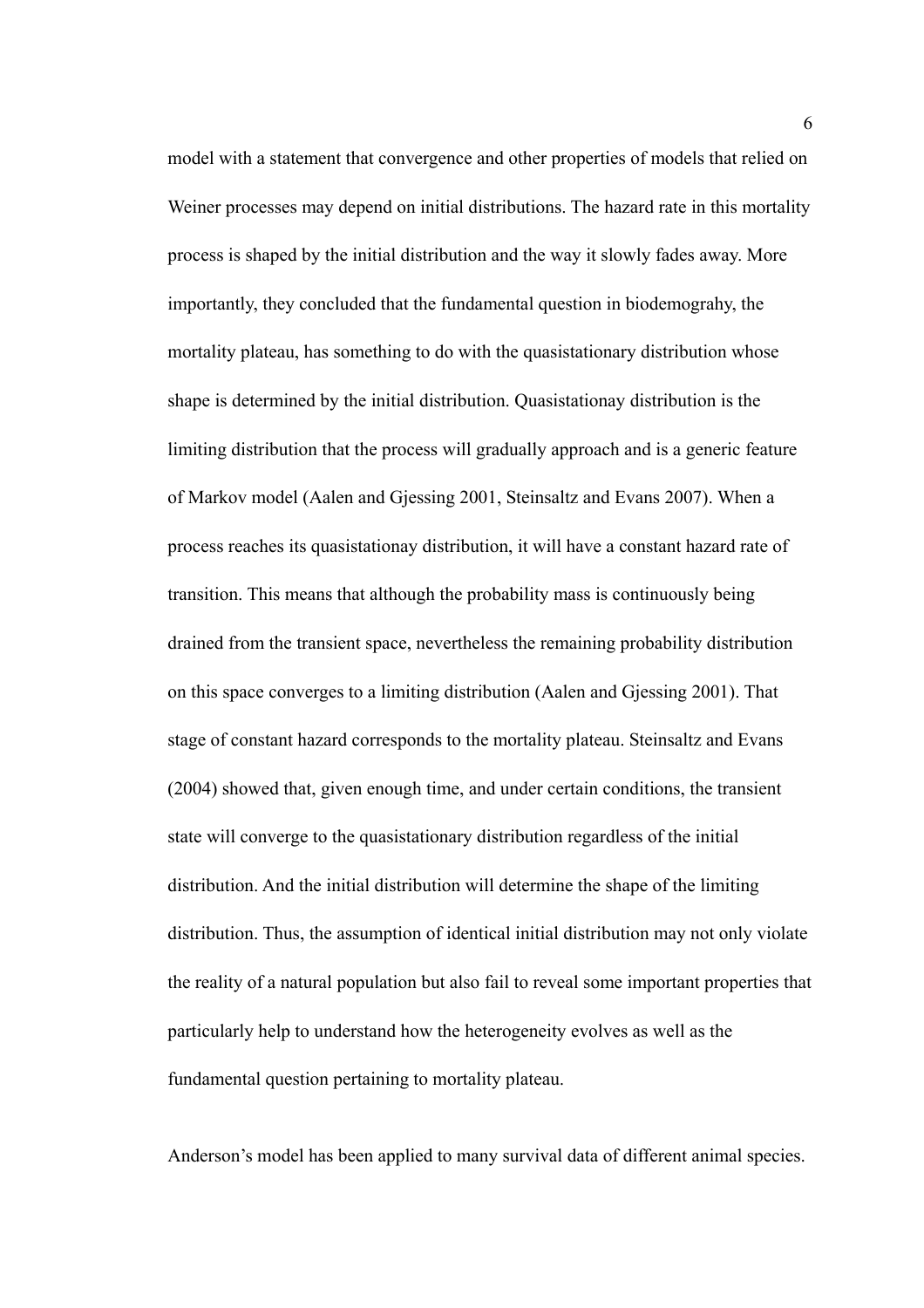Although the model fits most of data well, it has difficulties capturing the early life curvature for some species. Fig. 2 gives an example of the model fitted to fruit fly survival data from Carey's study of *Ceratitis capitata* (1998). We fell that it fit poorly in the early life stages because it does not account for initial variation. Anderson et al. (2008) also applied this model to a study of starvation time of yellow perch (Letcher et al. 1996). Different treatments (starvation) were used to predict survival through vitality parameters. Fish are divided into three groups by size. For the first two groups with smaller size, prediction equations developed from Anderson's model seem to fit data well, but they fail for the fish group of large size. One possible explanation of this undesirable performance is the neglect of initial variation existing at the beginning of treatment stage. We believe that large size group fish are more heterogeneous than the other two groups initially, thus the 3-parameter model is not able to capture the big initial heterogeneity. To solve this problem, it is necessary to consider extensions of this basic vitality model by weakening the assumptions and integrating initial variation into it.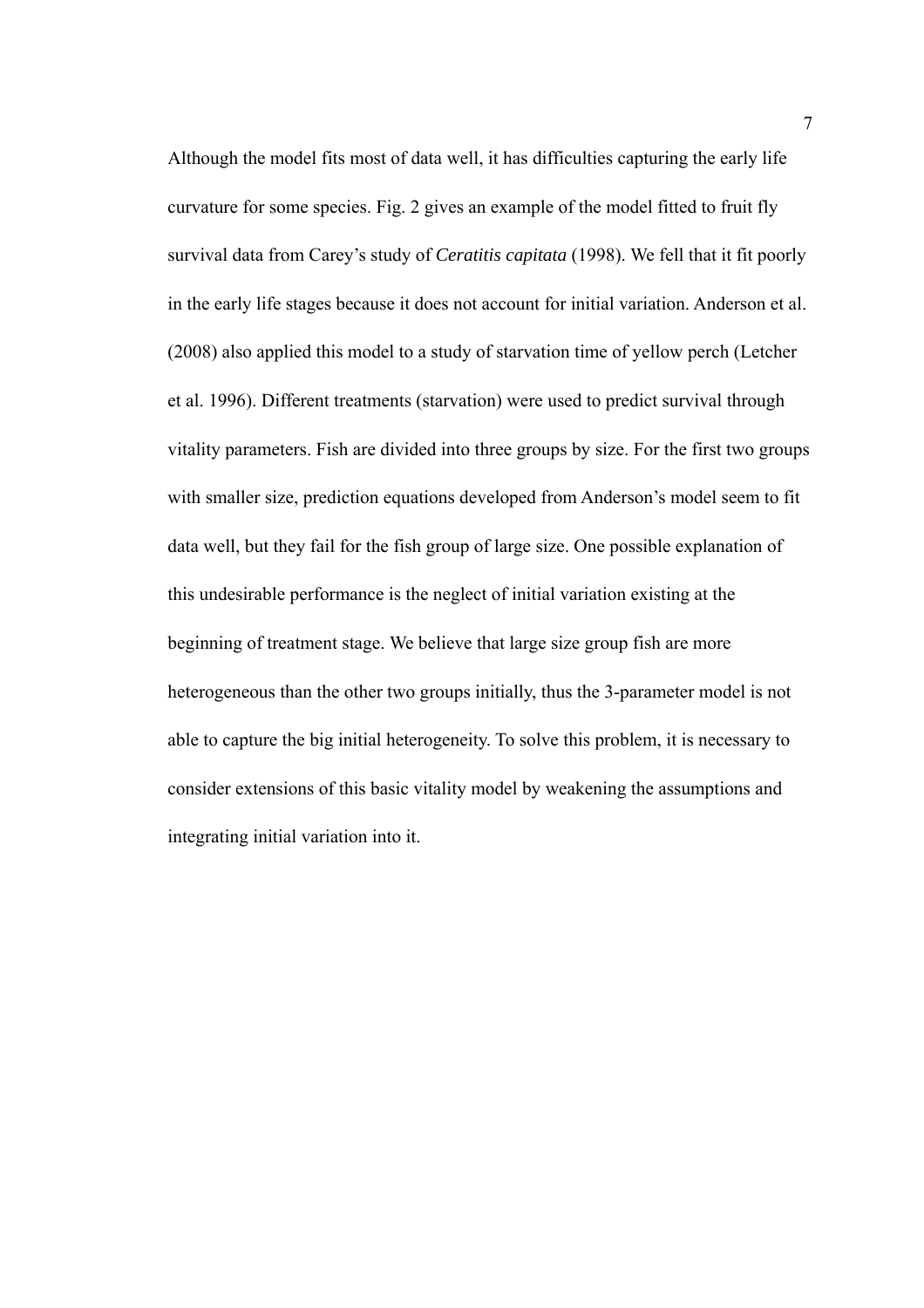

Figure 2: Anderson's model fits to a fruitfly survival data from Carey's study of Ceratitis capitata (1998)

It is the goal of my work to present several extensions of Anderson's vitality model that account for further heterogeneity and to develop routines that are able to estimate parameters for quantifying the roles of heterogeneity and intrinsic change in determining vitality distribution and, consequently, the final survival rate.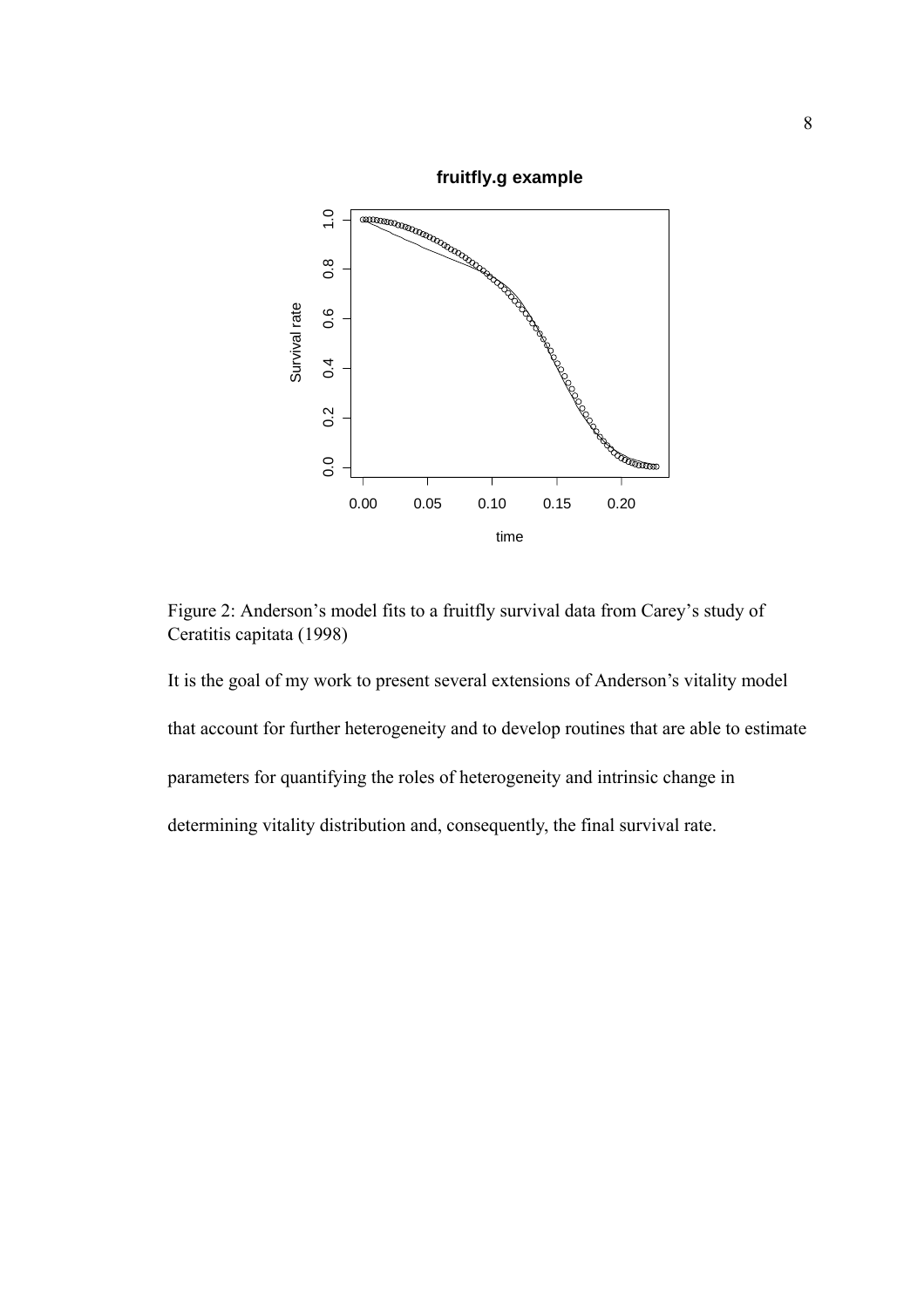#### **Chapter I: Introducing Initial Vitality Distribution**

#### **Vitality distribution**

Since heterogeneity is represented through vitality, I begin by discussing the vitality distribution. At a given time t, the probability of a vitality  $\nu$  given the initial vitality  $\nu_0$ is defined by equation (3) as derived from the Wiener Process, equation (1), (Chhikara and Folks 1989). Death is represented by an absorbing boundary at  $v = 0$ , which represents the removal of individuals from the cohort at the zero boundary.

$$
p_{\nu}(v, t | v_0, 0) = \frac{1}{\sigma \sqrt{2\pi t}} \left[ \exp\left( -\frac{(v - v_0 + \rho t)^2}{2t \sigma^2} \right) - \exp\left( \frac{2\rho v_0}{\sigma^2} - \frac{(v + v_0 + \rho t)^2}{2t \sigma^2} \right) \right] (5)
$$

Previously (Anderson 2000, 2008), a Dirac delta function was assigned to initial vitality  $v_0$  which guaranteed all individuals in the cohort get the same initial vitality. This is not realistic, since a combination of genetic variation and variable prenatal conditions cause organisms to be intrinsically different even at birth. Therefore, we introduce an initial distribution for vitality.

In order to import reasonable and meaningful initial distribution, one must first understand which distributions are likely. Since the vitality density (3) evolves from a Dirac delta function spike, first spreads into a Gaussian-like shape, and then into a quasi-stable gamma-like distribution that is finally absorbed into the zero-vitality boundary (Aalen and Gjessing 2001) (fig.3), the Gaussian and gamma distribution are good choices for the initial distribution  $v_0$  that complements the natural evolution of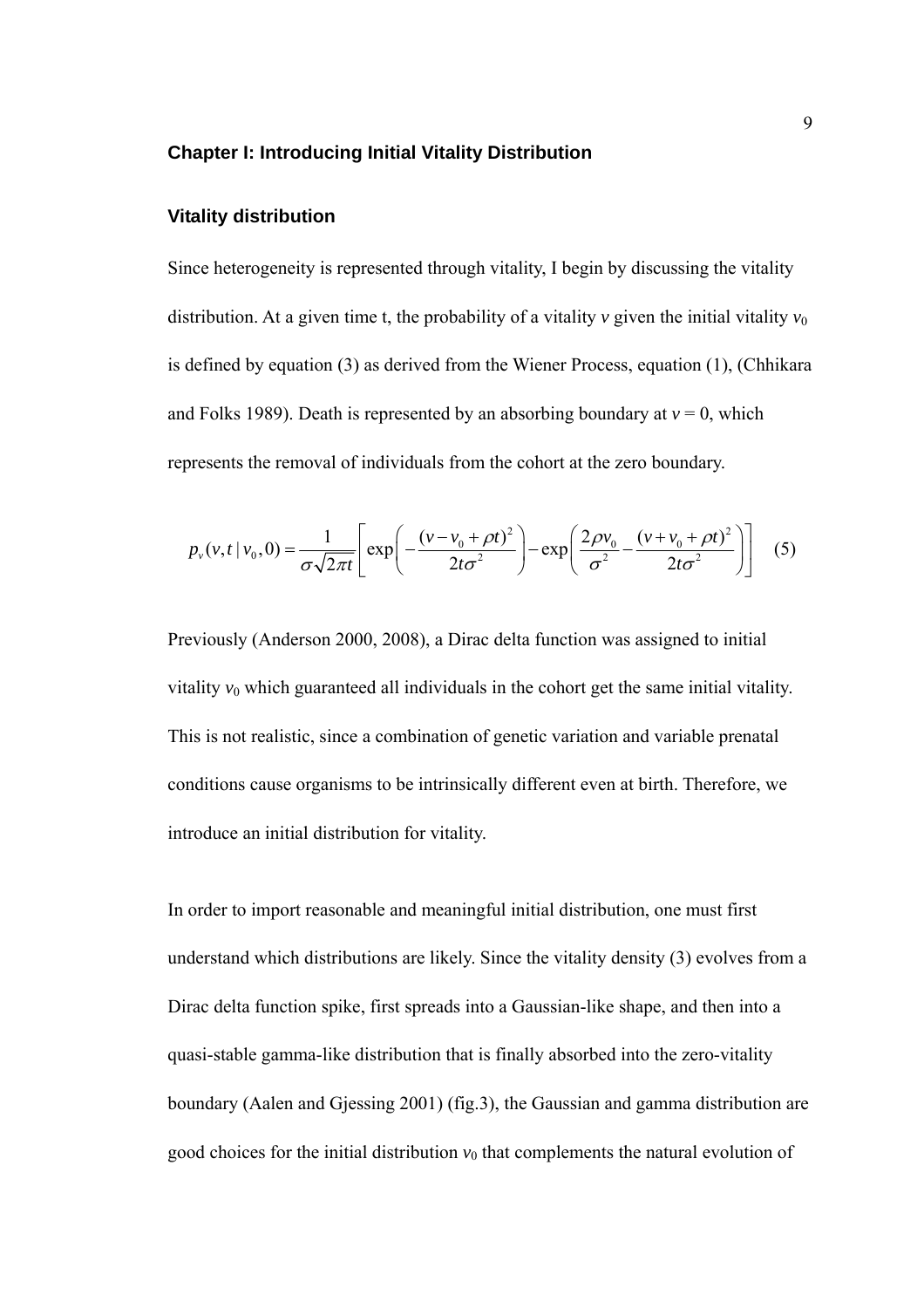vitality. If the beginning time of observation is picked up as an early time of a cohort, the initial vitality tends to be normal like. The gamma distribution implies more asymmetry among a population: with death occurring, most individuals have low vitality while a few have high vitality. This usually occurs at a later time, when death has "filtered" a population. Below, we'll focus on those two kinds of initial vitality distributions and understand how they affect the resulting survival curve.



Figure 3: vitality distribution evolving with time. In eq. (5) vitality density evolves from a Dirac distribution at day 0 into a Gaussian distribution over days 2 through 6 and into a gamma-like distribution by day 9. With time, the area under the curve diminishes by loss of vitality into the zero-boundary

#### **General framework for including an initial distribution**

Basically, there are two approaches that could be used to derive the vitality based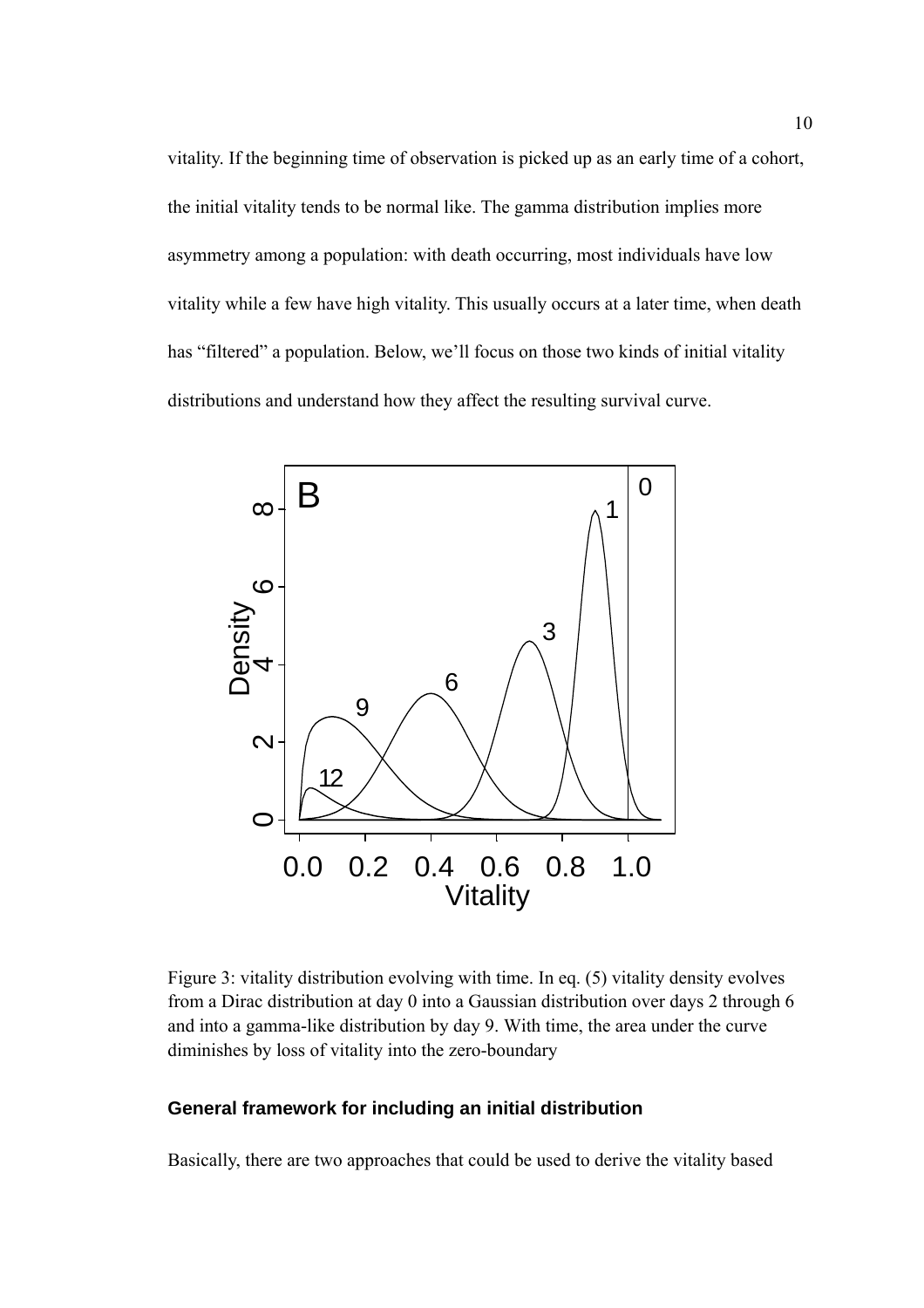survival function from the Wiener process. One is based on the first arrival time, while the other one is directly derived from the vitality distribution.

An important result known about the Wiener process is the distribution of times when the process first hits zero. This is referred to as the first arrival time distribution (fig.1). According to our definitions, survival rate at time t is just the survival fraction of total population at time t, and is equivalent to the probability that the individual vitality does not hit zero by time t. Since the cumulative density function of first arrival time  $F(t)$  gives the probability that individual vitality hits zero by time t, the vitality based survival rate  $l_n(t)$  is expressed as:

$$
l_v(t) = 1 - F(t)
$$
  
= 1 -  $\int f(t)dt$   
= 1 -  $\int f(t | v_0) p(v_0) dv_0$  (6)

Here  $f(t)$  is the marginal distribution of first arrival time while  $f(t | v_0)$  is the conditional distribution, and  $p(v_0)$  is the initial distribution of  $v_0$ .

The conditional distribution of first arrival time:

$$
f(t | v_0) = \frac{v_0}{\sigma \sqrt{2\pi}} t^{-2/3} \exp\left(-\frac{(v_0 - \rho t)^2}{2\sigma^2 t}\right)
$$
 (7)

is an inverse Gaussian distribution derived directly from Wiener Process eq.(1) . (Aalen and Gjessing 2001)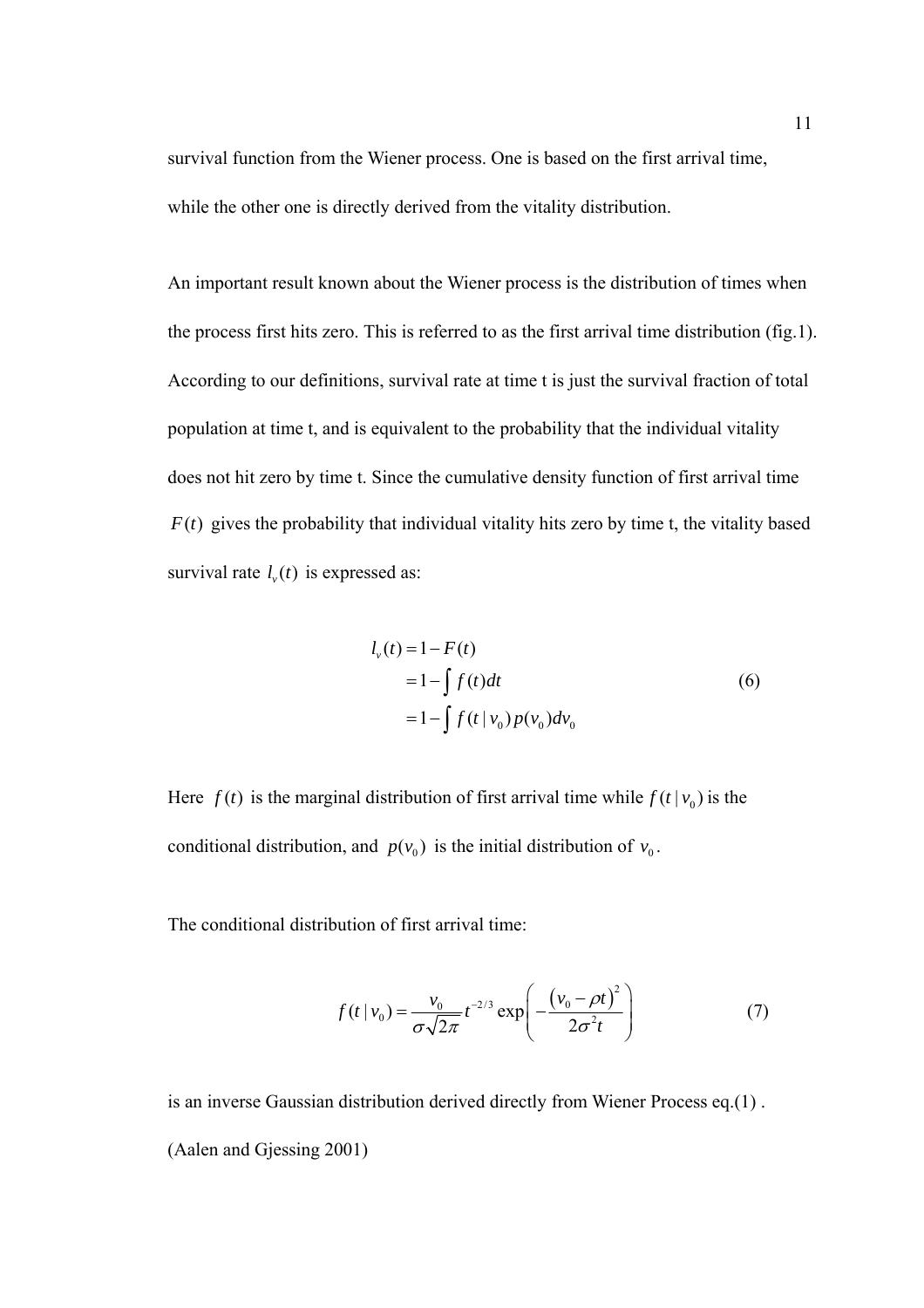The other method directly from the vitality distribution is relatively simple and easily to be understood.  $l_v(t | v_0)$  is actually the conditional distribution by introducing initial vitality to non-normalized version of eq. (3). Then the marginal probability is given by integrating  $v_0$  from 0 to infinity,

$$
l_{\nu}(t) = \int l_{\nu}(t \mid v_0) p(v_0) dv_0 \tag{8}
$$

#### **Initial Gaussian distribution**

We consider introducing a Gaussian initial distribution for vitality in this section that assumes:  $v_0$ :  $N(\mu, \tau^2)$ . Here we adopt the first method using first arrival time, because we are able to get an analytical solution from this method.

 $\frac{(v_0 - \mu)^2}{2\sigma^2}$  $e_0$ ) =  $\frac{1}{\sqrt{2}}$  e  $^2$  $(v_0) = \frac{1}{\sqrt{2\pi}\tau}e^{-\frac{(v_0)^2}{2\sqrt{\tau}}}$  $p(v_0) = \frac{1}{\sqrt{v_0 - \mu}} e^{-\frac{(v_0 - \mu)}{2\tau^2}}$ τ πτ  $-\frac{(v_0 =\frac{1}{\sqrt{2\pi}}e^{-2\tau^2}$ , which is normally distributed here. Then following eq. (6) and (7),

$$
f(t) = \int f(t | v_0) p(v_0) dv_0
$$
  
= 
$$
\int \frac{v_0}{2\pi \sigma \tau} t^{-3/2} \exp\left(-\frac{(v_0 - \rho t)^2}{2\sigma^2 t} - \frac{(v_0 - \mu)^2}{2\tau^2}\right) dv_0
$$
 (9)  
= 
$$
\frac{\tau^2 \rho + \sigma^2 \mu}{\sqrt{2\pi}} (\tau^2 + \sigma^2 t)^{-3/2} \exp\left(-\frac{(\mu - \rho t)^2}{2(\tau^2 + \sigma^2 t)}\right)
$$

Together with eq. (6) and (9):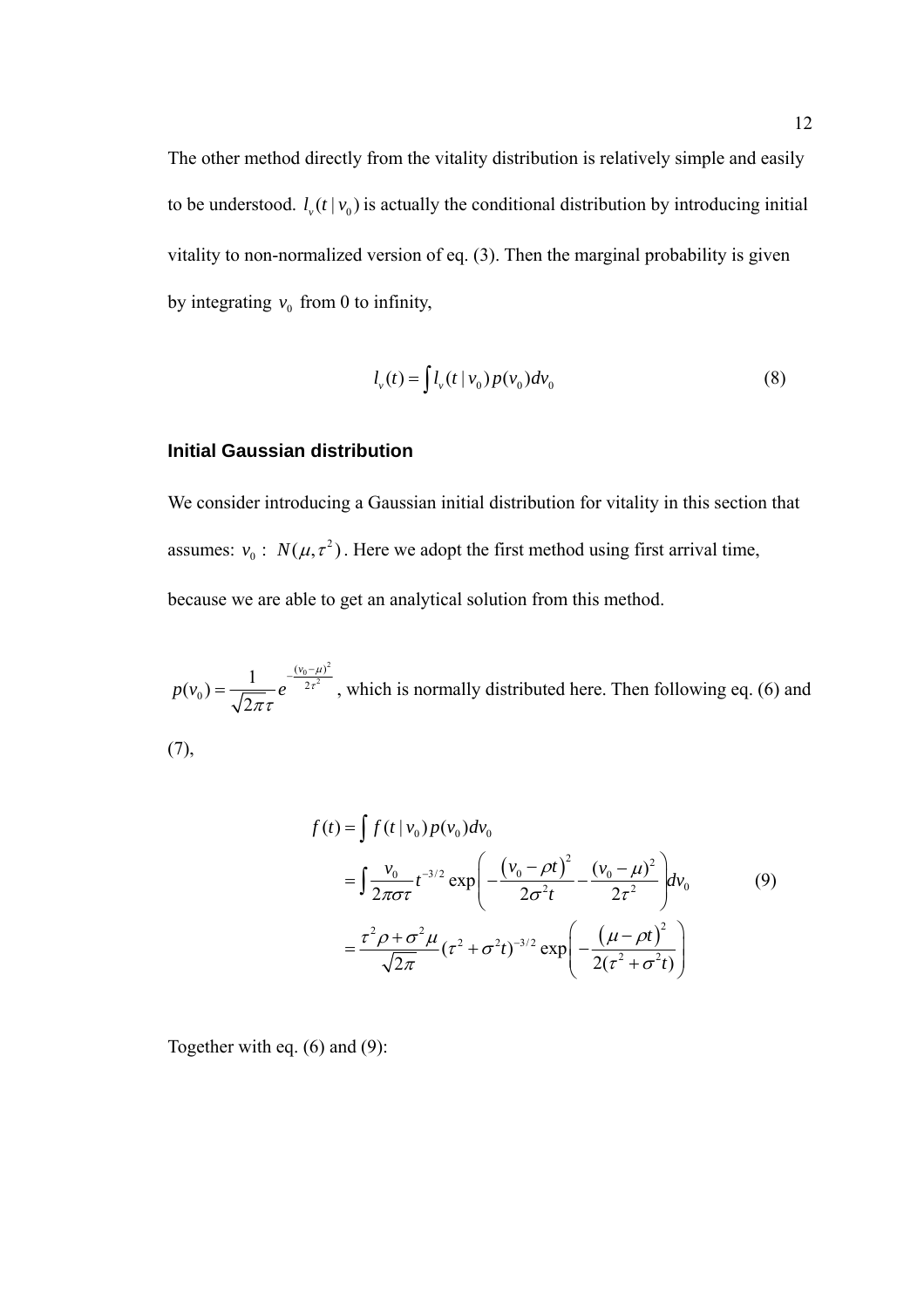$$
l_{\nu}(t) = 1 - F(t)
$$
  
=  $\Phi\left(\frac{\mu - \rho t}{\sqrt{\tau^2 + \sigma^2 t}}\right) - \exp\left(\frac{2\tau^2 \rho^2}{\sigma^4} + \frac{2\mu \rho}{\sigma^2}\right) \Phi\left(\frac{-\frac{2\tau^2 \rho}{\sigma^2} - \mu - \rho t}{\sqrt{\tau^2 + \sigma^2 t}}\right)$  (10)

Let 
$$
r = \frac{\rho}{\mu}
$$
,  $s = \frac{\sigma}{\mu}$  and  $u = \frac{\tau}{\mu}$  (11)

$$
l_{\nu}(t) = \Phi\left(\frac{1-rt}{\sqrt{u^2+s^2t}}\right) - \exp\left(\frac{2u^2r^2}{s^4} + \frac{2r}{s^2}\right)\Phi\left(\frac{-\frac{2u^2r}{s^2}-1-rt}{\sqrt{u^2+s^2t}}\right)
$$
(12)

is the vitality based survival rate with normalized parameters where r, s and u are normalized parameters and u represents the standard deviation of the initial distribution of vitality which is a totally new parameter.

It should be noted that when we calculate the marginal distribution of  $f(t)$ ,  $v_0$  is integrated over the whole real space from minus infinity to plus infinity instead of just positive line, which violates the biologically meaningful assumption that vitality should be positive. Thus, the estimates of parameters might be biased when the initial standard deviation of  $v_0$  gets big. For small  $u$ , eg.  $(0, 0.35)$ , most (over 95%) individuals drawn from distribution  $v_0$ :  $N(1, u^2)$  have positive initial vitality  $v_0$ , indicating that we generally do not need to be worried about bias in this situation. Figure 4 below shows clearly that skewness happens when *u* is bigger than 0.35. Moreover, when the standard deviation is beyond 0.35, we tend to believe a gamma initial distribution would be more proper here. This observation, however, also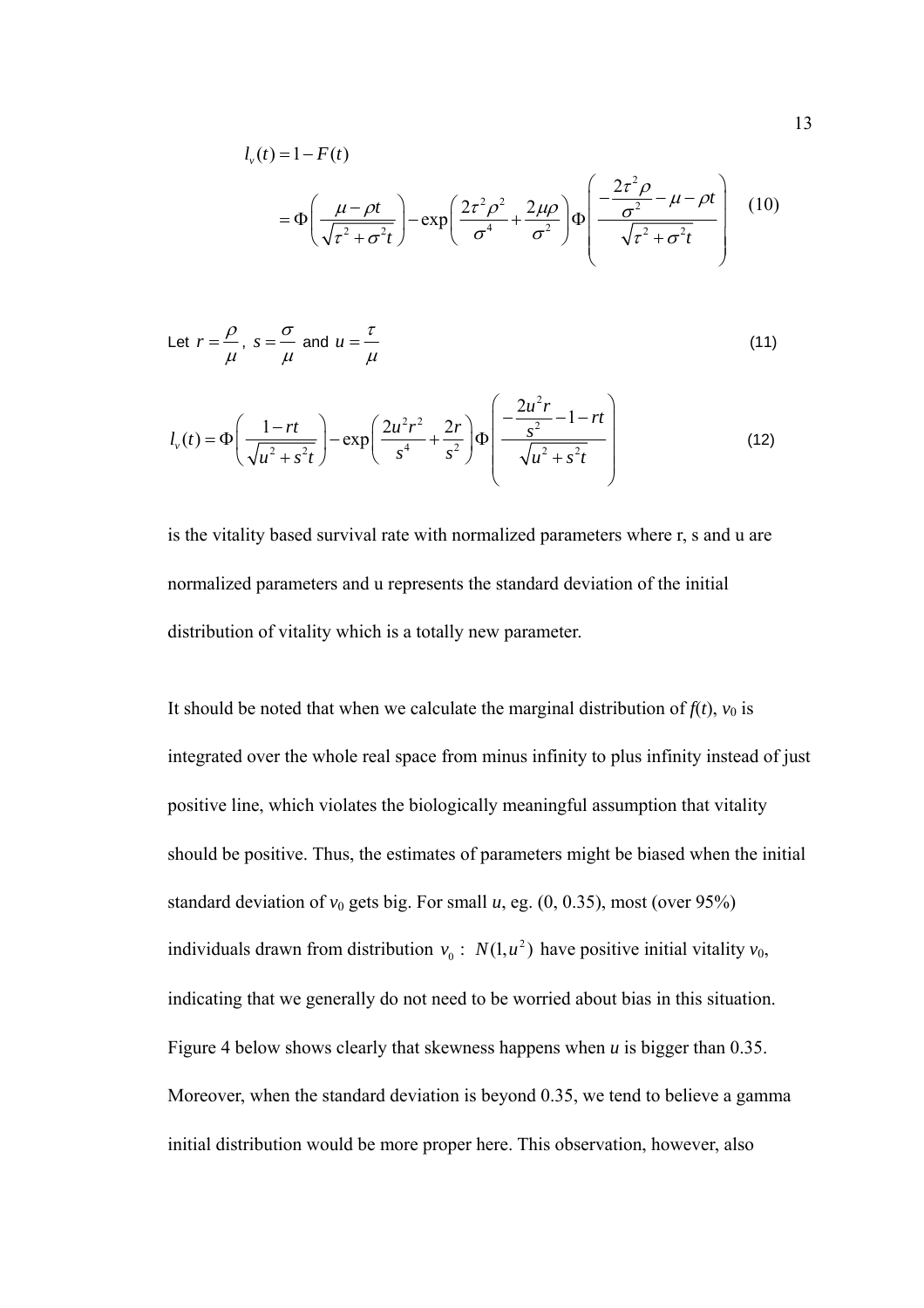suggests that the initial Gaussian distribution is transitioning to gamma naturally and it is necessary to consider both distributions. We will further discuss the connection between those distributions and their effect on the survival curve. Also, this bias caused by inappropriate integrating range is discussed in the section of simulation.



Figure 4: initial standard deviation for  $v_0$  (truncating at  $v_0$ >0) vs. actual standard deviation *u* from initial Gaussian distribution

## **Initial gamma Distribution**

A gamma distribution for  $v_0$  is considered in this section. Unlike the initial Gaussian distribution, there is no explicit form for the marginal distribution of first arrival time and vitality density. Therefore we need to use different methods. We use the second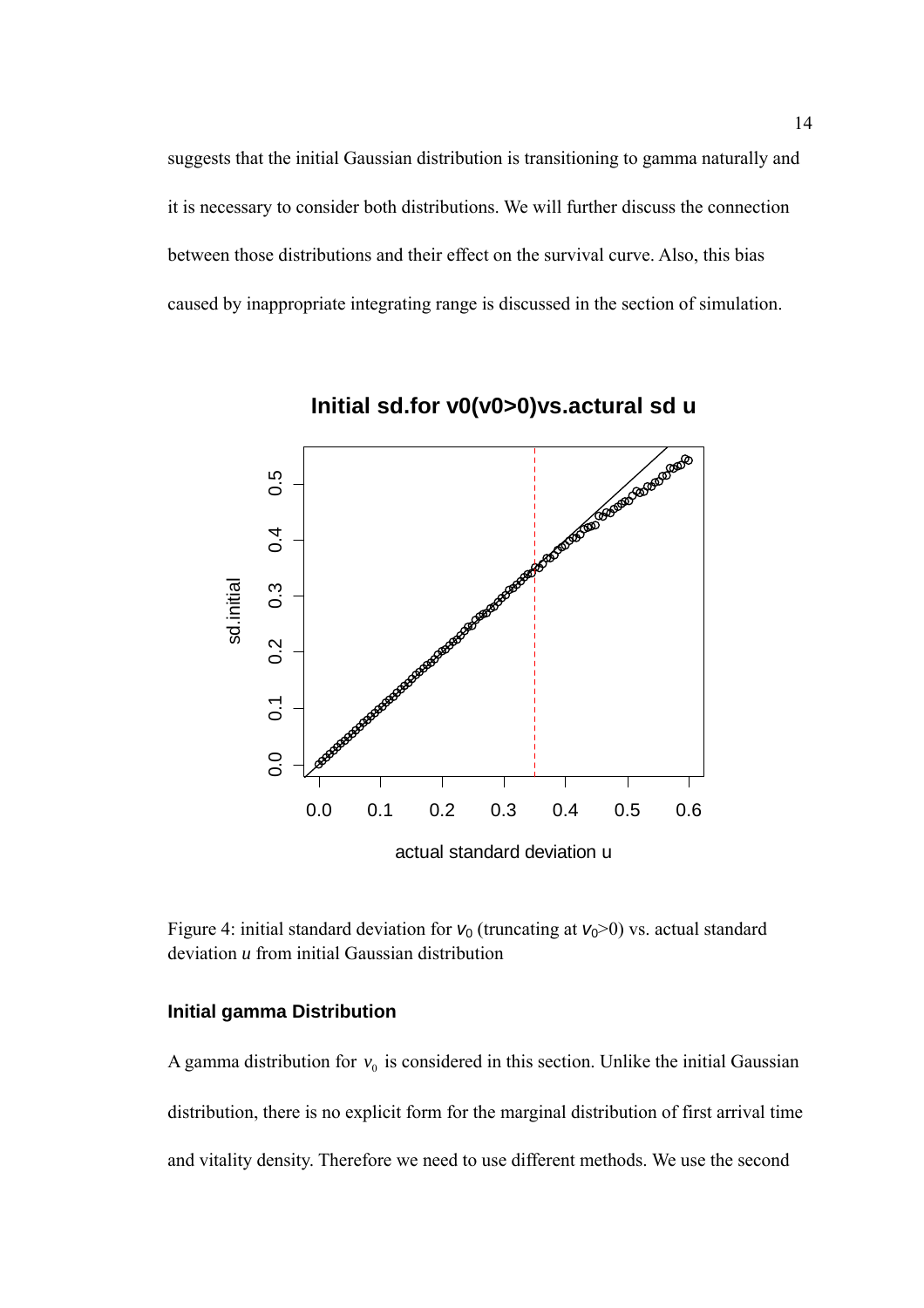approach mentioned before that derives the equation directly.

In a non-normalized version of equation 3), vitality-related survival rate is expressed as:

$$
l_{\nu}(t) = \left(\Phi\left(\frac{1}{\sigma\sqrt{t}}(v_0^* - \rho t)\right) - \exp\left(\frac{2\rho v_0^*}{\sigma^2}\right)\Phi\left(-\frac{1}{\sigma\sqrt{t}}(v_0^* + \rho t)\right)\right) \tag{13}
$$

here  $v_0^*$  denotes the initial vitality.

The parameters are normalized by dividing the mean of initial vitality  $v_0^*$ . That is,

$$
r = \rho/\overline{v}_0^*, s = \sigma/\overline{v}_0^* \text{ and } v_0 = v_0^*/\overline{v}_0^*:
$$
  

$$
l_v(t \mid v_0) = \left(\Phi\left(\frac{1}{s\sqrt{t}}(v_0 - rt)\right) - \exp\left(\frac{2rv_0}{s^2}\right)\Phi\left(-\frac{1}{s\sqrt{t}}(v_0 + rt)\right)\right)
$$
(14)

In this scenario,  $v_0 = v_0^* / \overline{v_0^*}$  is assumed to have a gamma distribution with mean equal 1:  $v_0 \sim gamma(shape = w, scale = u^2)$ . To have the restriction of mean,  $u^2 \times w = 1$ . Thus, *w* is set to be  $1/u^2$ . It is noticed that by definition, the normalized standard deviation of initial vitality for gamma model is  $\left[ \left( 1/u^2 \right) \times u^4 \right]^{1/2} = u$ , and the nonscaled standard deviation of initial vitality  $\tau$  equals  $u \times \overline{v}_0^*$ , which is consistent with Gaussian model.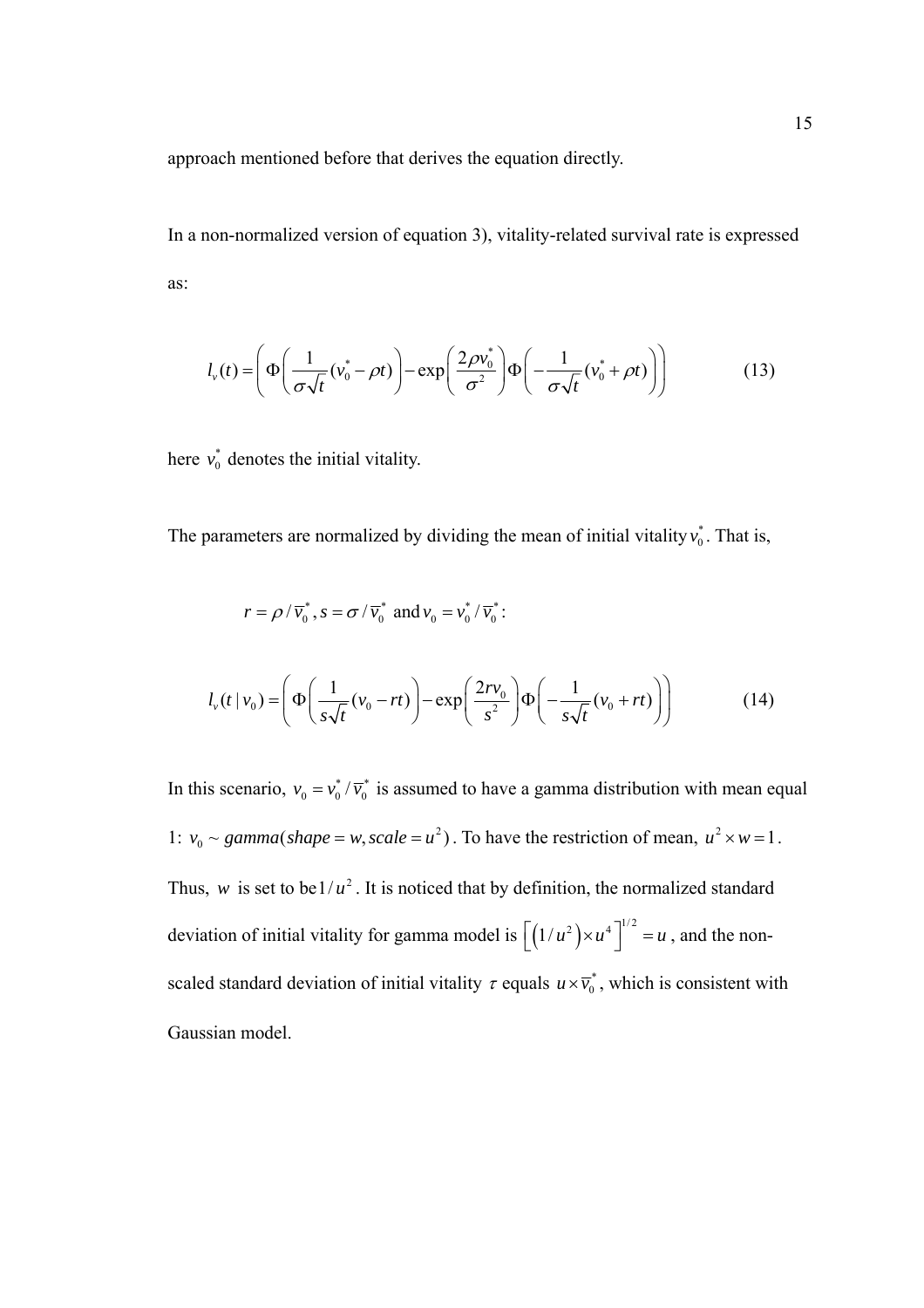$$
l_{v}(t) = \int l_{v}(t | v_{0}) f(v_{0}) dv_{0}
$$
  
= 
$$
\int \left( \Phi \left( \frac{1}{s\sqrt{t}} (v_{0} - rt) \right) - \exp \left( \frac{2rv_{0}}{s^{2}} \right) \Phi \left( -\frac{1}{s\sqrt{t}} (v_{0} + rt) \right) \right) \text{gamma}(v_{0}, 1/u^{2}, u^{2}) dv_{0}
$$
 (15)  
= 
$$
\int \left( \Phi \left( \frac{1}{s\sqrt{t}} (v_{0} - rt) \right) - \exp \left( \frac{2rv_{0}}{s^{2}} \right) \Phi \left( -\frac{1}{s\sqrt{t}} (v_{0} + rt) \right) \right) v_{0}^{1/u^{2} - 1} \frac{(1/u^{2})^{1/u^{2}} e^{-v_{0}/u^{2}}}{\Gamma(1/u^{2})} dv_{0}
$$

Unfortunately, there is no explicit form for the integral; however, we can estimate the parameters numerically.

Still, I need to point out the restriction I put on the initial gamma distribution of  $v_0$ would not lose any generality. We assume the normalized initial vitality  $v_0 \sim gamma(shape = 1/u^2, scale = u^2)$  with mean equaling 1 and standard error equaling *u*. Then, the original  $v_0^* = \overline{v_0}^* \times v_0$  implies  $v_0^* \sim gamma(shape = 1/u^2, scale = \overline{v_0}^* \times u^2)$  with mean equaling  $\overline{v}_0^*$  and standard error equaling  $\overline{v}_0^* \times u = \tau$ . Actually,  $\overline{v}_0^*$  and  $\tau$  could be any reasonable values. (see Appendix B).

Together with accidental survival part, total survival function equals  $l(t) = l_v(t)l_a(t)$  (16) for both Gaussian and gamma initial distribution and  $l_a(t) = e^{-kt}$  is the same as that in Anderson's 3-parameter model.

This new survival function incorporating initial vitality distribution has four parameters including *r, s, k* and *u*. So it is called 4-parameter model distinct from the original 3-parameter model. Or we can call them Gaussian model and gamma model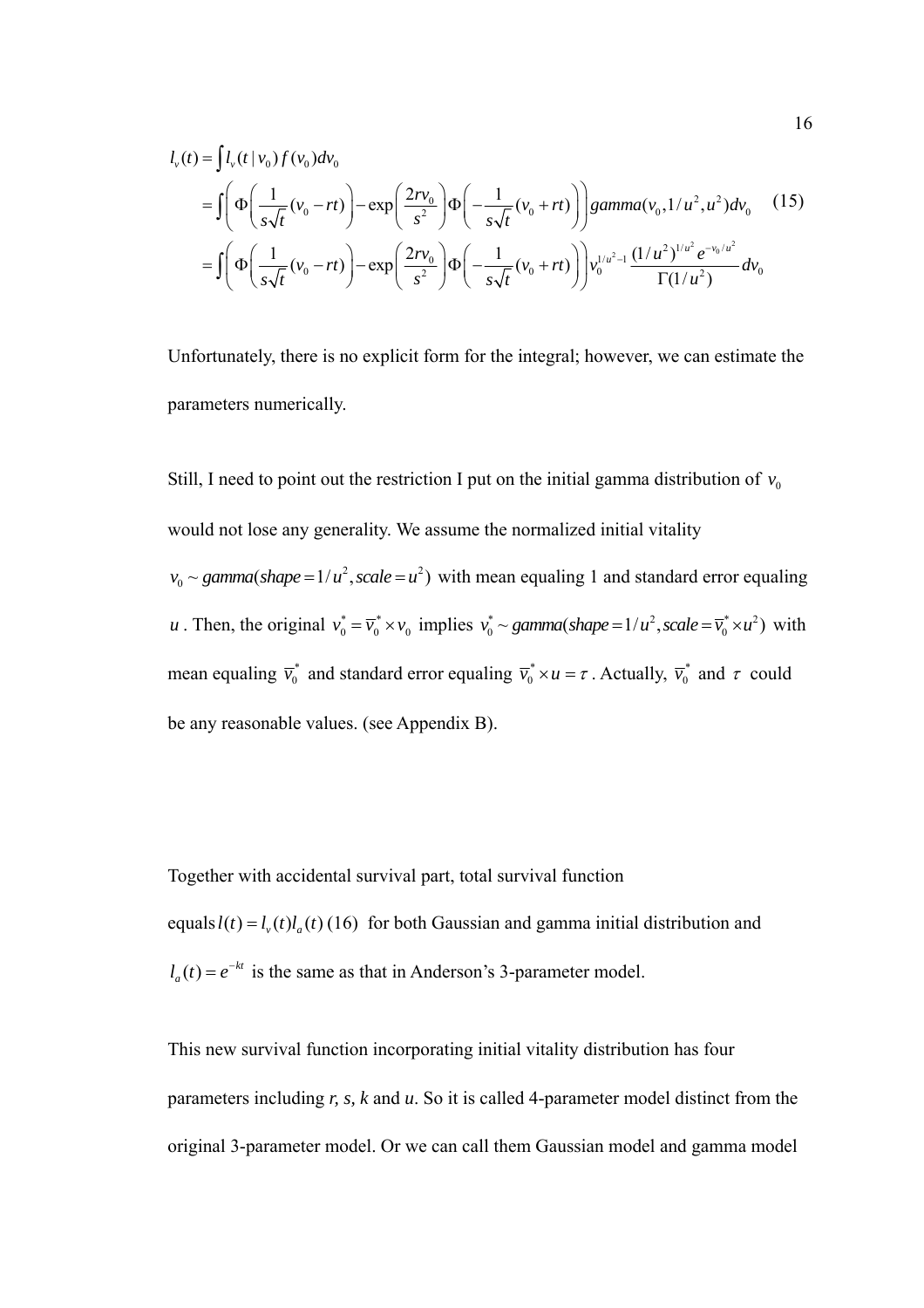separately comparing to the name of Dirac delta model.

#### **Effects of different initial vitality distribution on survival curve**

Now, we have two models, an initial Gaussian distribution model and an initial gamma distribution model. (The original 3-parameter model is a special case of initial Gaussian model setting  $u = 0$ .) Fig. 4 below could well explain their different effects to shape a survival curve. r, s and k are set to be the same for the two models, *u* is within a range of 0 to 0.35 for Gaussian model and a range of 0.35 to 0.7 for gamma model.

As the model changes from a Gaussian initial to a gamma initial, the survival curve becomes steeper in the beginning and flatter in the end, and different curves crossed each other around the 35% mortality time. Fig.5 shows that a population with large initial variance will be frailer at early times, but have higher survival at older ages as comparing to a small initial variance population. Also notice that the curve from Gaussian model with  $u = 0.35$  is very close to the gamma model with  $u = 0.35$  which makes much sense, since a gamma model with small u tends to have a normal-like shape similar to that of Gaussian model at  $u = 0.35$ . This result supports the former hypothesis.

Fig. 6 gives another way to look at the relationship between the initial variation and the survival rate by fixing the time. That is each line in fig. 6 represents the change of survival rate at a given time as a function of *u*, the standard deviation of initial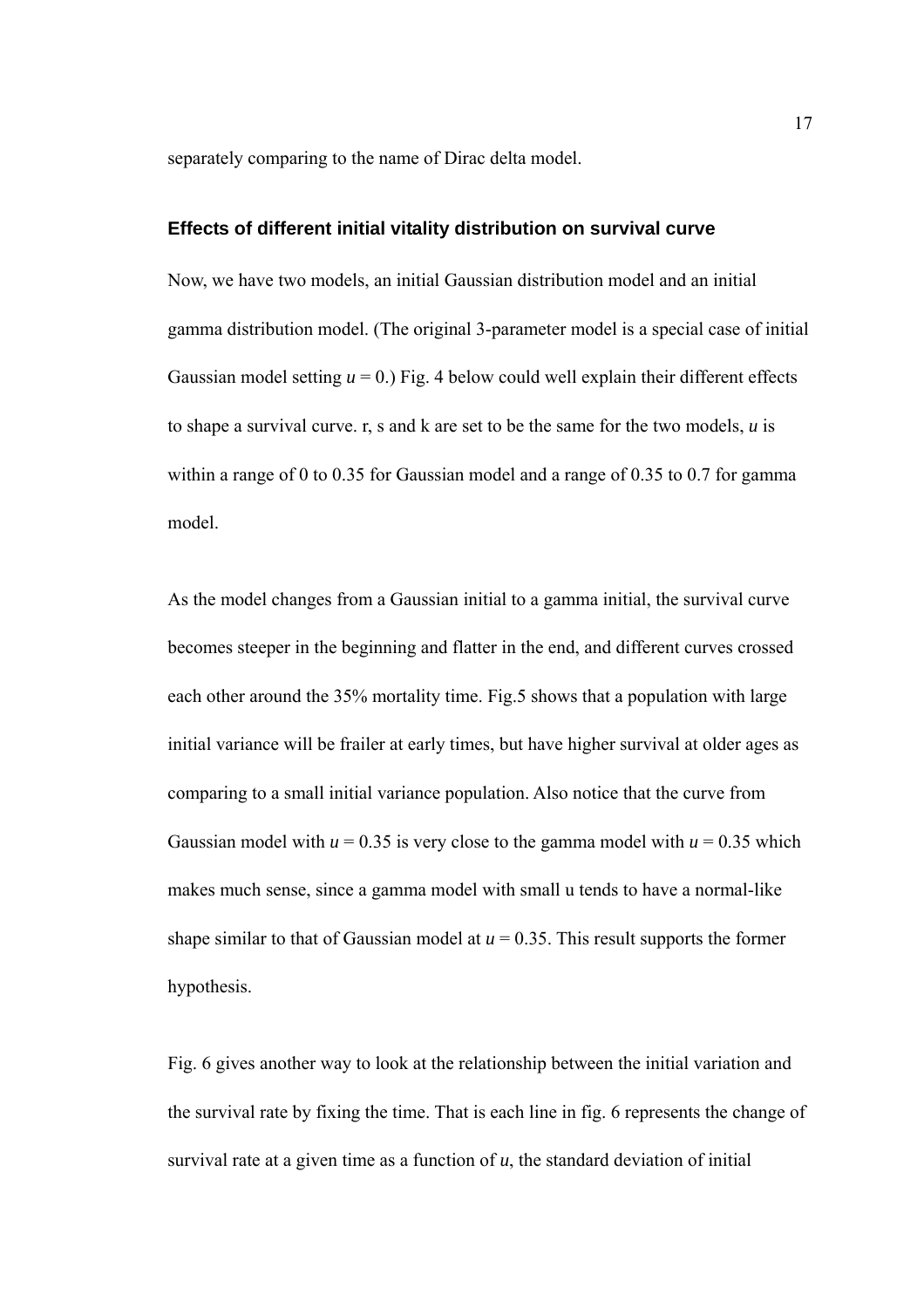distribution. In order to compare the behavior, lines are drawn from both Gaussian initial and gamma initial model with u ranging from 0 to 0.7. Clearly, for earlier age (*t*=10), survival rate from both models declines with increasing u, while for later age (*t*=40), the trend reverses. And at middle age (around time 22), the lines are relatively flat, indicating the contribution of different initial variation to middle age survival is difficult to differentiate. All of the information reported above is essentially the same as fig. 5 that small initial variation favors early age population but becomes less beneficial for old age population. What're new in fig. 6 are the differences between the lines from Gaussian model and those from gamma model, especially when *u* is large. It appears that the line from Gaussian is below gamma line at early age, but turns to be above gamma line at middle age, although there is no big difference at old age. As it has been discussed before, bias affects the Gaussian model at large values of *u*. This again underlines the preferability of using gamma initial distribution. We still prefer to use Gaussian model for small u is because it is much easier to calculate Gaussian model than gamma model. This will be further discussed in the next chapter.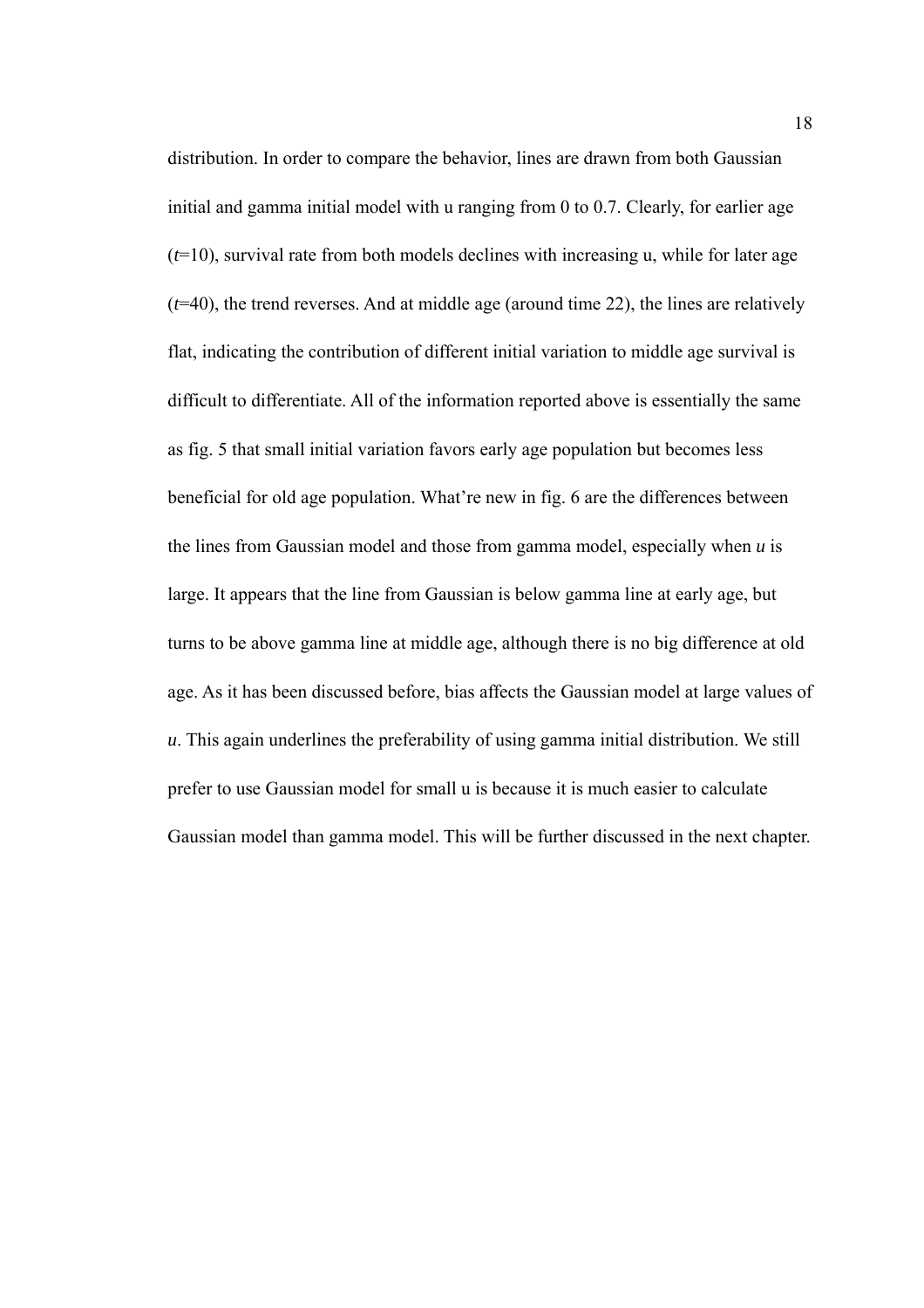

Figure 5: Survival curves from Gaussian and gamma model with different initial stand deviation parameters.

**r=0.05,s=0.1,k=0.005**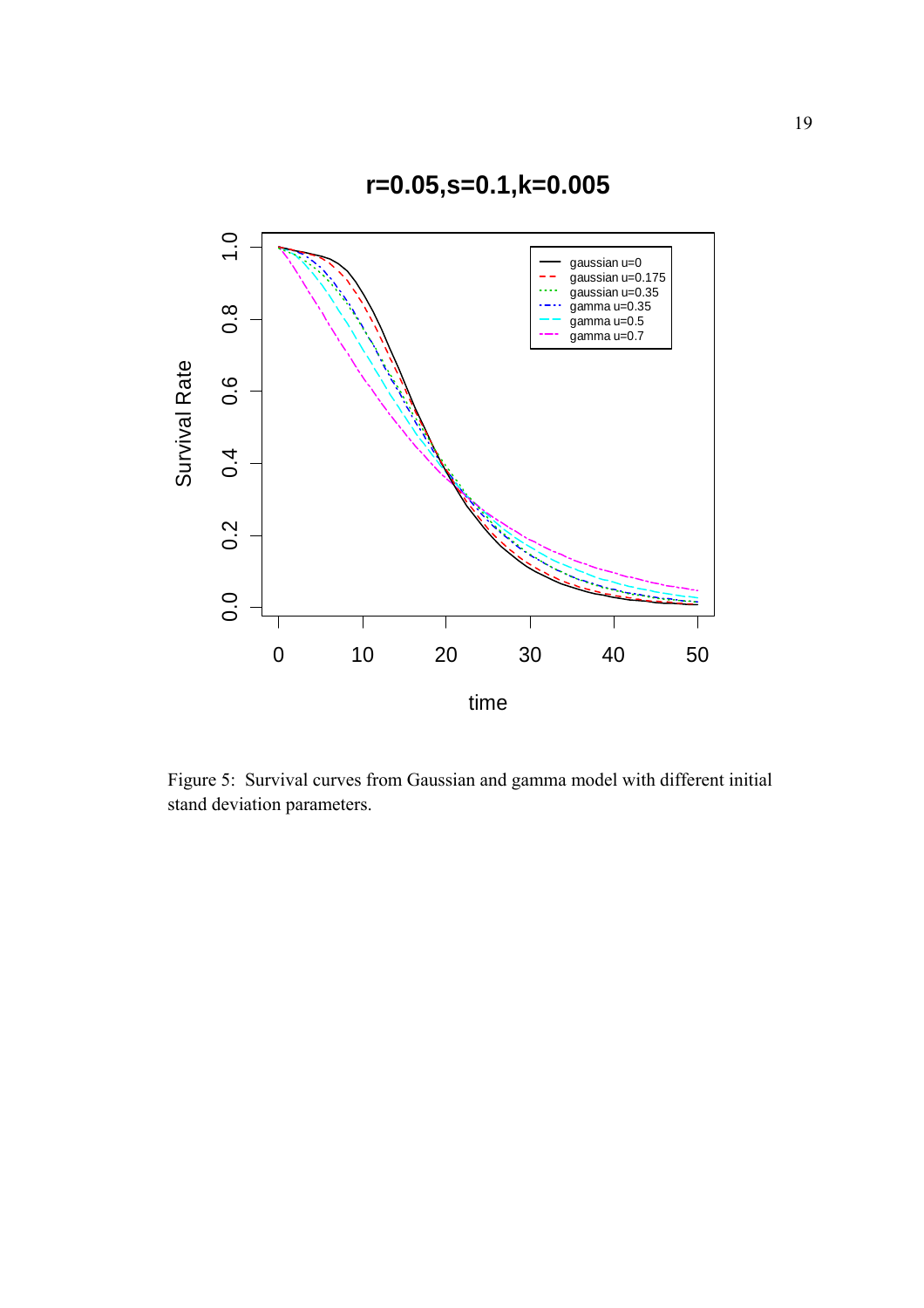

Figure 6: Fix time survival rate. Survival rate changes with initial standard deviation at fixed time point for initial Gaussian and gamma distribution separately. The upper lines are at time 10, the middle ones are at time 22 and the bottom ones are at time 40. Solid line: Gaussian initial distribution, dash line: gamma initial distribution. This curve can not be generated entirely from fig. 5.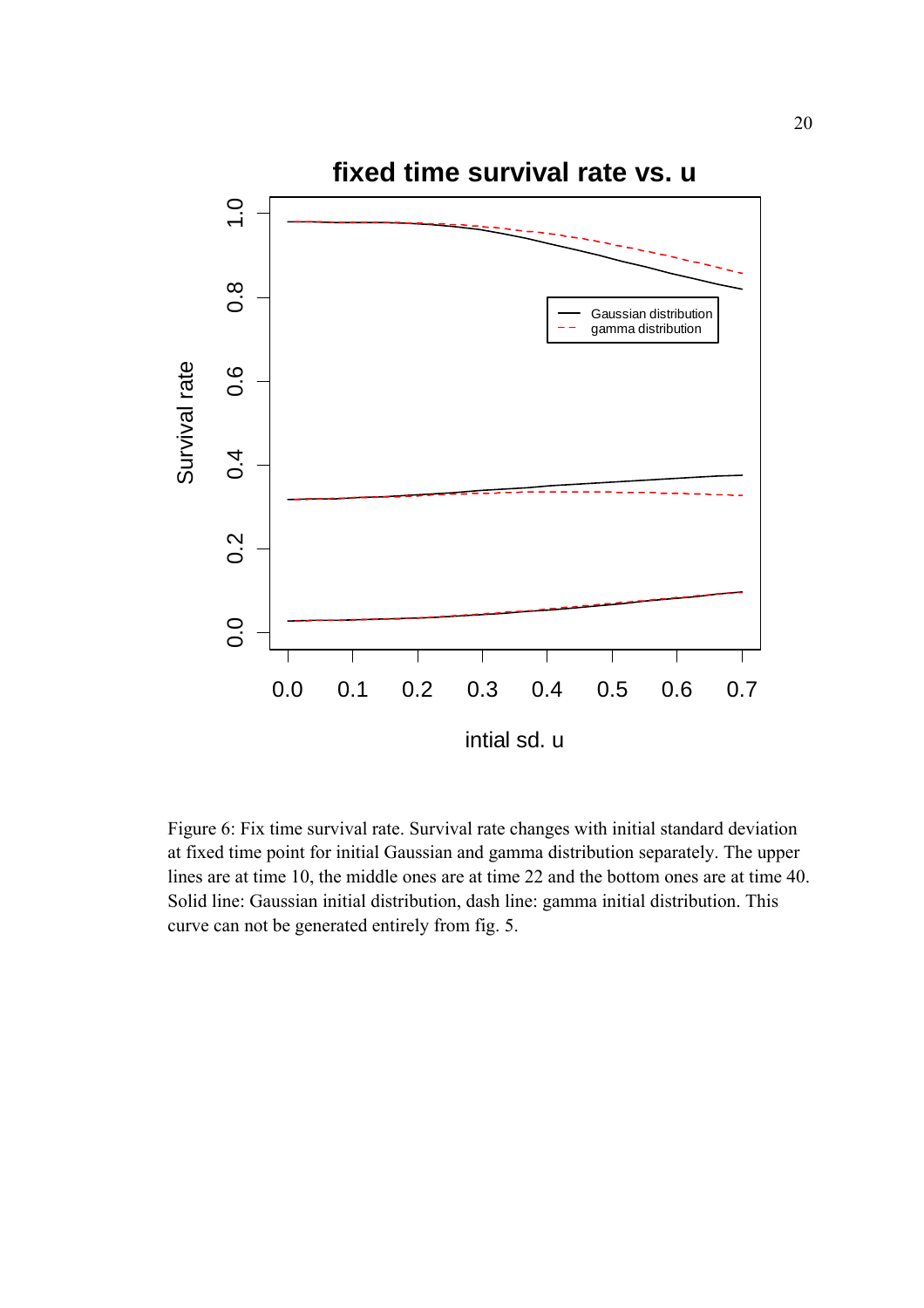#### **Chapter II: Parameter Estimation and Model Selection**

In this chapter, we develop a routine to estimate the four parameters of model (eq. (16)). For a given survival curve, the goal is to derive the values of parameters that provides the best fit to the curve. If the survival rate is changed into a likelihood function, the problem becomes an MLE optimization. For the former 3-parameter model (eq. (2)), Salinger et al. (2003) developed a routine based on Newton-Ralphson method. However, this method is highly dependent on the choice of initial parameter values since it is easy to fall into a local minimum instead of a global optimal solution. Salinger et al. successfully established a constraint equation for the initial values using the time to 50% mortality. However, this approach fails when it is applied to the new model, and an alternative optimization method is required. Currently, one of the popular well-developed approaches that could be used for searching global optimization is simulated annealing (Kirkpatrick et al., 1983). I choose to use it and it does produce good estimates for the 4-parameter models.

Another issue with much survival data is that it is interval-censored; that is the mortalities are counted at the end of each time period rather than continuously. Salinger et al (2003) dealt with this issue by considering the incremental mortality probability as the likelihood function. We choose to retain their approach. Salinger et al (2003) estimated standard errors by examining the estimated variance matrix. Specifically, standard errors are obtained by taking the square root of the diagonal elements in the inverse of the Hessian of the negative log-likelihood, evaluated at the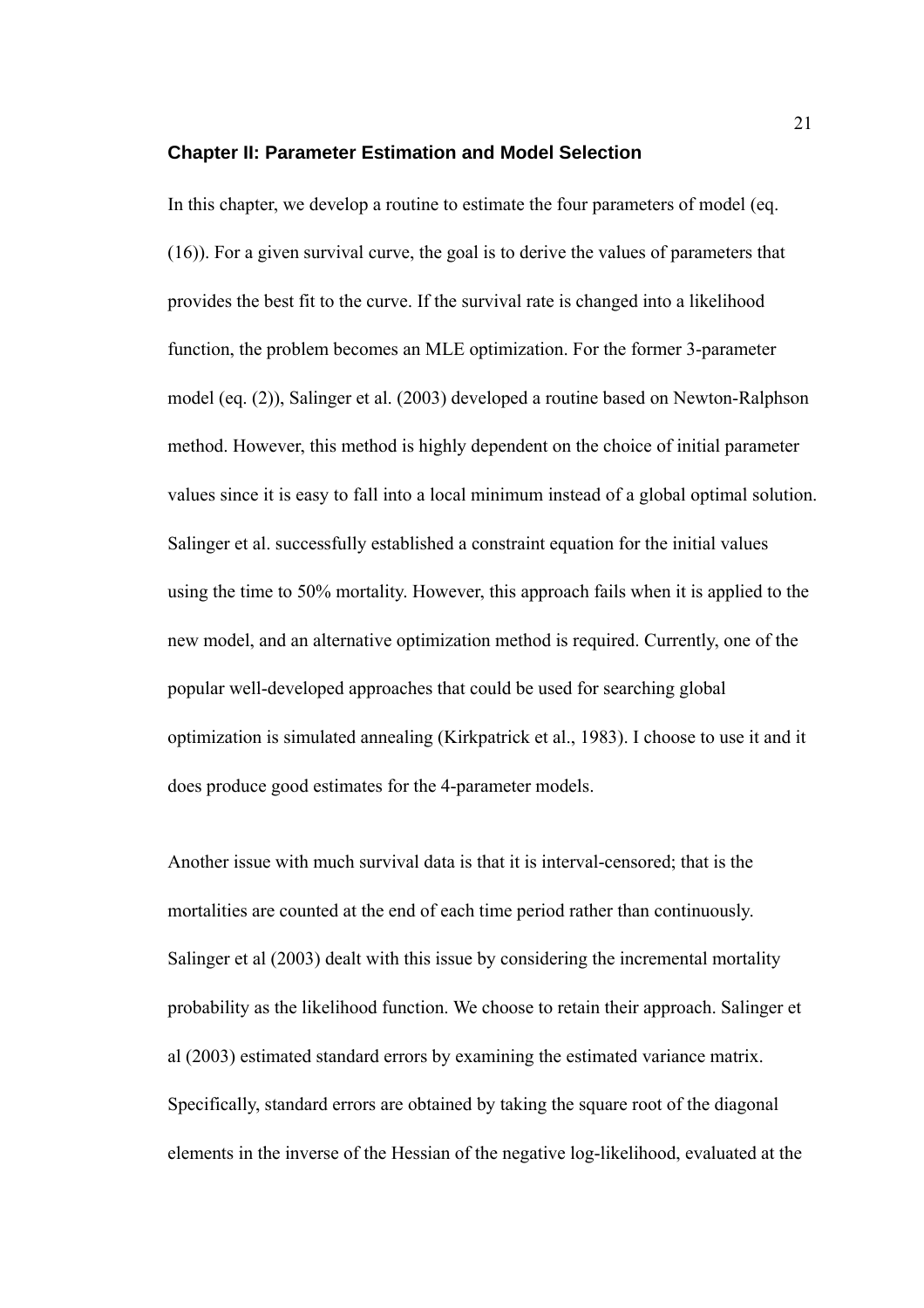parameter estimates (cf. Kendall and Stuart, 1997, Section 18.26).

## **Simulated Annealing**

Simulated annealing was developed by Kirkpatrick et al. (1983). It is a Monte Carlo method introduced by Metropolis et al. (1953) based on the theory of statistical mechanics. The idea comes from a process of condensed matter physics in which a solid material in melded to a liquid phase and then slowly cooled. The heating arranges the molecules randomly and the cooling rearranges them into a perfect crystal. Application of simulated annealing to optimization problems is based on the analogy between the state of each molecule and the state of each parameter that affects the energy function (analogous to the cost function in the optimization problem) to be minimized. The parameter values are randomly perturbed, and the probability of accepting the perturbed cost function is determined by the Metropolis criterion,

$$
P(\Delta \Phi) = \begin{cases} 1, & \text{if } \Delta \Phi \le 0 \\ e^{\frac{\Delta \Phi}{T}}, & \text{otherwise} \end{cases}
$$
 (17)

where∆Φ is the change in the cost function due to the perturbation, and T is the current system temperature, which is a control parameter. To be specific,  $\Delta \Phi = f(new parameters) - f (old parameters)$ , where *f* is the cost function to be minimized. As the search iterations progress, the temperature parameter *T* is reduced according to what is known as the "temperature schedule". Providing that the starting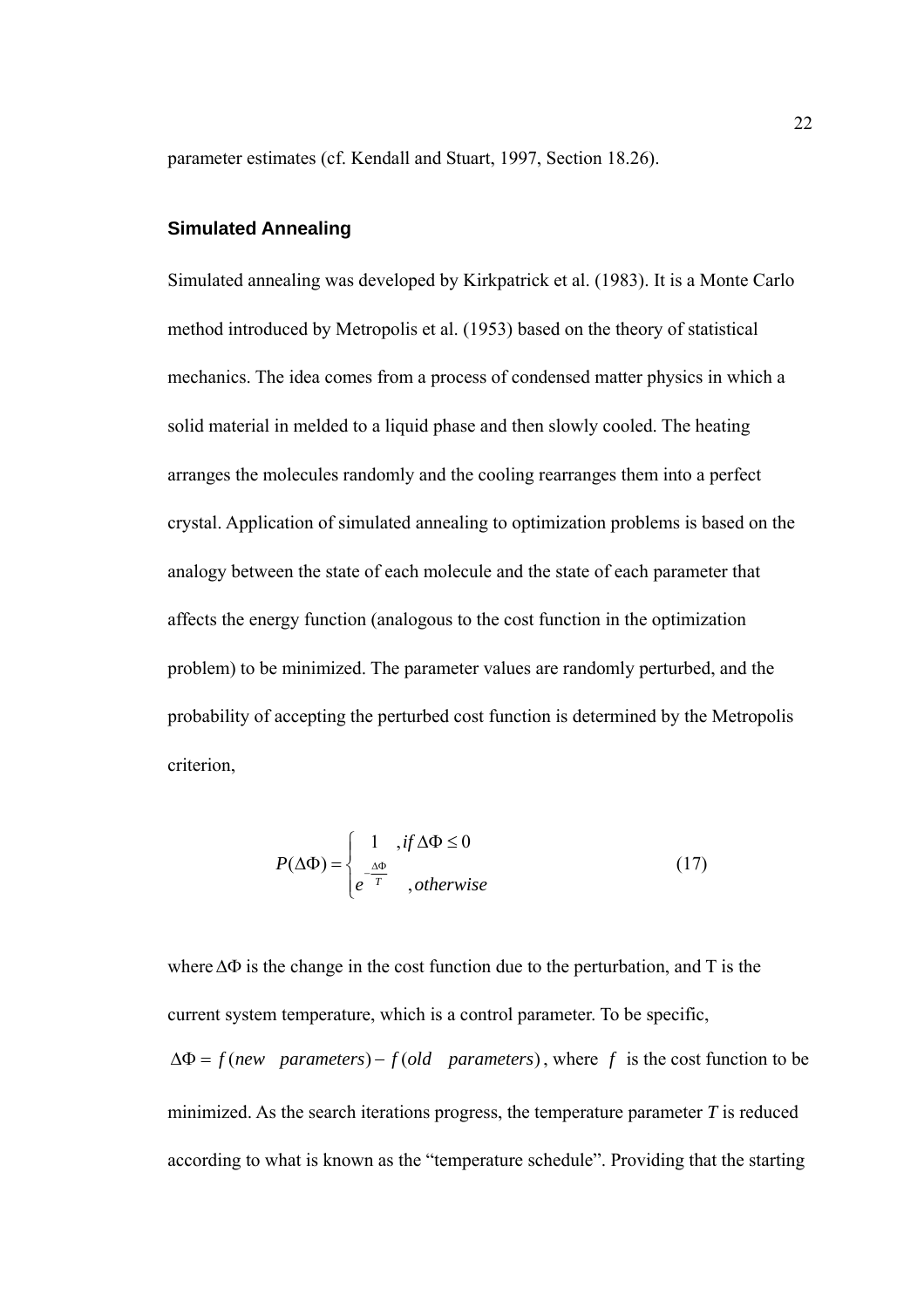maximum temperature is sufficiently high and the temperature *T* is lowered slowly, the algorithm is guaranteed to reach the global minimum or a point close to the global minimum of the cost function. However, the choice of temperature schedule including the star temperature and the way to lower it down is somewhat arbitrary and depends on the specific cost function. Find the most efficient schedule requires some experimentation.

Implementation of the simulated annealing algorithm is relatively straightforward. I follow the implementation described by Corana et al. (1987) and define constraints to insure that the parameters locate in their allowable range, like positive real line.

Fig. 7 shows a simplified flow chart of the modified simulated annealing algorithm. Starting with a given set of initial parameters and a high initial temperature  $T = (10<sup>3</sup>)$ , the cost function is then calculated and recorded. The current parameters are then randomly perturbed within the boundary, like choosing a random variable from uniform  $(0, 1)$  and then moving a step proportion to that variable. The cost function is computed, and the probability of accepting the new parameters is determined by eq.(17). After  $N_T$  (10 × number of parameters) step adjustments, the temperature T is then reduced by a constant factor  $r<sub>T</sub>$  (=0.85). The loop terminates when the differences between the recent *N<sub>ε</sub>* (=4) values of minima are less than a tolerance  $\varepsilon$  (=10<sup>5</sup>) and the parameter changes are less than 0.1%. These criteria help guarantee that the global minimum is reached.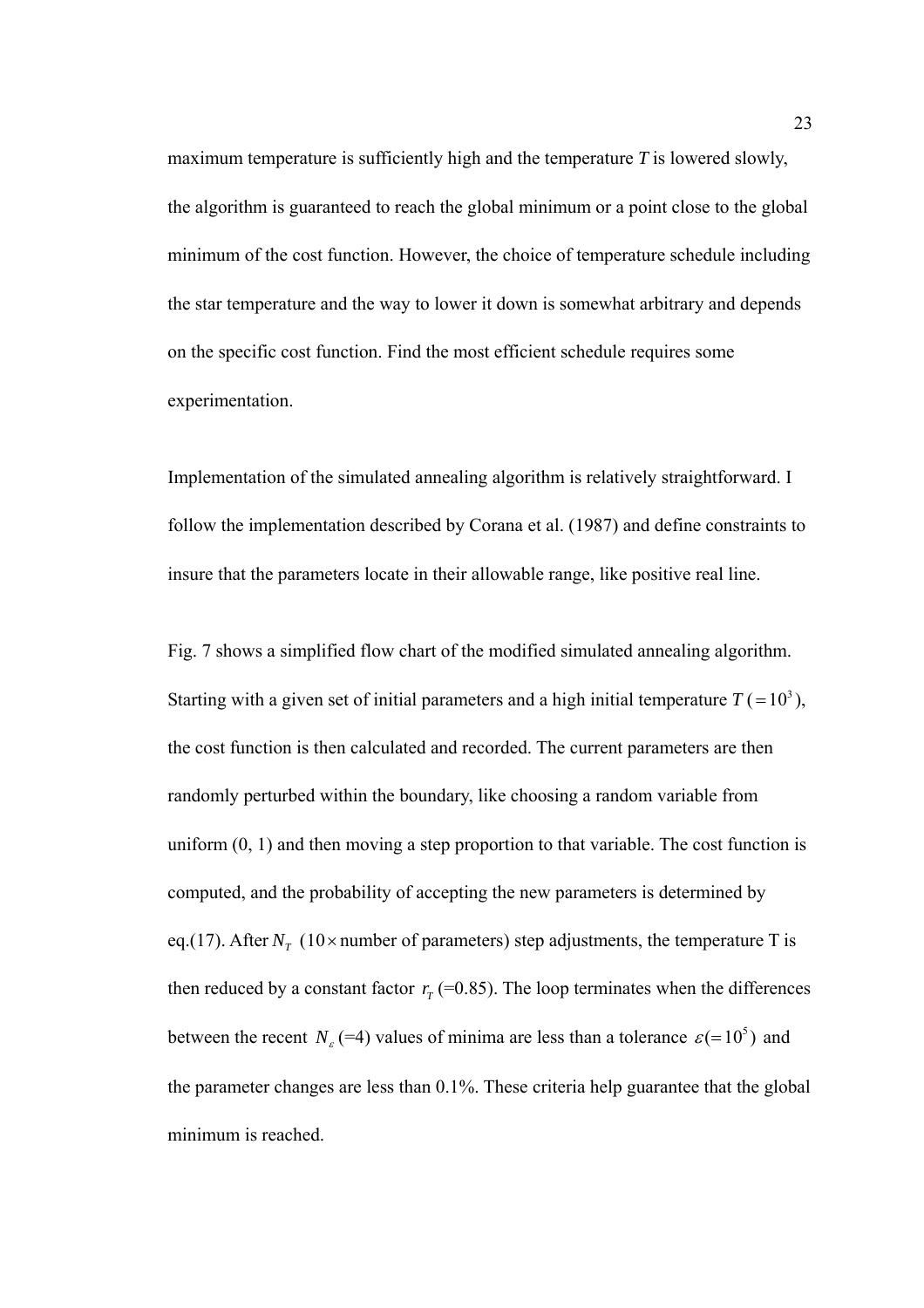

Figure 7: flow chart of simulated annealing.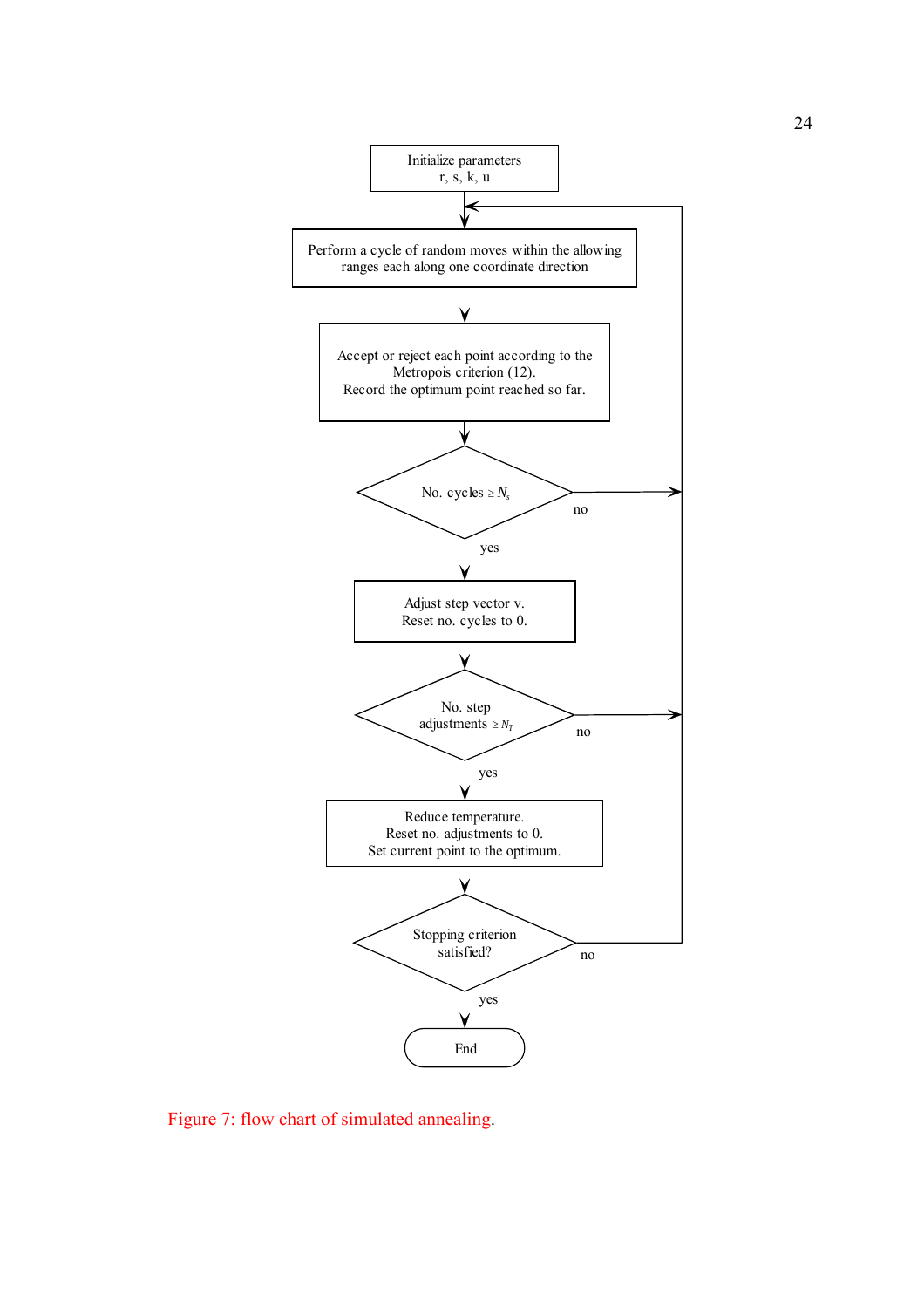#### **Simulation and Model Comparison**

To understand the fourth parameter u and evaluate the performance of the new 4 parameter models with initial Gaussian and gamma vitality distributions separately, I conducted simulations and compared results with the 3-parameter model based on AIC.

Each distribution is created using a vitality process. Each individual in a population was assumed to have a vitality  $v_0$  at time 0, where  $v_0$  is drawn from  $N(1, u^2)$  and gamma (shape= $1/u^2$ , scale= $u^2$ ) distribution for the Gaussian and gamma case respectively. The vitality for each individual was calculated for a single time step by the following equation.

$$
v_t = v_{t-1} - r_a + s_a \times W \qquad \qquad t = 1, 2, 3, \dots \qquad \qquad 15)
$$

where *W* is the white noise calculated by selecting a random number from a normal distribution. Death time  $t^*$  is recorded for each individual when  $v_t$  hits zero or an accidental mortality happens with a probability of  $1-e^{-kt^*}$ . Thus, we have generated a survival curve for a population.

Each distribution represents a population with 10000 members. The r value used to generate the distributions is 0.05, and the s and k value are controlled as 0.1 and 0.005 separately. Finally, we allow u to range from 0.01 to 0.6 for Gaussian initial and from 0.4 to 0.7 for gamma initial distribution.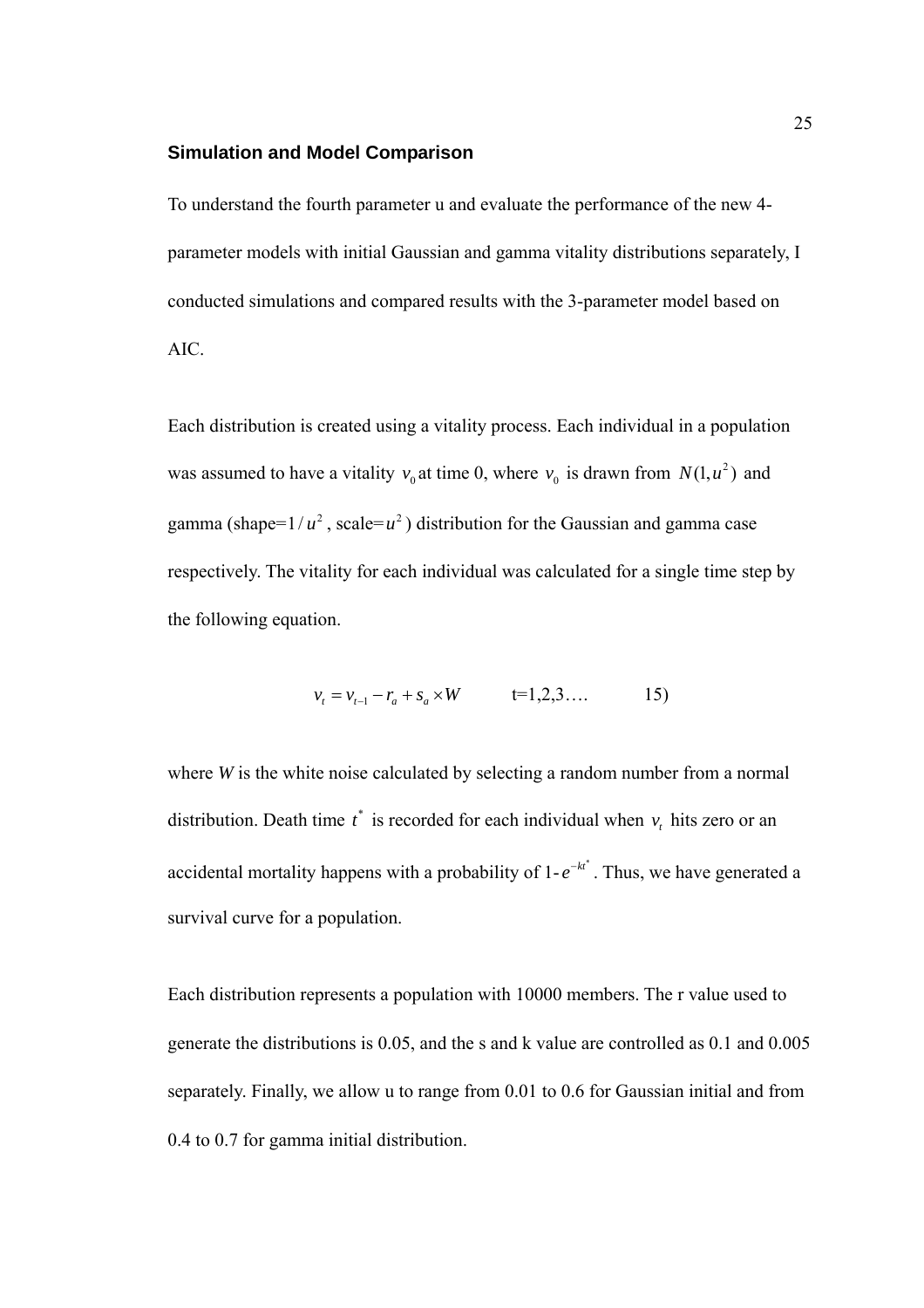#### **Simulation Results**

Both table in Appendix C and fig. 8 below show the simulation results. The first 7 simulations are generated from Gaussian initial distribution with u from 0.05 to 0.5. It appears that the estimates of r and s are relatively similar to each other for 3- and 4 parameter models across all the 7 simulations. Among the range of u from 0.05 to 0.3, the parameters estimated by 4-parameter Gaussian model are close to the actual values, but bias becomes significant with the increase of *u*. As mentioned in the previous section, some bias is inevitable for Gaussian model due to the inappropriate range for the integration. Consistent with former discussion, parameter estimates from simulation behave relatively stable when u is less than 0.35, but bias dominates after then. Also, as the increase of initial variation, *r* decreases, but *k* is raised to compensate the bias from both *r* and *u*. At the same time, since the true initial distribution is Gaussian, although estimated *r*, *s* and *k* are close to the true values, the gamma model tends to overestimate u and performs not as good as the Gaussian model.

The last five simulations are from the gamma initial distribution with u equaling 0.4, 0.5, 0.577, 0.632 and 0.7 respectively. Apparently, in this situation, the gamma model fits data better than the other two models and parameters estimated from it are closer to the actual ones. Both 3-parameter and 4-parameter Gaussian models seem unable to capture the big initial variation, as values for *r* are decreased and values for *k*  increased in order to obtain the fit.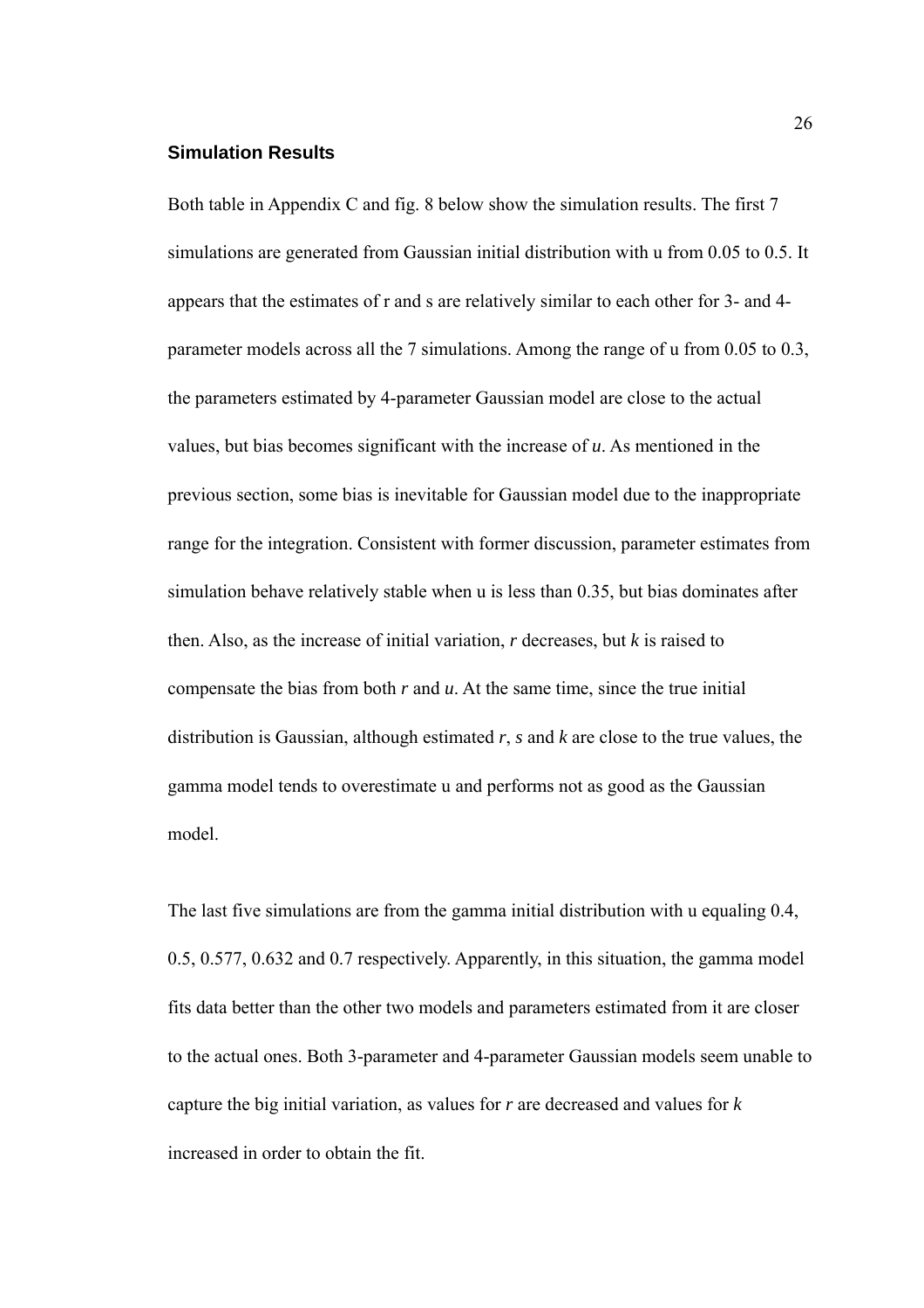I must point out the gamma model underestimates r and s across all values of *u*. The possible reason for this is that the numerical algorithm generating survival curves does not adequately represent the Brownian process. There is a slice different from the generating survival curve and the curve calculated from survival function directly. This discrepancy might be responsible for the underestimation.

Former work has shown that the vitality distribution evolving with time changes from a normal-like to a gamma-like distribution. It is indicated that the normal-like distribution corresponds to a spread term (standard deviation) ranging from 0 to 0.35 while a gamma-like distribution corresponds to a range of 0.35 to 0.7. Therefore, it is not surprising that the 4-parameter Gaussian model behaves better over a range of *u* from 0.05 to 0.3 under this explanation but loses to the gamma model when u is large. Introducing a gamma initial distribution for  $v_0$  is one way to correct the bias as would be expected.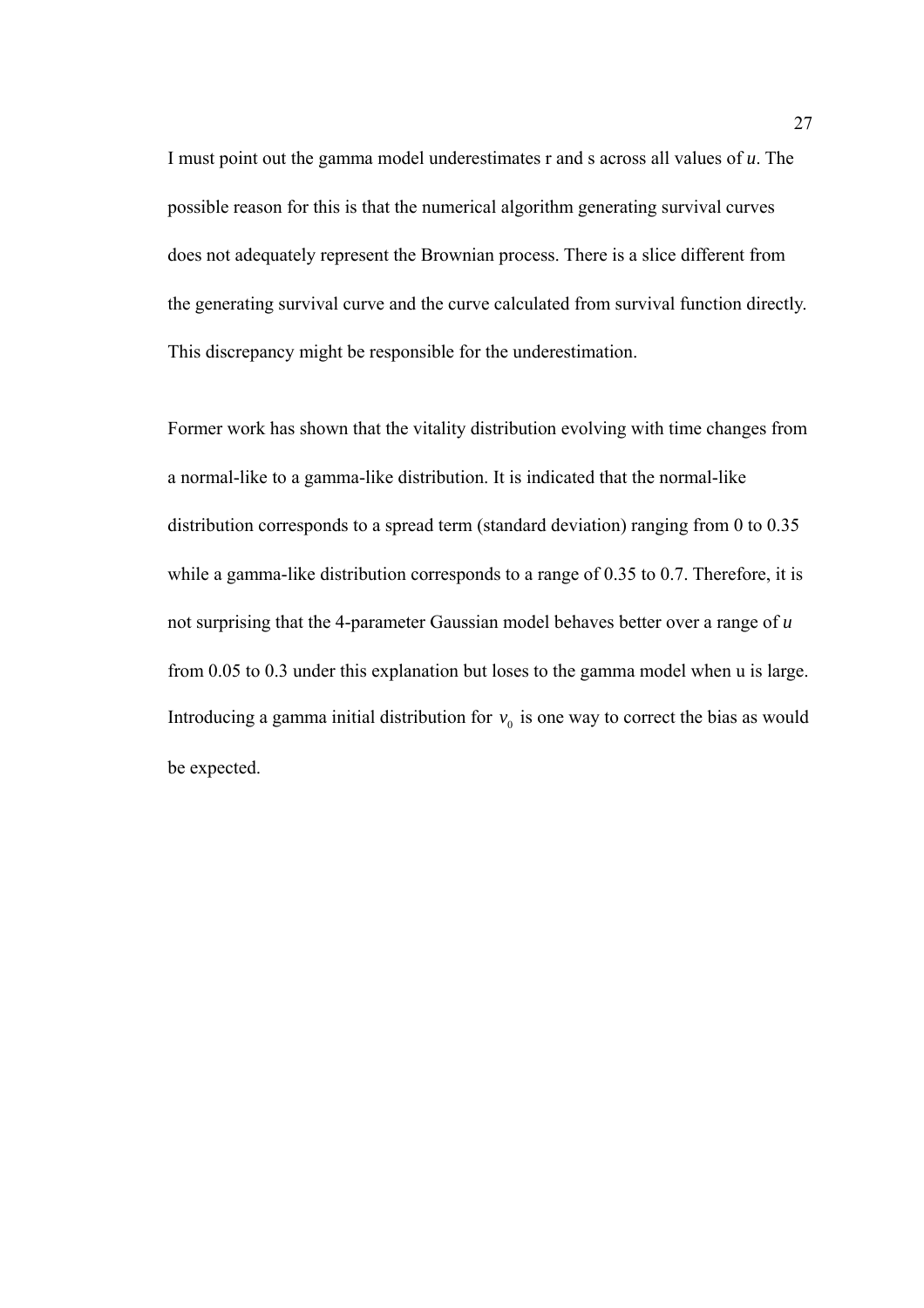

Figure 8: estimated parameters versus actual values of initial standard deviation u for 3-parameter model, 4-parameter Gaussian model and 4-parameter gamma model.

## **Model Comparison and Model Selection**

From a purely mathematical view, AIC would be a good criterion to conduct model comparison and model selection. Based on AIC (Burnham and Anderson 2002) reported in Appendix C, among the range of small *u* (0-0.05), the 3-parameter model is good enough to capture the survival information, as indicated by the smaller AIC value compared to the 4-parameter models. But, as *u* increases, the 4-parameter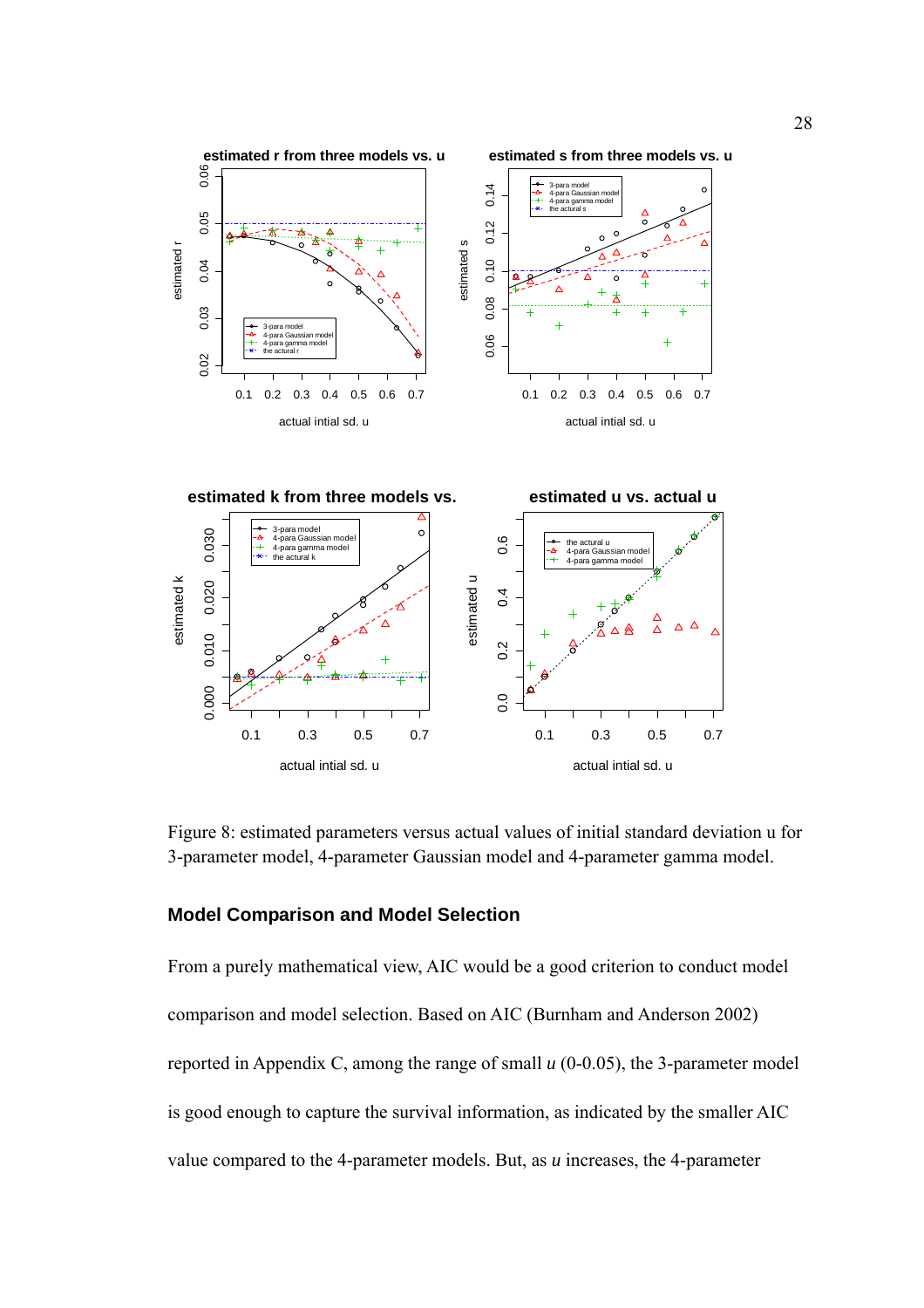models outperform the 3-parameter model, as expected. Under the condition of true initial distribution of Gaussian, although bias turns out as the actual initial standard deviation *u* gets big, the Gaussian model still performs better than both 3-parameter model and gamma model. Furthermore, it appears that the bigger the *u* is, the better the Gaussian model performs over the 3-parameter model. When using gamma as the actual initial distribution of sampling, the gamma model unsurprisingly performs better than both the other two models, not only with lower AIC, but also with more accurate parameters estimates.

Thus, 4-parameter models are necessary improvements of vitality based survival model for the populations with a large variance in initial vitality.

However, the biology of survival is beyond mathematics of survival, so that selecting the appropriate model to represent a real survival curve is not straightforward and fitting models to data do require some judgment. Intuitively, when the curve has a very flat beginning stage, the 3-parameter model together with Salinger's algorithm is preferred due to simplicity and time efficiency. If the starting stage is steep, this implies that the population's initial variation is significant, and Gaussian or gamma models should be preferred. As a general guideline, AIC is a good quantitative indicator to make decision among models: generally, the model with lowest (most negative) AIC after fitting will be the most appropriate. However, there are some special situations we need to be concerned. Examples are presented below to give some idea of model selection. Data are from previous research on: giant tortoise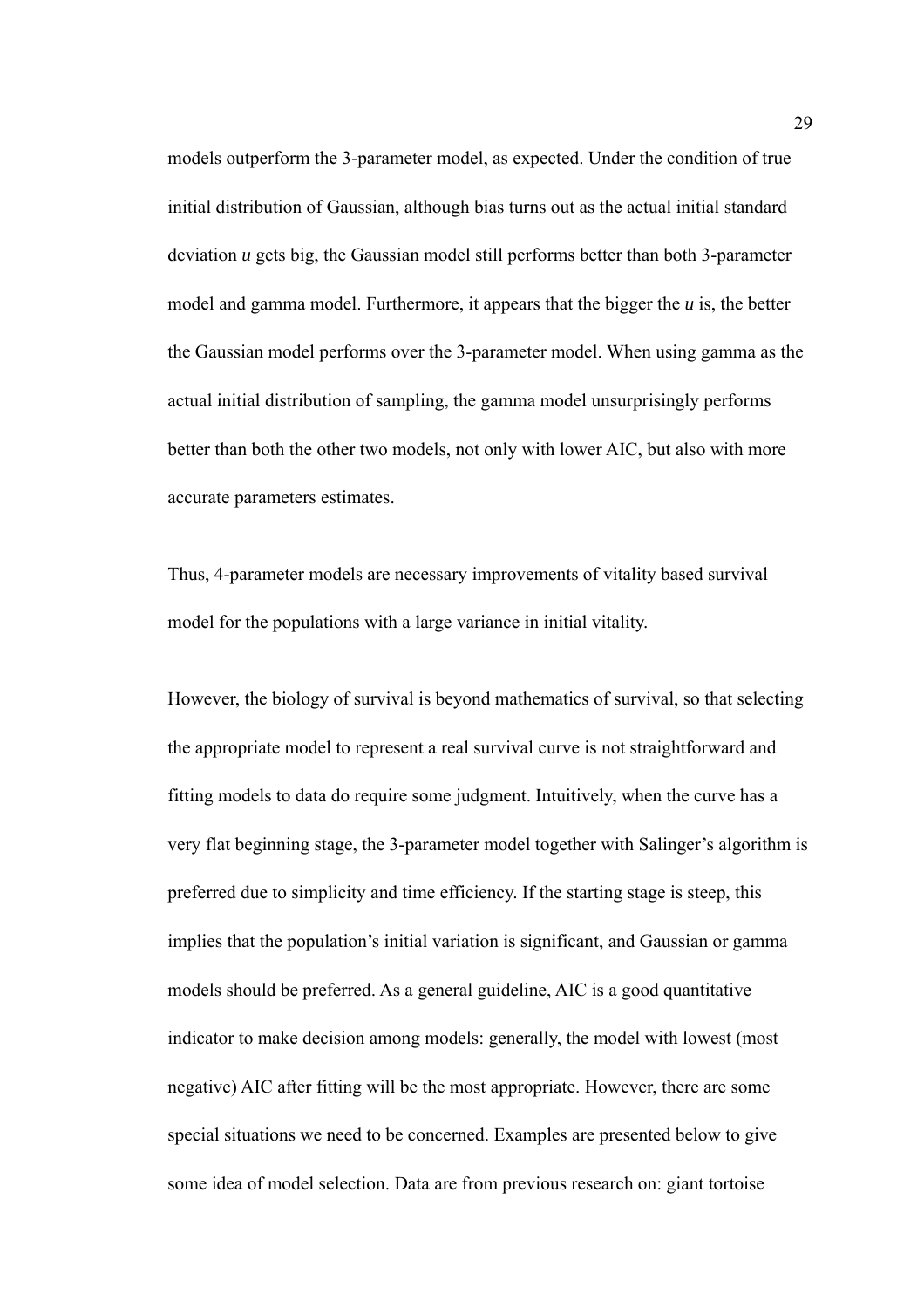(Bourn, 1978), tortoise (Hellgren, 2007), fruit fly (Carey, 1998), turtle (Gibbons, 1982), and bird (Deevey, 1947). First, 3-parameter model and Gaussian model are applied to those data at the same time. If *u* is bigger than 0.28, a good rule of thumb is to consider using the gamma model also. Results are list in Table 1.

The first example is from two giant tortoise researches (Bourn, 1978 and Hellgren, 2000) that we compared the mortality of two kinds of tortoise. Curve fitting to the first species has a very small *u* (0.022377) leading to a preference for 3-parameter model. But, for the second species, 3-parameter model produces a negative estimate for *r*, which contradicts the biologically meaningful hypothesis that the average vitality for a population should decline with time. This is another big advantage for applying 4-parameter model. It is easy to control the range of the parameter space searched with simulated annealing. And because of adding a new parameter, the loss of changing *r* from negative to positive could be compensated by *u* without sacrificing too much goodness of fitting indicated by AIC. Other examples like turtle and lapwing seem exposed to the same issue and are "corrected" by the 4-parameter model. In these examples, the 4-parameter model is preferred with positive r despite the fact that the 3-parameter model provides lower AIC values. Thus, model selection based on their AIC doesn't always hold.

The 3-parameter model is ultimately just a special case of 4-parameter Gaussian model with *u* fixed at zero. Since *u* is a meaningful parameter, it can be argued that it should be retained in any situation. When *u* is small, although the AIC value from 3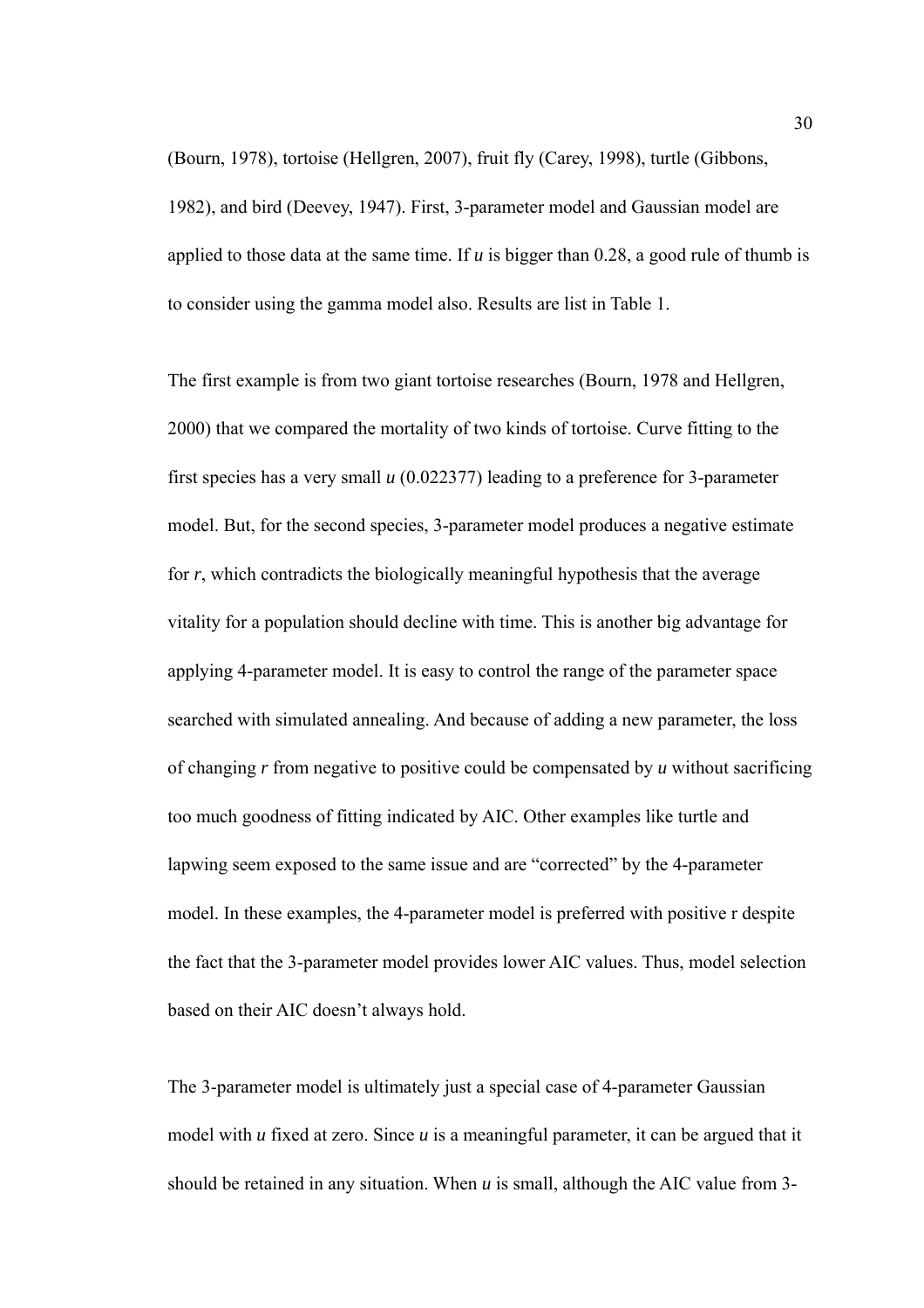parameter model is lower than that from 4-parameter Gaussian model, the estimated parameters *r*, *s* and *k* are essentially the same, which means 3-parameter model could be replaced by 4-parameter models under most conditions. The main reason we reserve the 3-parameter model is the simplicity and efficiency of the parameter estimation procedure. Also, we may want to compare 4-parameter models with it to check the accuracy of parameter estimation, specifically for small u.

The second example with issue in selecting models is illustrated with the med fly data. It is a nice example showing how the values of *u* influence the AIC but not model selection. Small *u* corresponds with a better fitting for 3-parameter model while big *u*  prefers a 4-parameter model based on AIC only. A examining of results from estimation tells that the parameters from 4-parameter Gaussian are almost the same as those from 3-parameter model. Using 4-parameter Gaussian, we do not lose any quality of the fit, but we gain more information with additional parameter *u*. We have displayed the second species of fruit fly of this example in the introduction section to reveal the limitation of 3-parameter model. It is noted that the 4-parameter allows for curvature in early life history where the 3-parameter model is incapable of achieving. It always makes a straight line decline in survival in the early life. The 4-parameter model gives a gradual humped decline: a concave shape in early life. Thus, the amount of early life humping may be an indication of heterogeneity in initial distribution.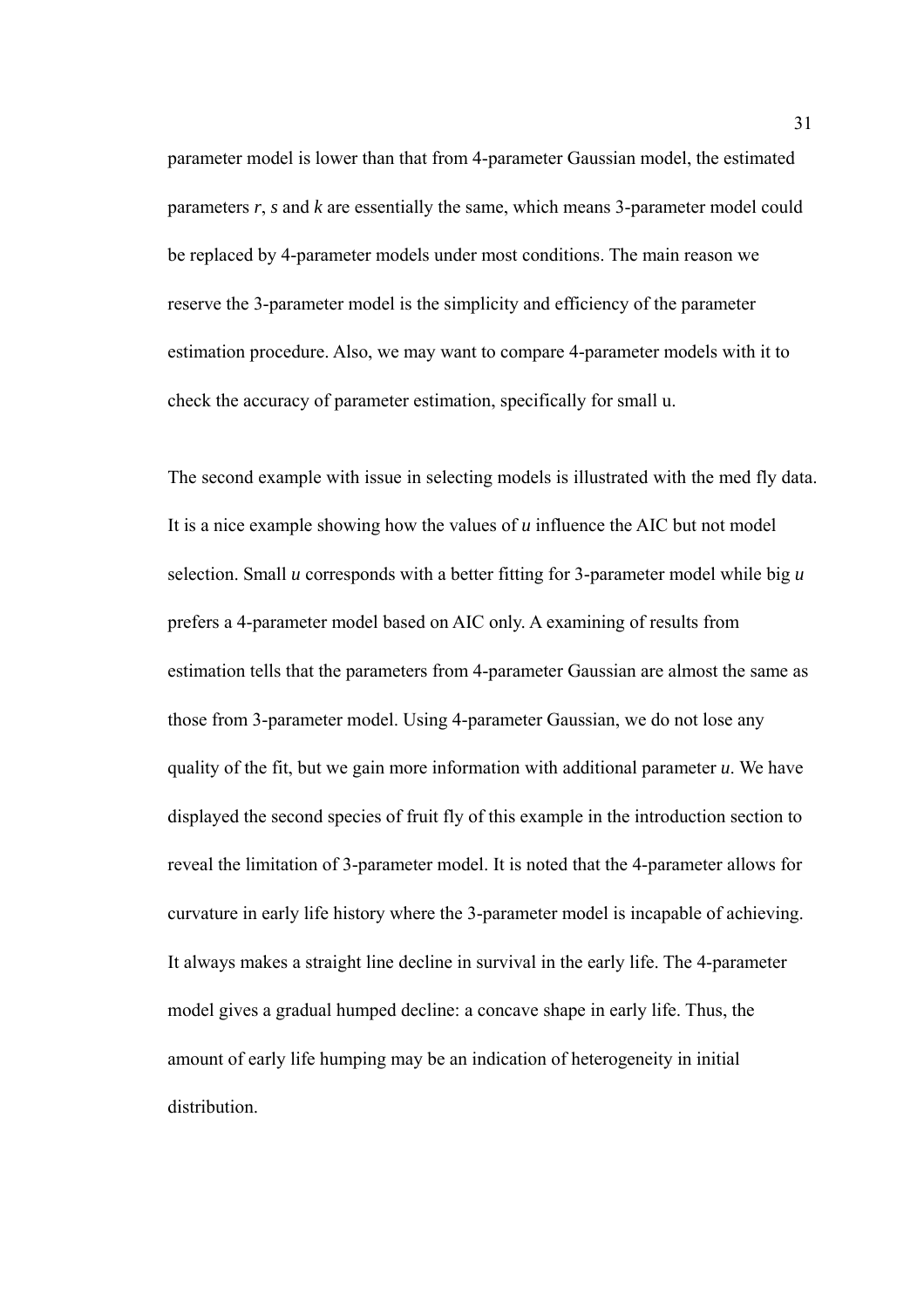It is interesting to look at the last example about the survivorship rate of various birds. The parameters estimated with 4-parameter model are quite different from those estimated with 3-parameter model. I doubt it is because the available data points are too few and the second available survival rate is no bigger than 60% for each curve. However, 4-parameter model seems to behave better in this case with lower AIC value and more important, it doesn't have an artificial flat stage comparing to 3 parameter model. Moreover, this example is chosen not only to exhibit how to select model, but also set as an example of how to compare the mortality of two populations based on vitality model parameters. Take British robin and starling as example, which two experience similar life history. The second population survives better than the first one with a smaller *r* and *k*, which could be explained as starling is superior to British Robin both in the loss rate of living capacity and accidental mortality rate. The first population is also more heterogeneous indicating by a larger *s* and *u*. Since vitality models provide options to decompose survival into four meaningful parts, it simplexes the system and gives a more efficient way to look at the system.

Based on the simulation results in Appendix C, it could be may argued that, using the gamma model reduces the overall risk of being biased, since it is relatively stable except for a slight overestimation of u when the initial variation is small. I partly agree with these statements, but simplicity and efficiency would be other things to consider. Specifically, it is easier and faster to compute the parameters for the Gaussian model, while calculating gamma model would take much more efforts. Until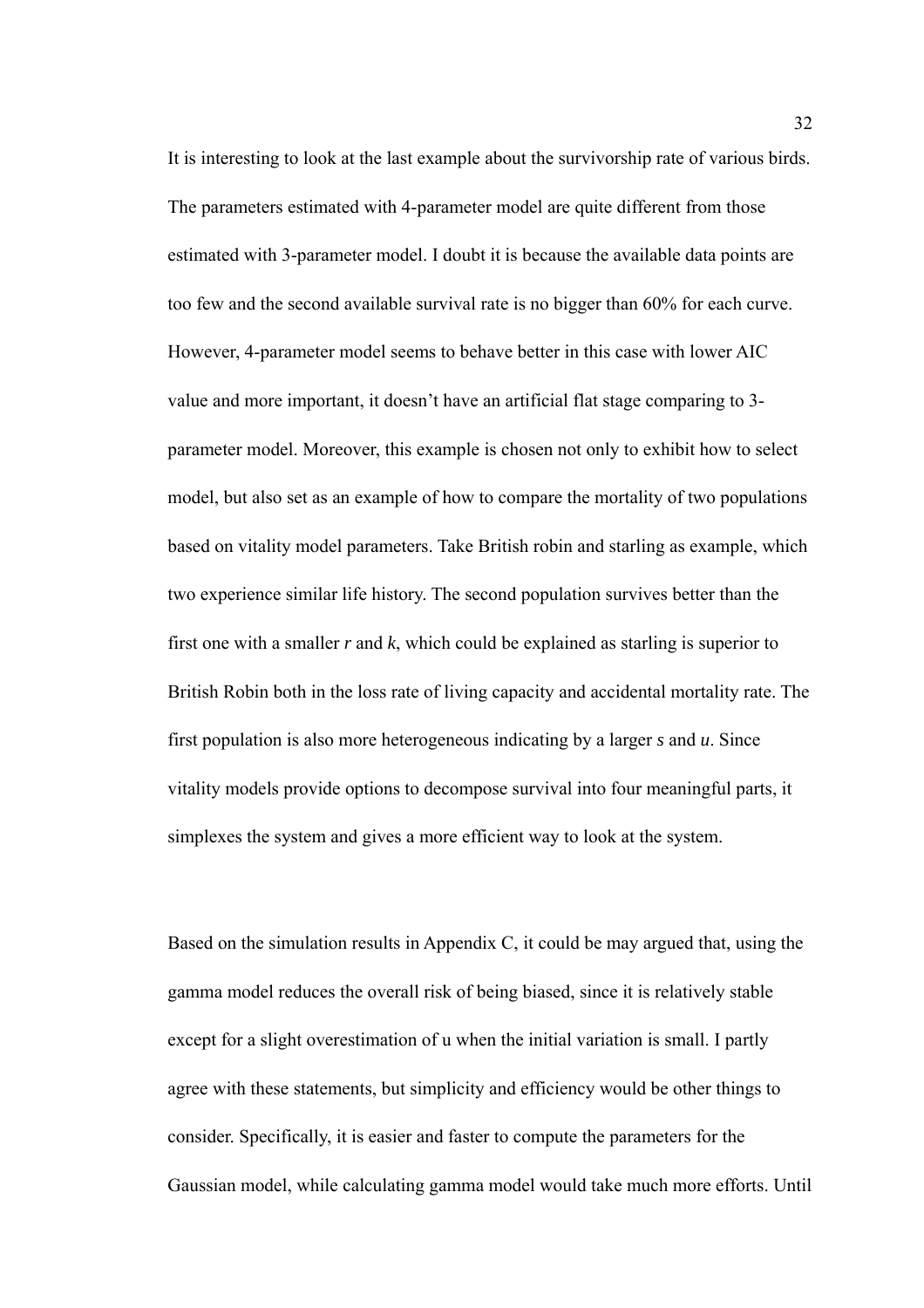a better method is found to work with the gamma model, I would prefer to adopt the Gaussian model first and consider the gamma model when the estimate for *u* is large enough like>0.25.

# *Summary of Conclusions*

Figure 9 shows the fit of survival curves to data. It is hard to distinguish visually between the 3- and 4-parameter models in most cases. But for the fruitflies and birds cases, 4-parameter model is obviously better than the 3-parameter model. However, in some situations 3- and 4-parameter model have very different parameter values, particularly in the case when  $r<0$  in the 3-parameter model. Thus, I conclude that in most situation it is better to fit data with the 4-parameter Gaussian model first, and use gamma model only when *u* is relative big (e.g. >0.25). The 3-parameter model may be conducted to check the accuracy. If there is any disagreement, we should generally trust 4-parameter models more than the 3-parameter model.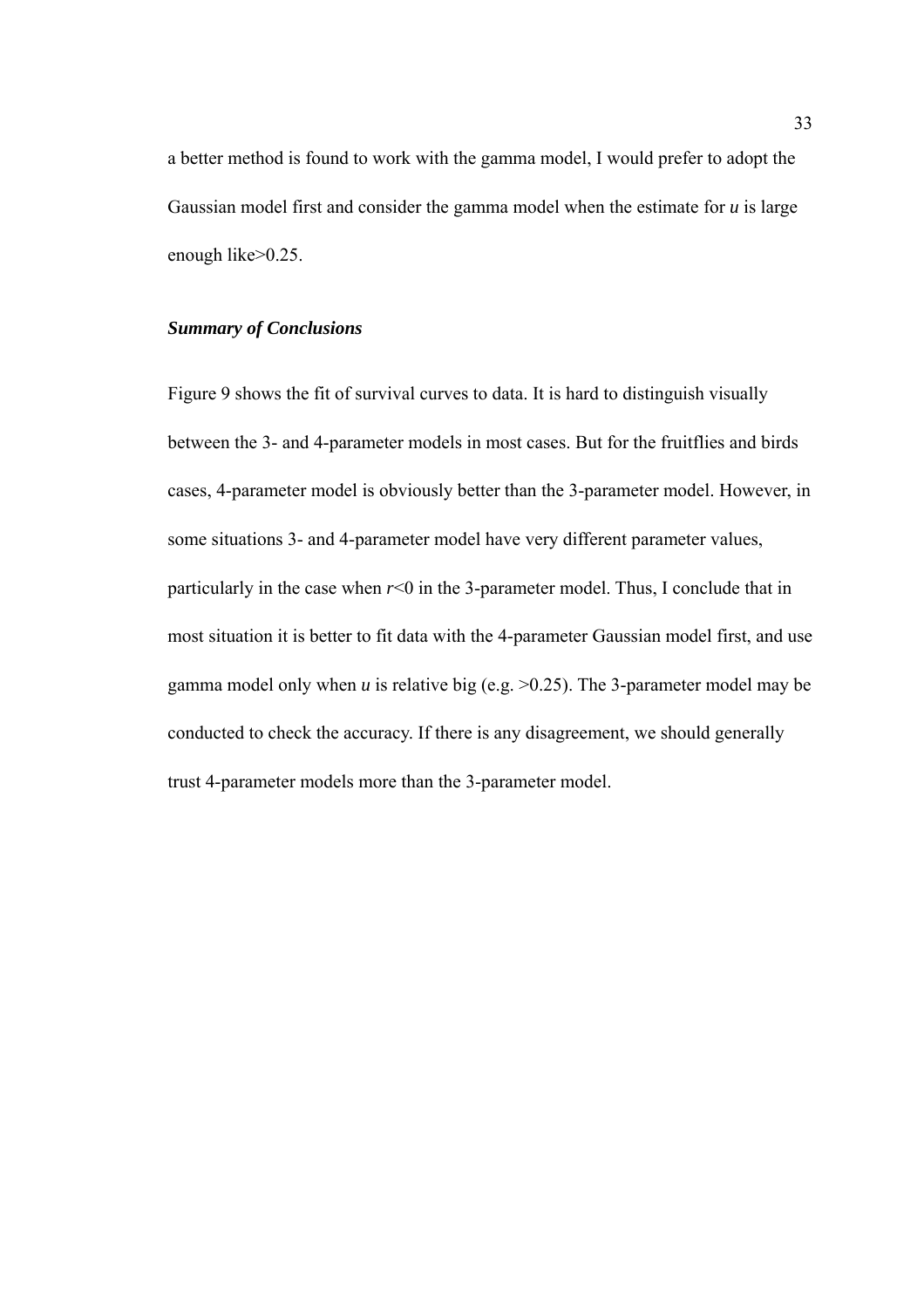|                                       | 3-para model |                |       |            | 4-para Gaussian model |       |       |       |            |
|---------------------------------------|--------------|----------------|-------|------------|-----------------------|-------|-------|-------|------------|
|                                       | r1           | S <sub>1</sub> | k1    | <b>AIC</b> | r2                    | s2    | k2    | u2    | <b>AIC</b> |
| Bourn(1978), giant tortoise           |              |                |       |            |                       |       |       |       |            |
| Tortoise giant                        | 0.052        | 0.103          | 0.027 | $-80.1$    | 0.052                 | 0.102 | 0.028 | 0.012 | $-78.3$    |
| Tortoise.hermann.f                    | $-0.174$     | 0.608          | 0.125 | $-187.7$   | 0.000                 | 0.521 | 0.087 | 0.284 | $-189.9$   |
| Carey(1998), drosophila reproduction) |              |                |       |            |                       |       |       |       |            |
| Fruitfly.f                            | 33.000       | 2.893          | 0.000 | $-112.2$   | 33.013                | 2.892 | 0.000 | 0.001 | $-110.2$   |
| Fruitfly.g                            | 6.286        | 0.461          | 2.547 | $-591.7$   | 6.674                 | 0.008 | 1.519 | 0.231 | $-661.8$   |
| Gibbons(1982), turtle                 |              |                |       |            |                       |       |       |       |            |
| Turtle                                | $-0.757$     | 0.367          | 0.256 | $-134.0$   | 0.058                 | 0.008 | 0.252 | 0.024 | $-132.6$   |
| Deevey(1947), agregate                |              |                |       |            |                       |       |       |       |            |
| <b>Blackbird</b>                      | 0.562        | 0.989          | 0.055 | $-74.9$    | 0.002                 | 0.982 | 0.376 | 0.259 | $-78.6$    |
| thrush                                | 0.637        | 0.935          | 0.057 | $-65.8$    | 0.000                 | 0.838 | 0.491 | 0.269 | $-68.4$    |
| robin.b (British Robin)               | 0.673        | 0.743          | 0.052 | $-55.7$    | 0.195                 | 0.230 | 0.694 | 0.190 | $-80.0$    |
| starling                              | 0.561        | 0.756          | 0.110 | $-62.4$    | 0.160                 | 0.157 | 0.671 | 0.010 | $-74.5$    |
| lawping                               | $-1.155$     | 1.047          | 0.388 | $-117.8$   | 0.086                 | 0.009 | 0.425 | 0.017 | $-95.5$    |

Table 1: Parameter estimation from various species of animal survival data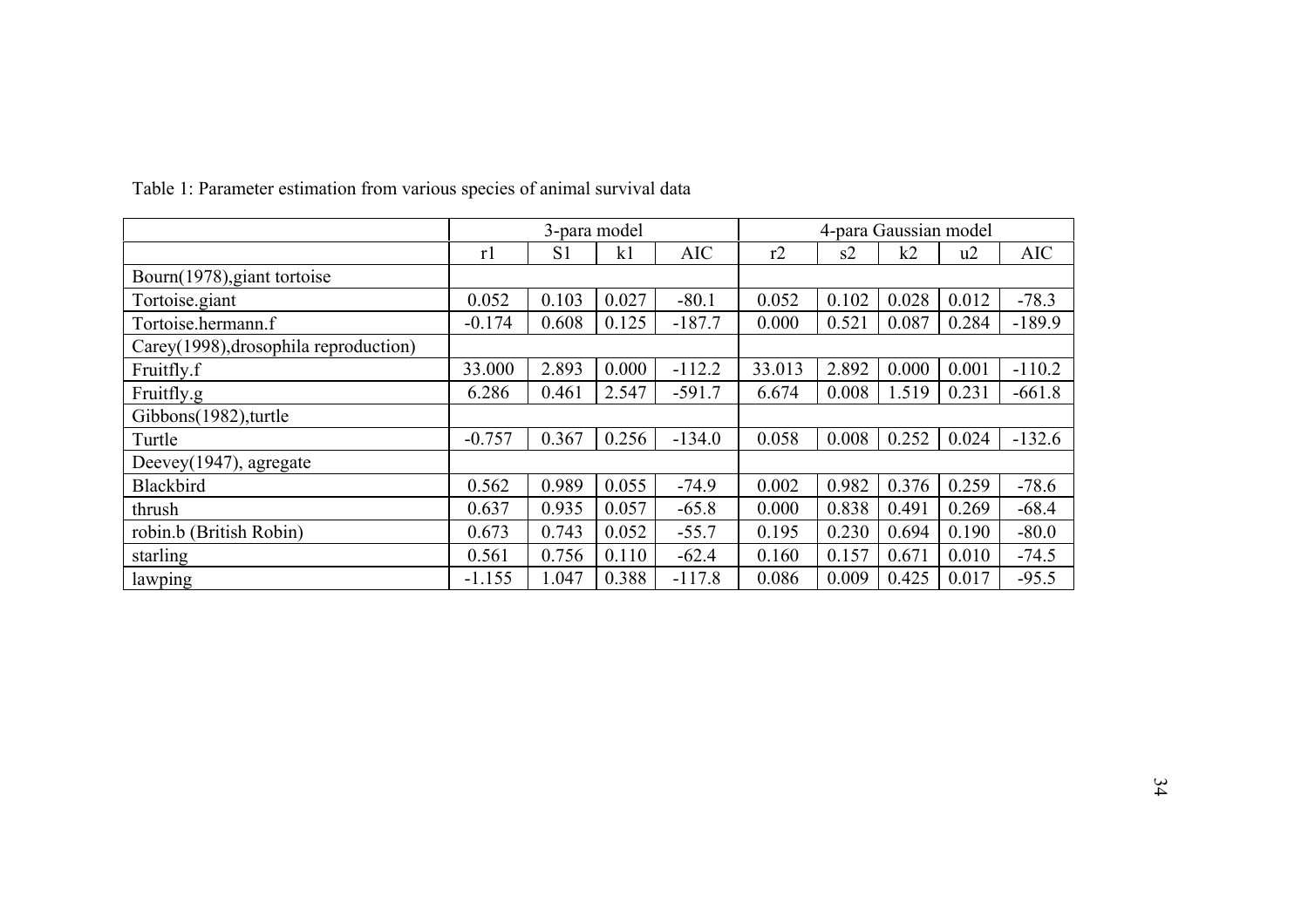

Figure 9: Model fit to survival curves of different animals. X-axis: time (year) and y-axis: survival rate. Solid line: 4-parameter model Gaussian model, dash line: 3-parameter model.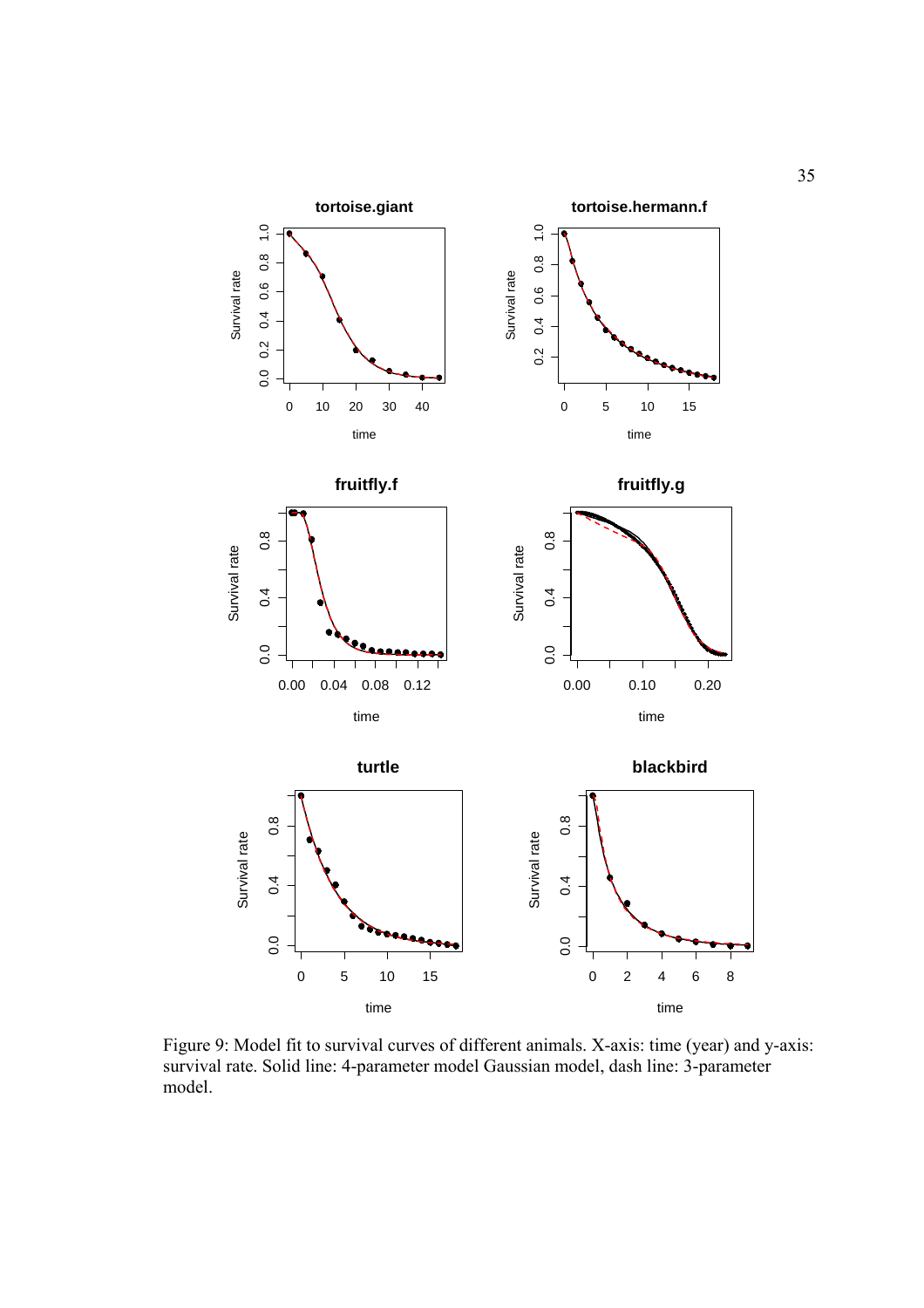

Figure 10: Model fit to survival curves of different animals. X-axis: time (year) and yaxis: survival rate. Solid line: 4-parameter model Gaussian model, dash line: 3-parameter model (cont.).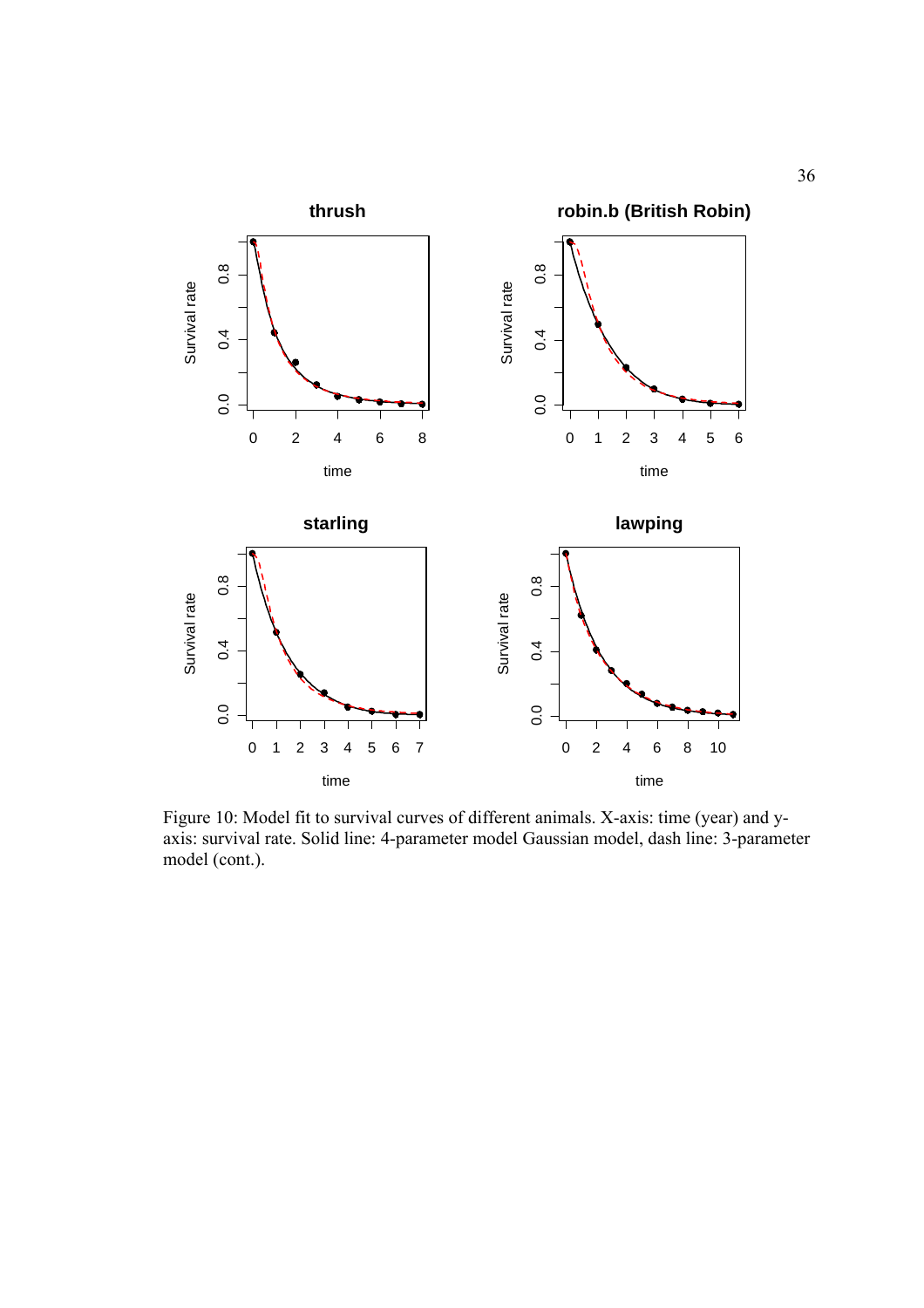## **Chapter III: Application to Human Mortality Data**

Demographers have made great effort to understand population survival dynamics of humans. A major focus in these studies has been to discover biological patterns of the life span of individuals (Carnes and Olshansky 1993). Since 1970s, demographers realized the importance of population heterogeneity in estimating life expectancy and rates of aging (Vaupel et al. 1979; Vaupel et al. 1998). A foundation of biodemography, the Gompertz law of mortality (Gompertz 1825), describes mortality rate,  $u_x$ , as an exponentially increasing function of age *x*, such that  $u_x = ae^{bx}$  where *a* and *b* are intercept and slope constants. However, observations indicate that at old age the mortality rate decelerates, or plateaus, in many populations from flies to humans (Cary et al. 1992; Vapel et al. 1998; Gavrilov and Garilova 2003; Rauser et al. 2006). To reconcile the disconnect between the Gompertz model and observations a number of studies have proposed a demographic heterogeneity characterized by subpopulations with distinct Gompertz coefficients, which produce mortality rate plateaus when the weak cohorts die early and the stronger subpopulations remain (Carey 1997; Service 2000; Carnes and Olshansky 2001; Miyo and Charlesworth 2004; Wu et al. 2006). The view of introducing heterogeneity made models more realistic, helping correct the bias from estimation of life table (Vaupel et al. 1979) and characterize the properties of data from observation. But the ways of representing heterogeneity by those models are inadequate to consider the dynamics producing heterogeneity. Thus, they are unable to display how the population structure changes with heterogeneity.

We apply the vitality model to explore how heterogeneity in vitality may provide an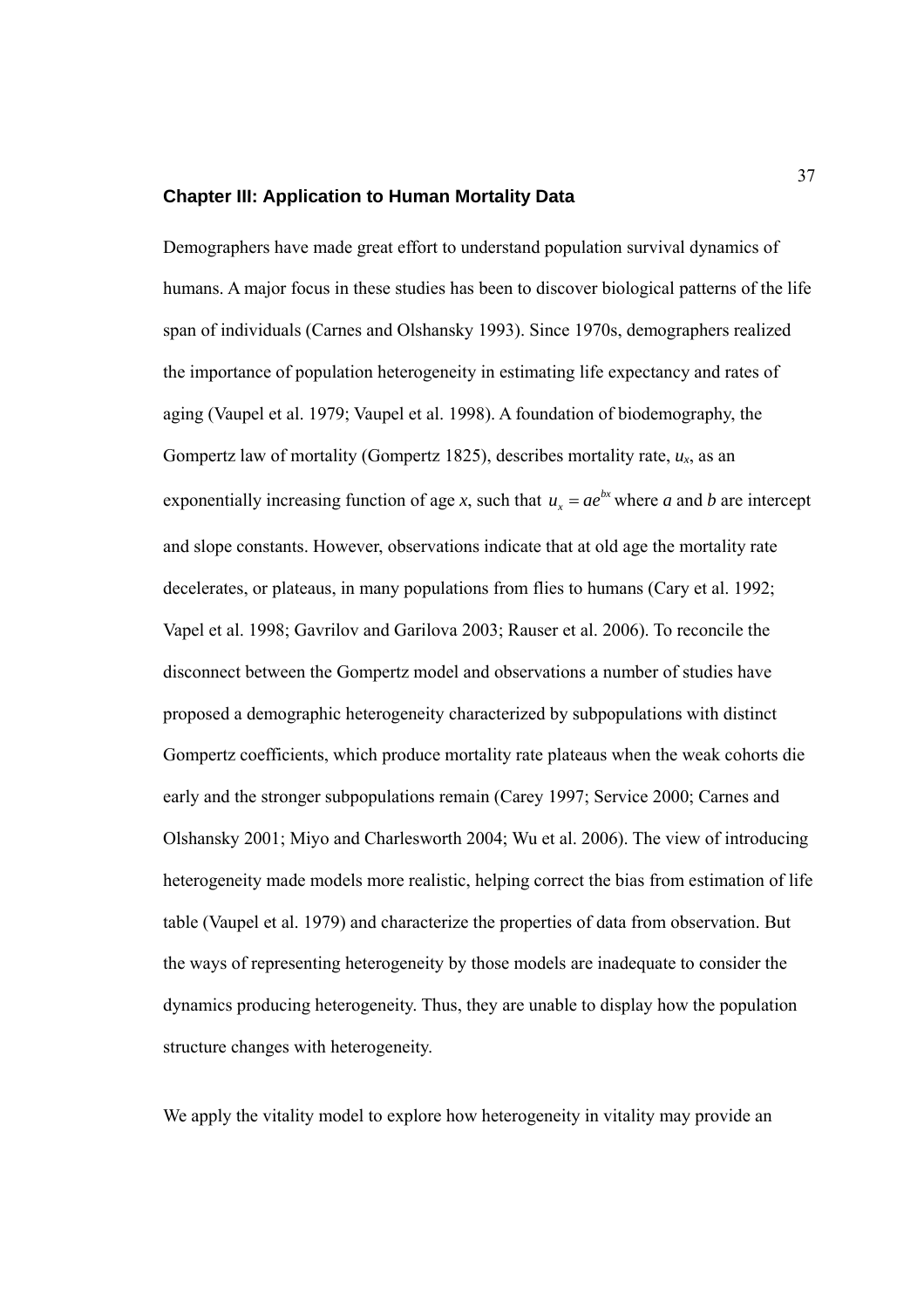alternative framework in which to view the complex process in human survival patterns. Therefore, we not only want to fit the survival data, but also try to explain some important features characterizing mortality rate. Due to the abundance of data available in demography, applying the vitality model to human mortality data did reveal something interesting and fundamental patterns that have not been considered previously.

#### **Parameter Estimation**

National-level mortality data of Denmark from Human Mortality Database (Wilmoth and Shkolnikov) are used. Data are organized by cohort with birth year from 1835-1895 and life period from age 0 to age 110. For each cohort, we left-truncate life survival curve by every 10 year. For example, 9 survival curves are generated from the cohort with birth year at 1885, corresponding to age ranges 0-110, 10-110, 20-110, 30-110, 40-110, 50-110, 60-110, 70-110, and 80-110 separately. I fit vitality model to each curve respectively. The Gaussian initial model is implemented to the first 7 curves while gamma initial model is applied to the last two since old age population tend to have large variation and are more likely to have a gamma initial distribution. Figure 10 shows the fitting results for cohort with birth year at 1885. Except for the first curve, vitality model fits the data quite well especially for the old ages. I suggest that the failure of fitting early age is because the accidental mortality (i.e. age independent) rate in infants is much higher than the average accidental mortality of adults. Since our model assumes the average accidental mortality is a constant among the age range of fitting curve, it fails to capture this big gap. Possibly, early life mortality could be the result of different r, s and k parameters as well as an initial distribution. Typically, demographic models fit curves like the Gompertz curve to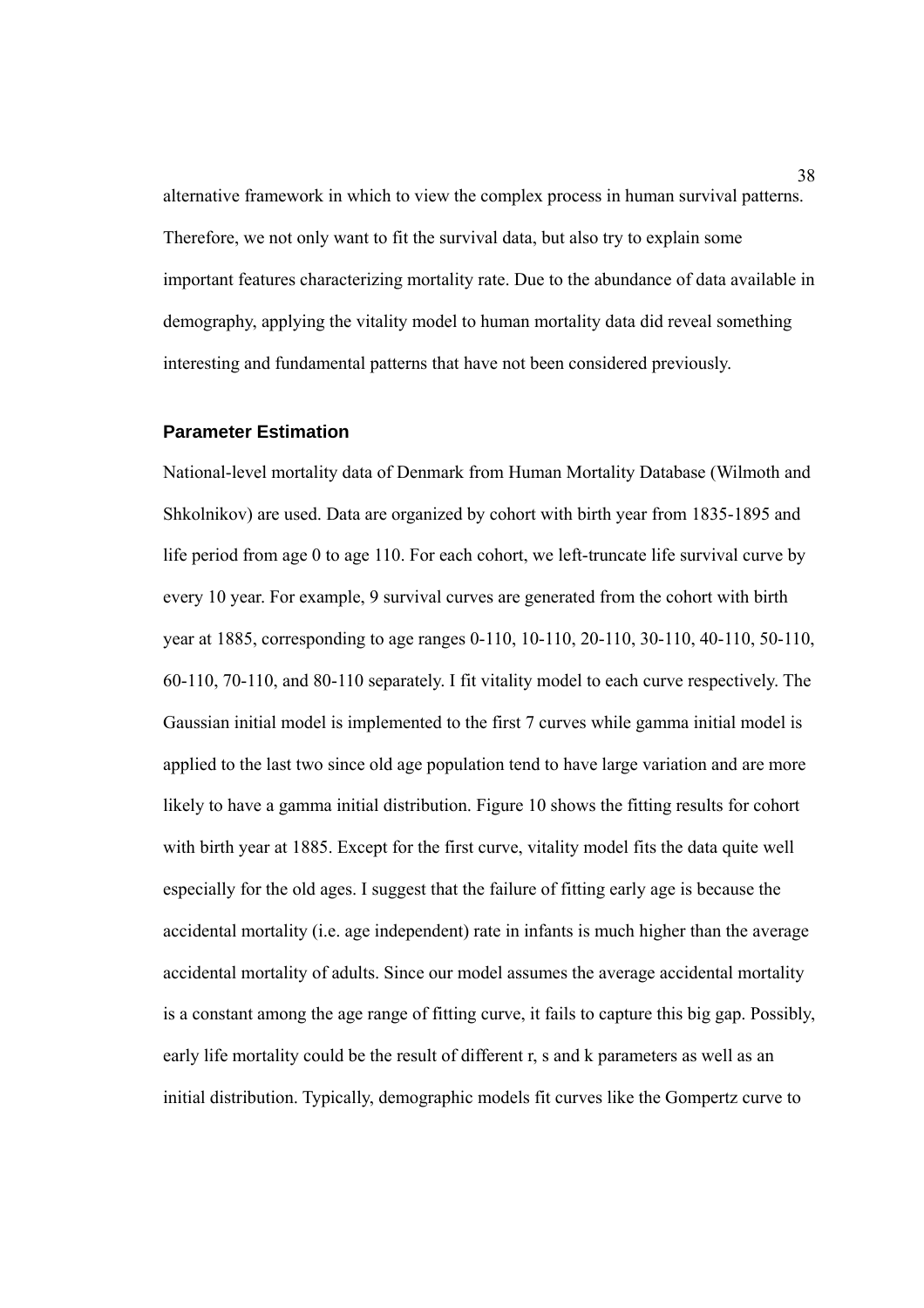adult populations and disregard the very-young. Some of the improved models are designed to fit the early age data by making subpopulations characterized with different parameters (Yashin, et al. 2001). Similar method may be adopted with a vitality model, but it is out of the scope of this thesis. However, almost perfect fitting for later ages really indicates much information. Table 2 lists the parameters estimated from vitality model of cohort 1885.



Figure 11: fitting results for truncated survival curves from Danish cohort data with birth year at 1885. The Gaussian was fit for the first 7 curves and the gamma model for the last two oldest curves.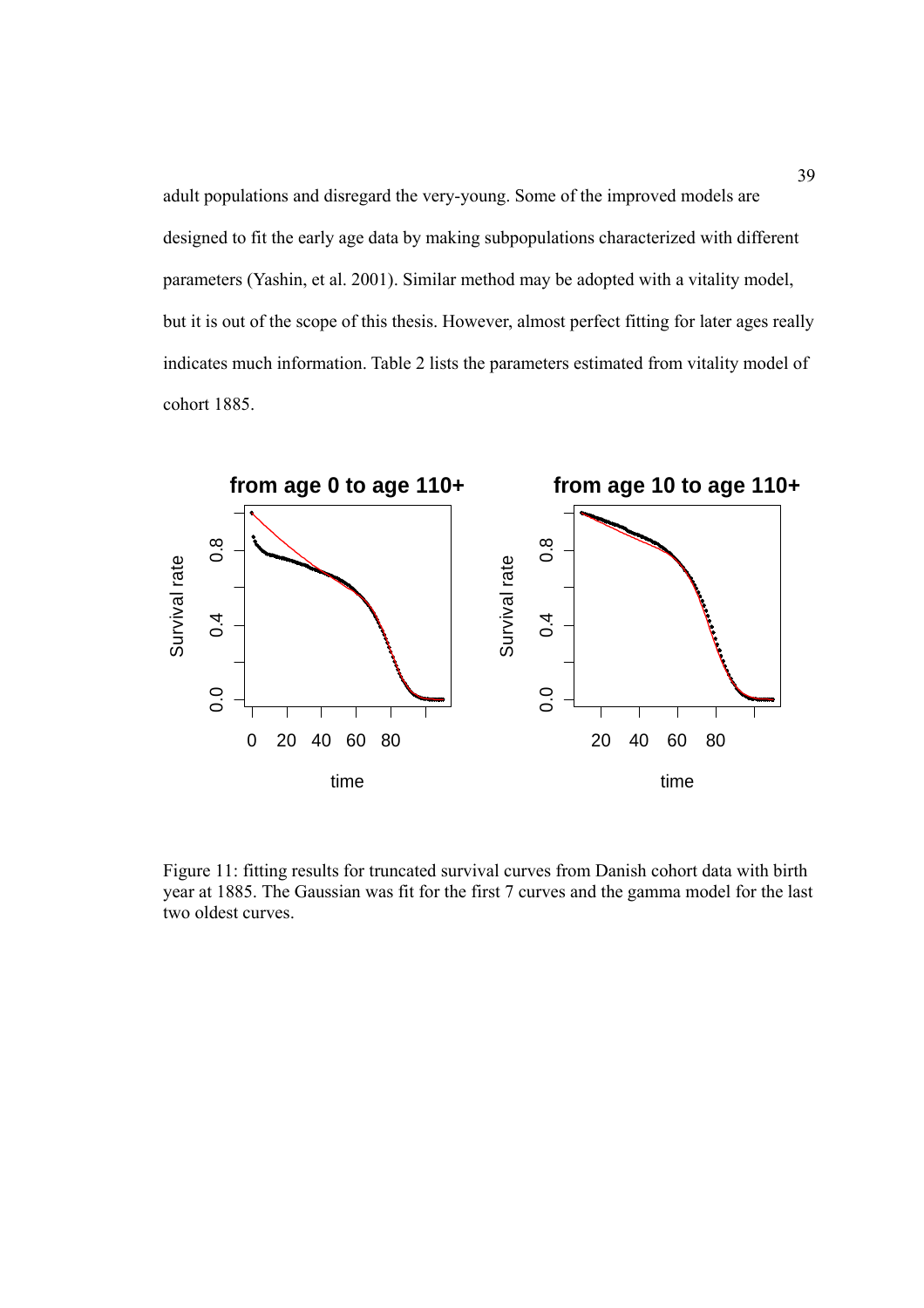

Figure 12: fitting results for truncated survival curves from Danish cohort data with birth year at 1885. The Gaussian was fit for the first 7 curves and the gamma model for the last two oldest curves (cont.).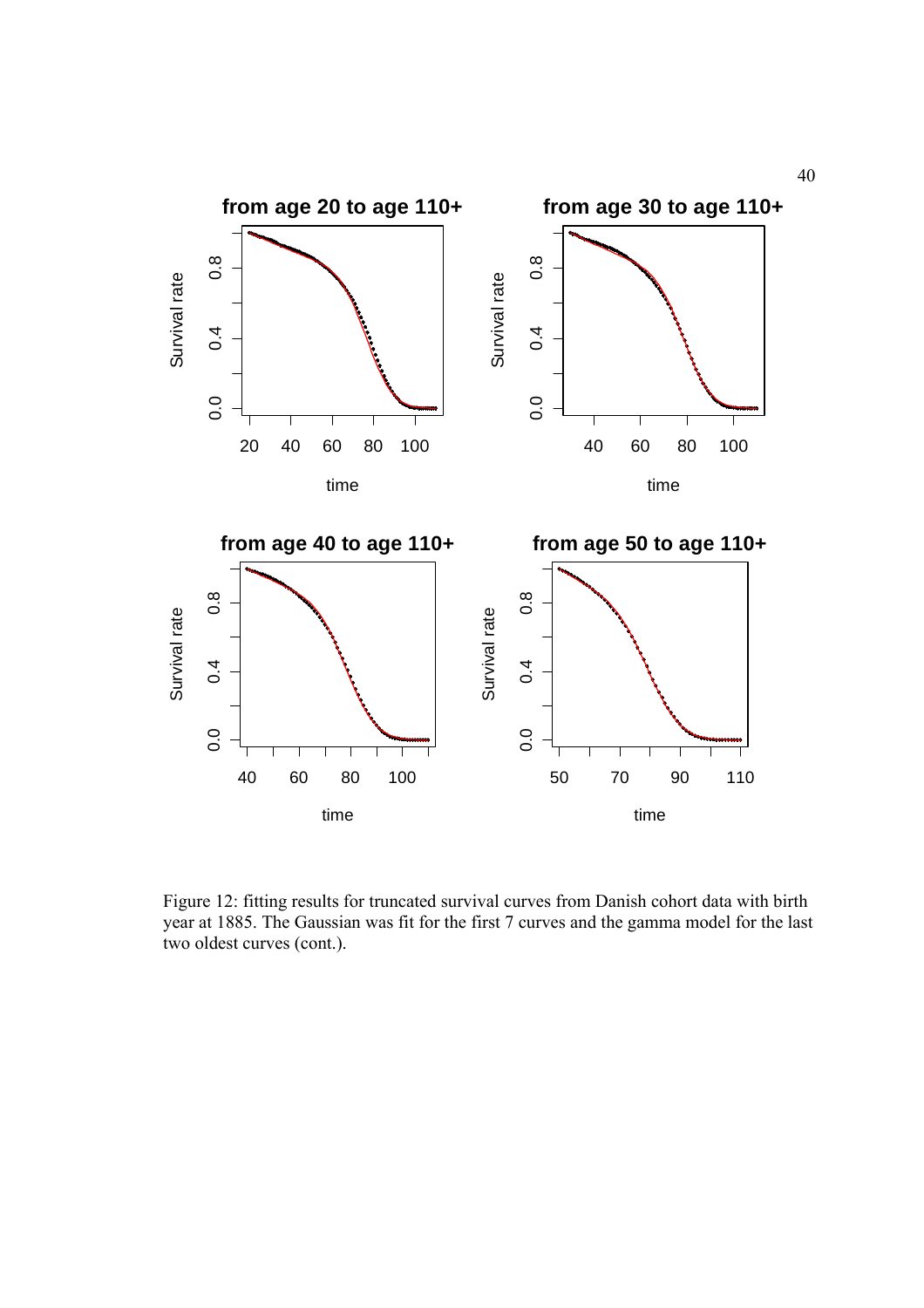

Figure 13: fitting results for truncated survival curves from Danish cohort data with birth year at 1885. The Gaussian was fit for the first 7 curves and the gamma model for the last two oldest curves.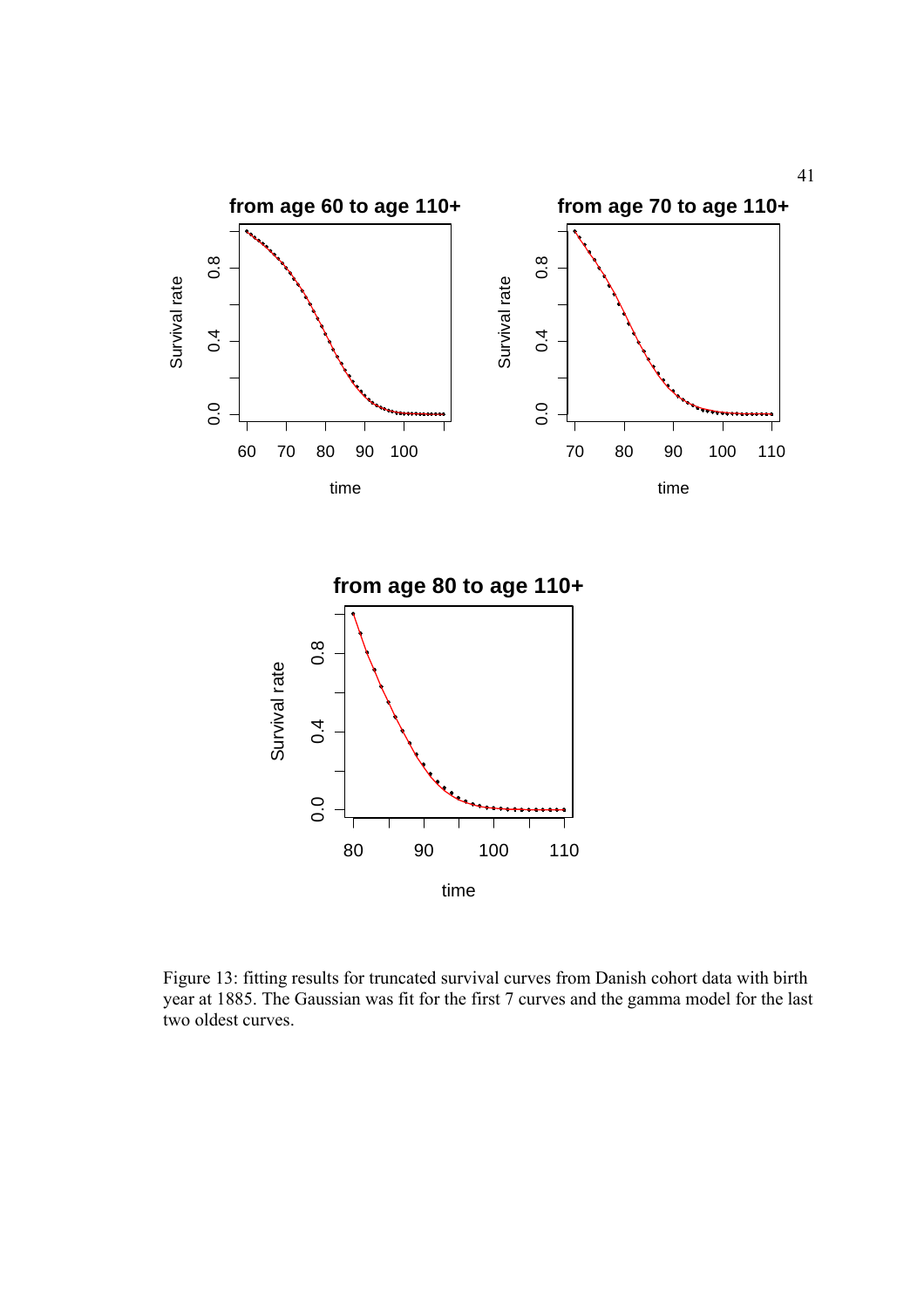| age          | $0-110$           | $10 - 110$ | 20-110   | $30 - 110$                 | $40 - 110$ | $50-110$ | 60-110            | 70-110                                                | 80-110   |
|--------------|-------------------|------------|----------|----------------------------|------------|----------|-------------------|-------------------------------------------------------|----------|
| $\mathbf{r}$ | 0.012             | 0.015      | 0.017    | 0.020                      | 0.025      | 0.033    | 0.044             | 0.060                                                 | 0.076    |
|              | $(6E-6)$          | $(8E-6)$   |          |                            |            |          |                   | $(2E-5)$ $(2E-5)$ $(4E-5)$ $(7E-5)$ $(1E-4)$ $(5E-4)$ | $(6E-4)$ |
| S            | 0.003             | 0.002      | 0.004    | 0.003                      | 0.003      | 0.003    | 0.020             | 0.046                                                 | 0.043    |
|              | $(2E-4)$          | $(8E-4)$   | $(2E-4)$ | $(4E-4)$                   | $(5E-4)$   | $(8E-4)$ | $(9E-4)$          | $(8E-4)$                                              | $(7E-4)$ |
| $\bf k$      | 0.010             | 0.005      | 0.006    | 0.006                      | 0.007      | 0.010    | 0.018             | 0.042                                                 | 0.114    |
|              | $(5E-5)$ $(4E-5)$ |            |          | $(4E-5)$ $(5E-5)$ $(6E-5)$ |            | $(1E-4)$ |                   | $(2E-4)$ $(3E-4)$                                     | $(3E-4)$ |
| u            | 0.098             | 0.137      | 0.176    | 0.193                      | 0.236      | 0.283    | 0.317             | 0.349                                                 | 0.354    |
|              | $(1E-4)$          | $(1E-4)$   | $(1E-4)$ | $(2E-4)$                   | $(2E-4)$   | $(3E-4)$ | $(5E-4)$ $(1E-3)$ |                                                       | $(2E-3)$ |

Table 2: parameter estimates for cohort 1885 (standard errors of the estimates are listed in brackets)

# *The Pattern of r*

Noticed from the first two plots of Figure 11 that estimated *r* is increased as the starting age goes up and  $log(r)$  is nearly linearly against age. In vitality model,  $r = \rho/\overline{v}$  is the normalized average vitality loss.  $\bar{v}$  is the average vitality at beginning time for vitality, while  $\rho$  is the absolute average vitality loss, which is proposed (Anderson et al 2008), may represent the average decreasing rate of cell function contributing to accumulated damage of body. According to basic model assumption,  $\rho$  is constant across the fitting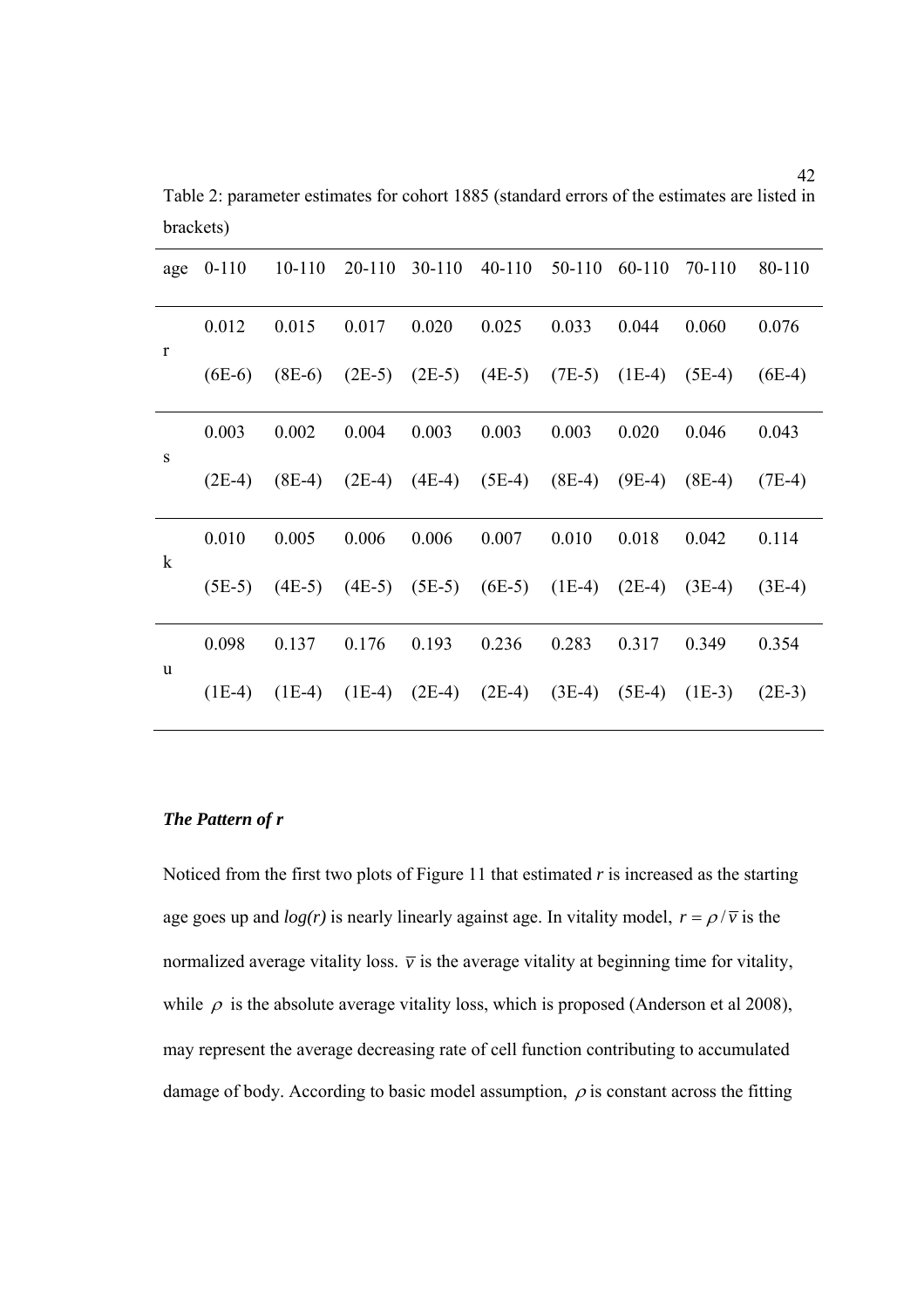range, but  $\rho$  might be different as the left truncation age of the data is altered. Under the assumption that the initial vitality is described by a Diric delta function, so all individuals are identical at birth, the average vitality  $\overline{v}$  as a function of age (*T*) is

$$
\overline{v}_{*} = \frac{\int_{0}^{\infty} v p_{v}(v, T) dv}{\int_{0}^{\infty} p_{v}(v, T) dv} = \frac{\Phi\left(\frac{1 - r_{*}T}{s_{*}\sqrt{T}}\right) + \exp\left(\frac{2r_{*}}{s_{*}^{2}}\right) \Phi\left(-\frac{1 - r_{*}T}{s_{*}\sqrt{T}}\right)}{\Phi\left(\frac{1 - r_{*}T}{s_{*}\sqrt{T}}\right) - \exp\left(\frac{2r_{*}}{s_{*}^{2}}\right) \Phi\left(-\frac{1 - r_{*}T}{s_{*}\sqrt{T}}\right)} - r_{*}T
$$
\n(16)

where *r*∗ and *s*<sup>∗</sup> are the parameters of a survival curve beginning with point source of vitality (Anderson et. Al. 2008). Here we use *r* and *s* estimated from curve starting at age 10 to approximate *r*∗ and *s*<sup>∗</sup> , since the initial variation is small at early age groups. Thus, we are capable of estimating  $\bar{v}$ , at each starting age as the average initial value of vitality for each curve. Then  $\rho_t$  is recovered following the relationship of  $\rho_t = \overline{v_t} \times r_t$ .

Specifically in this example, t means the starting age and  $\rho_t$  is the absolute average rate of vitality loss, which is a constant over the curve starting from age t to age 110. Shown by fig. 11(3),  $\rho_t$  is flat at early starting age, but begins dropping around age 60. As  $\rho_t$  somehow represents the average rate of senescence, the decline may be a sign of average senescence slowing down at older ages.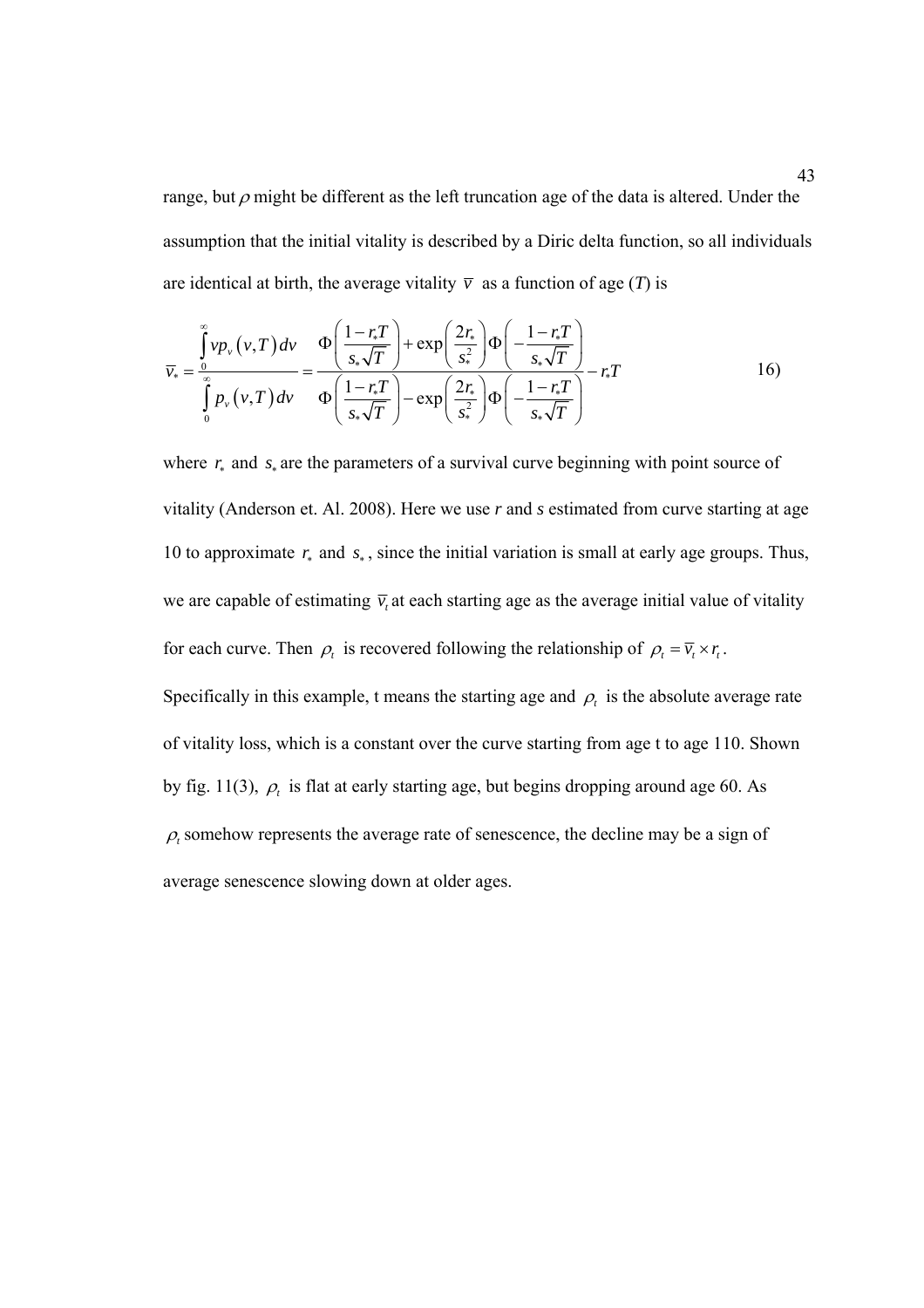

Figure 14: Parameter *r* and estimated  $\rho$  from Denmark's human survival data with cohort 1835,1845,1855,1865, 1875, 1885 and 1895. The original and log scale *r* against initial age comparing among cohorts are shown in plot 1 and 2separately. Plot 3 is the absolute parameter  $\rho$  changing with starting age, while plot 4 indicates the average  $\rho$  vs. cohort years.

### *The Pattern of u*

Similar to *r*, *u<sub>t</sub>* standing for the standard deviation of the initial distribution of vitality in the model is also ascending with the increase of initial age (fig. 12). Using the same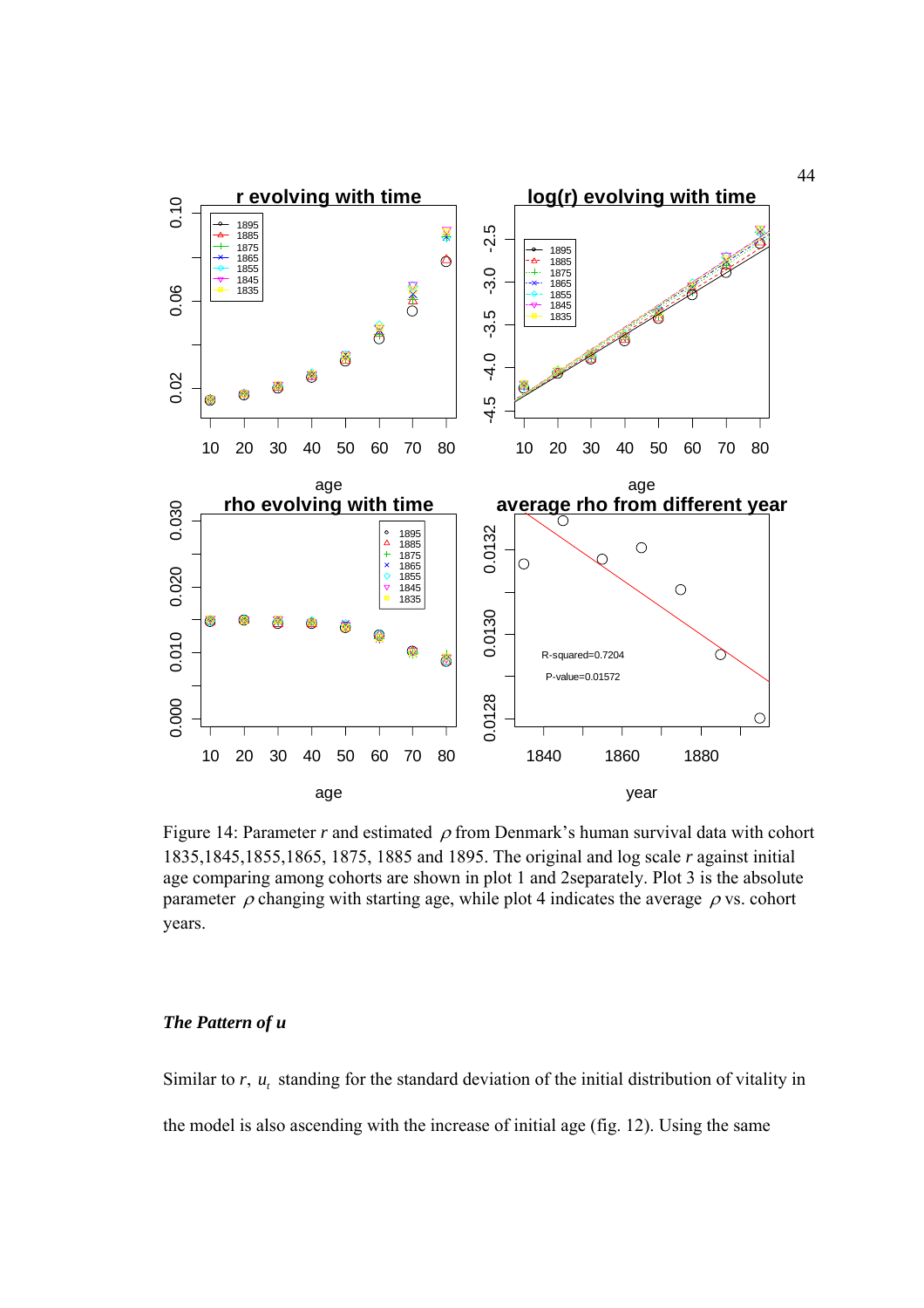approach,  $\tau$ , could be recovered from  $\overline{v}_t \times u_t$ , which represents the absolute standard deviation of initial vitality. However, the declining trend of  $\tau$ , seems contradictive with the trend of  $u_t$  (fig. 12). Either  $u_t$  or  $\tau_t$  might be considered as a representation of the biological variation of a population. There is a debate about the age-specific pattern of genetic variation among population. Some drosophila experiments report that the variation was relatively high at early and intermediate ages and then declined at older ages (Promislow et al. 1996, Pletcher et al. 1998), which appears to be favored by the trend of  $\tau$ . But Service (2000) argued that the decline of variation that had been observed in those experiments was an artifact of heterogeneity and the real variation should keep increasing until approach to an asymptotic value. He further stated the reason of this contradiction was the individuals who survive to old ages were not truly representative of their cohorts. Thus, "observations of the surviving population cannot be directly translated into conclusions about the behavior or characteristics of the individuals who made up the original population"(Vaupel and Yashin 1985). Back to our vitality model, remember that the stage of quasistationary distribution mentioned before where the mortality rate is a constant and the distribution of vitality converges to a limiting distribution. Probably, this is not the most appropriate statement. A better way is that when the process reaches its quasistationary distribution, as the dying of individuals from the population, the probability mass of vitality is continuously dropping off, but when we renormalized the probability mass to 1, the distribution stays stable as the quasistationary one. Thus, the real pattern of age-specific variation should behave like *u* that goes up and hits an asymptotical value which is the variation of the limiting distribution of the process

45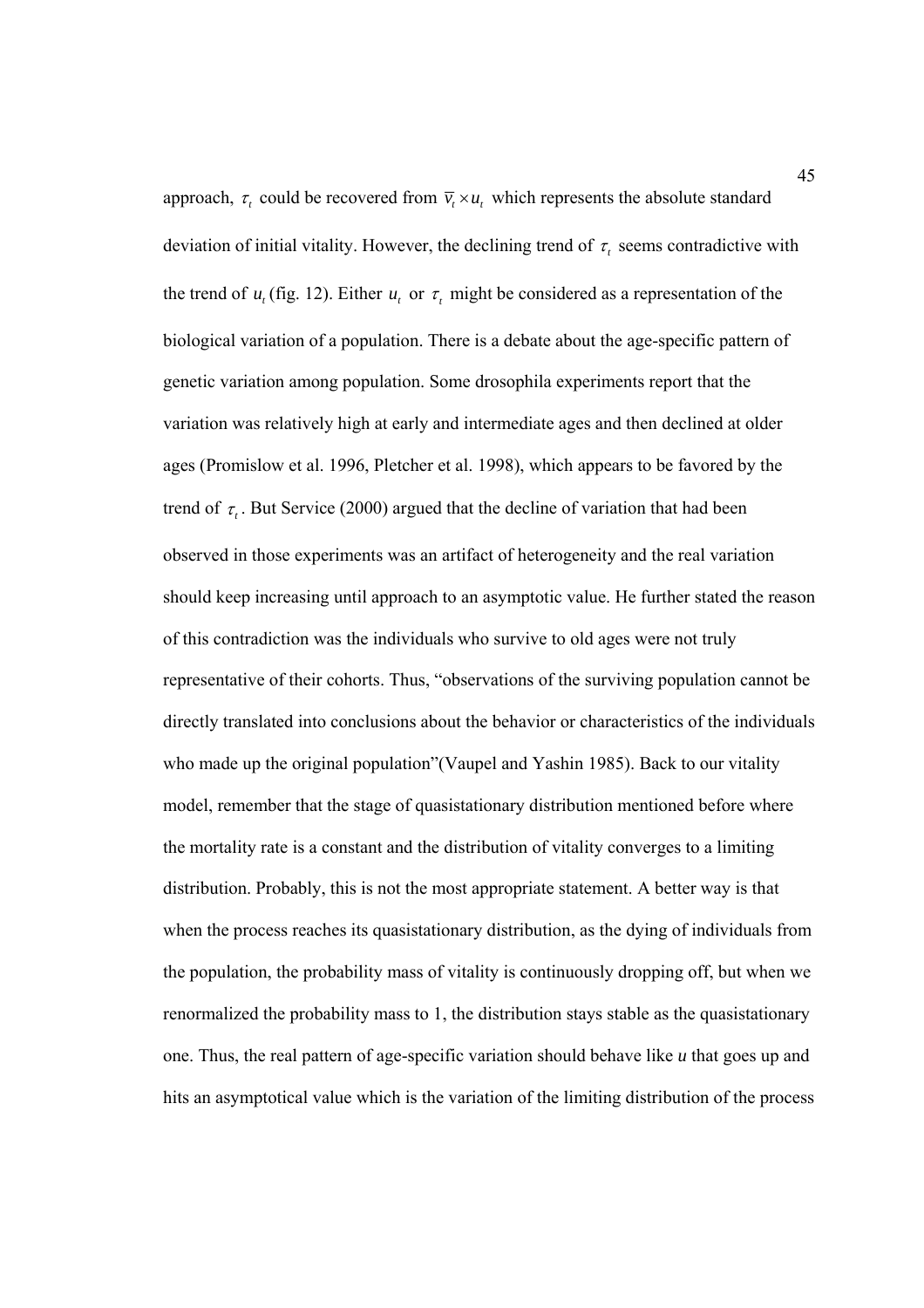(Aalen and Gjessing 20001). What we can observe in population variation is usually the trend of  $\tau$ . Intuitively, this disconnection between real variation and observing variation is caused by the shrink of population size which is the same idea of Service (2000) that the available survival population at old ages may be only a part of the truly population. By somehow, we can still catch the real variation in some experiments when death is not significantly occurring. A review of gerontological studies shows that the variability of a majority of biological and cognitive health indicators tends to increase with age. (Nelson et al. 1992) Likewise, a longitudinal study of blood pressure among nearly 4000 men over a 40-year period found increasing variability with increasing age. (Tate et al. 1995) These empirical results on age-related variability are compatible with what we got and even confirm our explanation of the pattern of parameters. Notice that Zens and Peart (2003) have discussed the need of considering hazard functions that account and readjust for the remaining population. But the vitality model does this automatically. It seems that the features of vitality model itself solves the contradiction between  $u$  and  $\tau$ , and the shape of u is understood. In this paragraph, we'll look in detail how the shape of  $\tau$  in fig.12 (2) is produced. A simulation is conducted using the similar values of parameters to the human mortality data. The simulation is just like what we did in chapter II that thousands of vitality trajectories are created and we directly calculate the variation of vitality distribution at each time point. This gives the simulation value of  $\tau$  shown in fig. 13(2).  $\tau$  increases in the early and intermediate ages but falls down at old ages, which is consistent with the observation in many experiments (Promislow et al. 1996, Pletcher et al. 1998). Comparing fig. 12 (2) with fig.13 (2),  $\tau$  estimated from real data doesn't capture the early increase trend. One possible explanation is the overestimate of *u* as well

46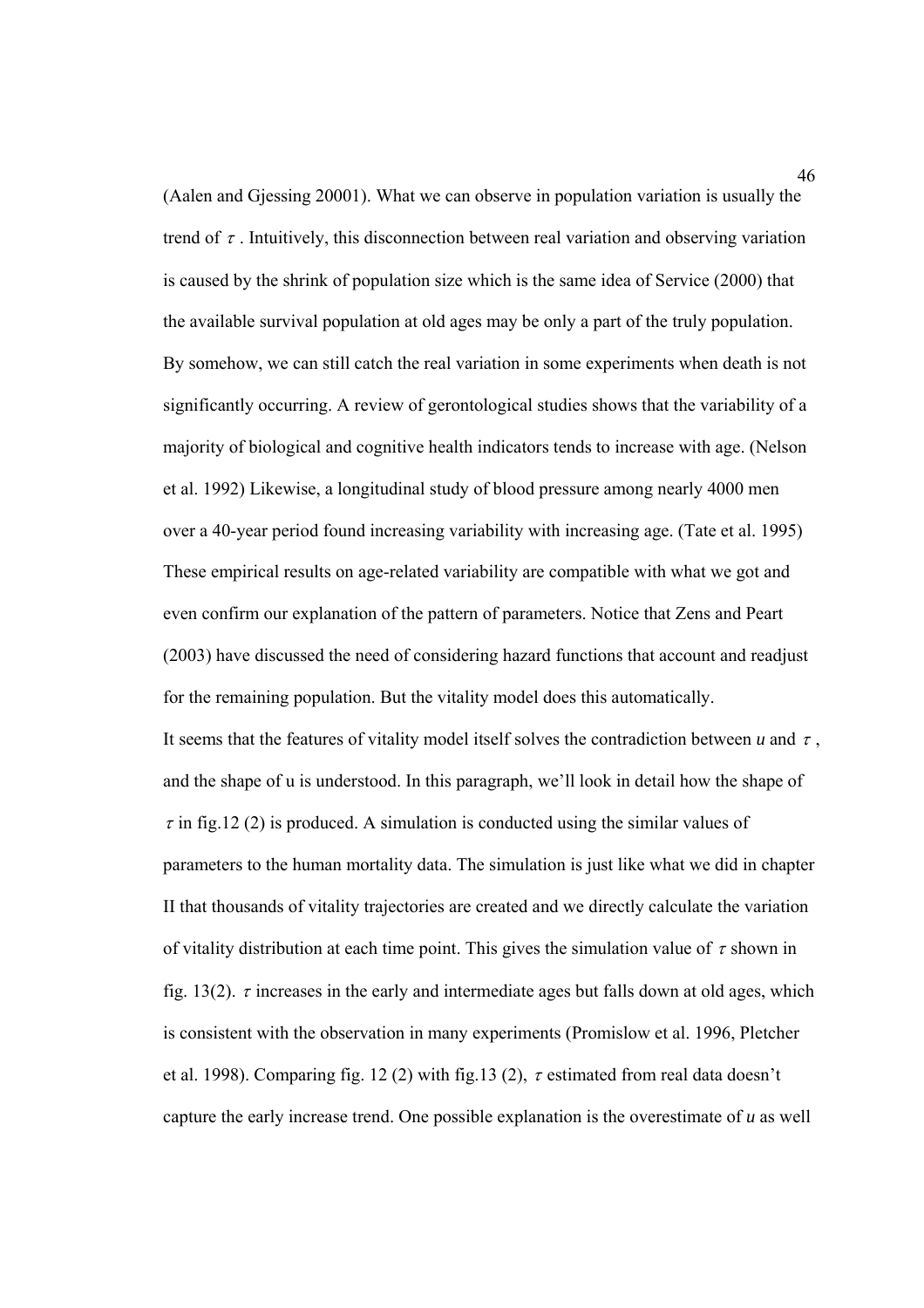as  $\tau$  starting at early ages. Look at fig. 10, the fitting results for truncated survival curves from Danish cohort data with birth year at 1885. It seems like the model did not fit data that well for the first four plots (starting at age 0, 10, 20, 30.) comparing to the last five. The fitting curves are a little bit under the real curves, which could be a sign of overestimate. Check fig. 5 in chapter I: the bigger the *u* is, the steeper the curve is at the beginning. And *u* is quite sensitive for the bias; therefore a little deviation will cause a significant change of  $u$ . That is why there is not an early increase of  $\tau$  of human data.



Figure 15: Parameter  $u$  and  $\tau$  estimated from Denmark's human survival data with cohort 1835,1845,1855,1865, 1875, 1885 and 1895.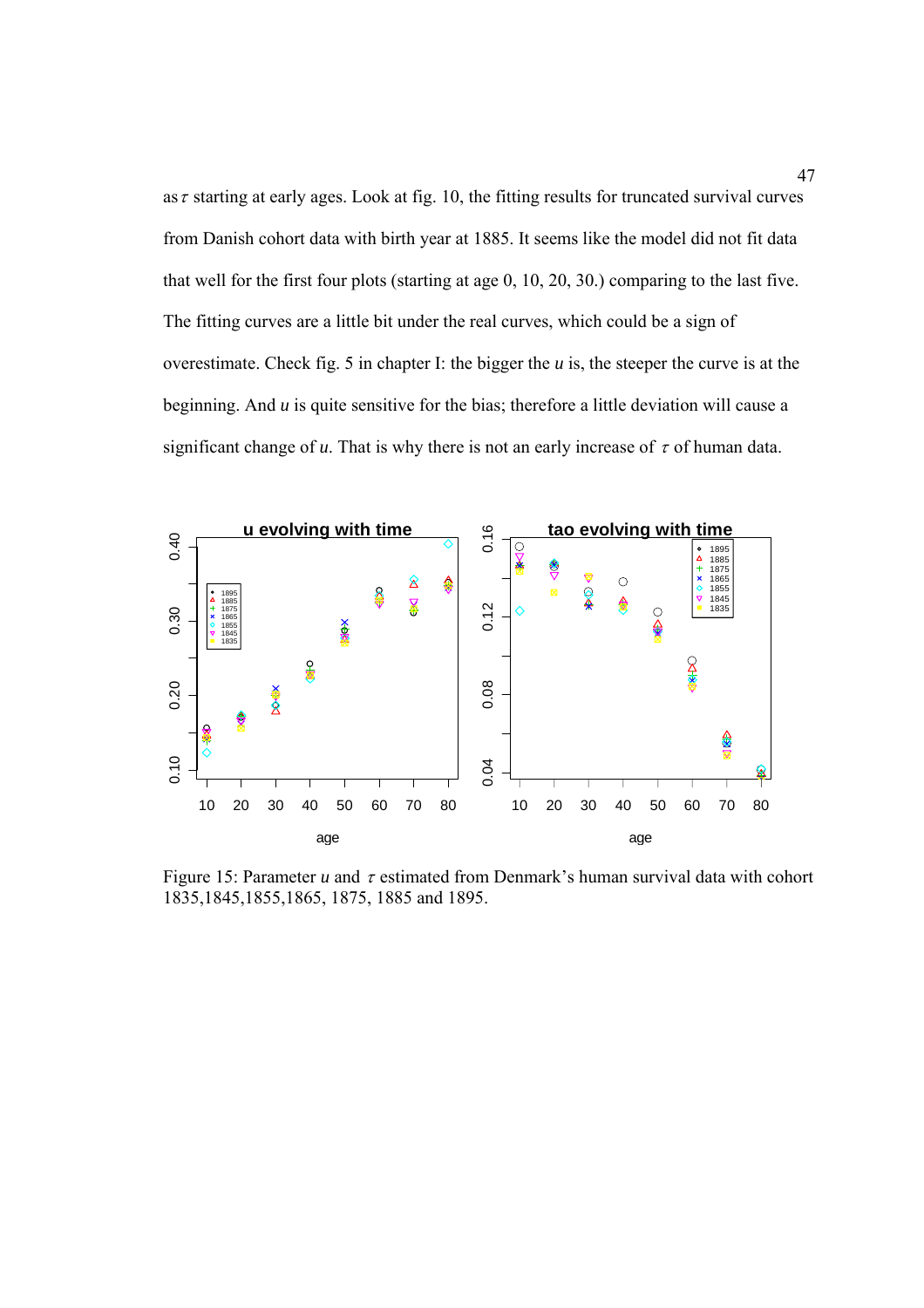

Figure 16: calculation  $\tau$  from simulation. The first plot shows directly how we calculate  $\tau$  at each time point from vitality trajectories. The second plot is the simulation results.

## *The Pattern of s and k*

The pattern of *s* and *k* is a little different. Both s and k are relatively stable if starting at an early age, but suddenly increase to a high level at older beginning ages. For  $\sigma_t = \overline{v_t} \times s_t$ the absolute magnitude of the stochastic term, there has a slowly ascending trend at old ages as shown in fig. 14 (2). For *k*, indicating the accidental mortality rate, a reviewing of U.S. monthly vital statistics report, advance report of final mortality statistics over a period of 1977 to 1995 clearly shows that the death rate caused by accidents, homicide and suicide has a dramatic increase around age 75 after following a flat beginning, which is almost perfectly implied by this vitality model. Reports from year 1979 and 1995 are listed in Table 3. Mortality is expressed as the number of death every 100,000 people.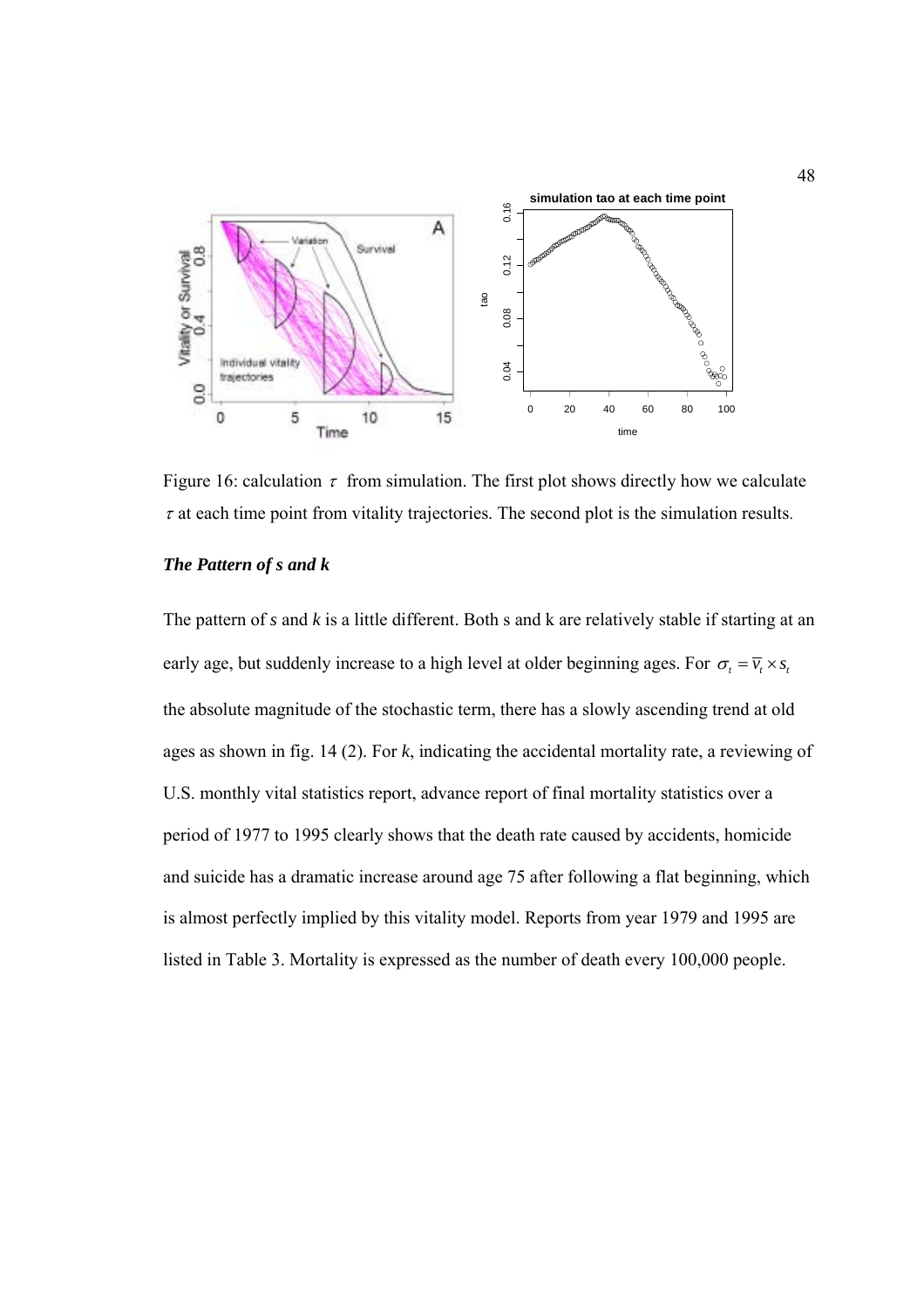Table 3: Monthly Vital Statistics Report, Report of Final Mortality Statistics, 1995 Accidental mortality by age (every 100,000 people)

| age  |  |                            | 0-1   1-4   5-14   15-24   25-34   35-44   45-54   55-64   65-74   75-84   85+ |      |              |                                   |      |      |       |
|------|--|----------------------------|--------------------------------------------------------------------------------|------|--------------|-----------------------------------|------|------|-------|
|      |  |                            | $1979$   31.5   26.5   16.1   62.6   45.7   38.4                               |      | 139.4        | $\vert$ 43.5   58.8   117.8   276 |      |      |       |
| 1995 |  | $20.5$   14.5   9.3   38.5 | 32.9                                                                           | 33.5 | $\vert$ 29.8 | 31.9                              | 44.8 | 98.4 | 268.2 |

One common characteristic among parameters is a significant altering of structure happening after age 60. There might be some fundamental change pertaining to either the process or the organism function for old population, which have something to do with the hypothesized mortality plateau. As we mentioned before, the vitality distribution converges to its quasistationary distribution at old ages. This has been proved to be a natural way that leads to mortality plateaus by the structure of Winner process itself. We'll further discuss it later.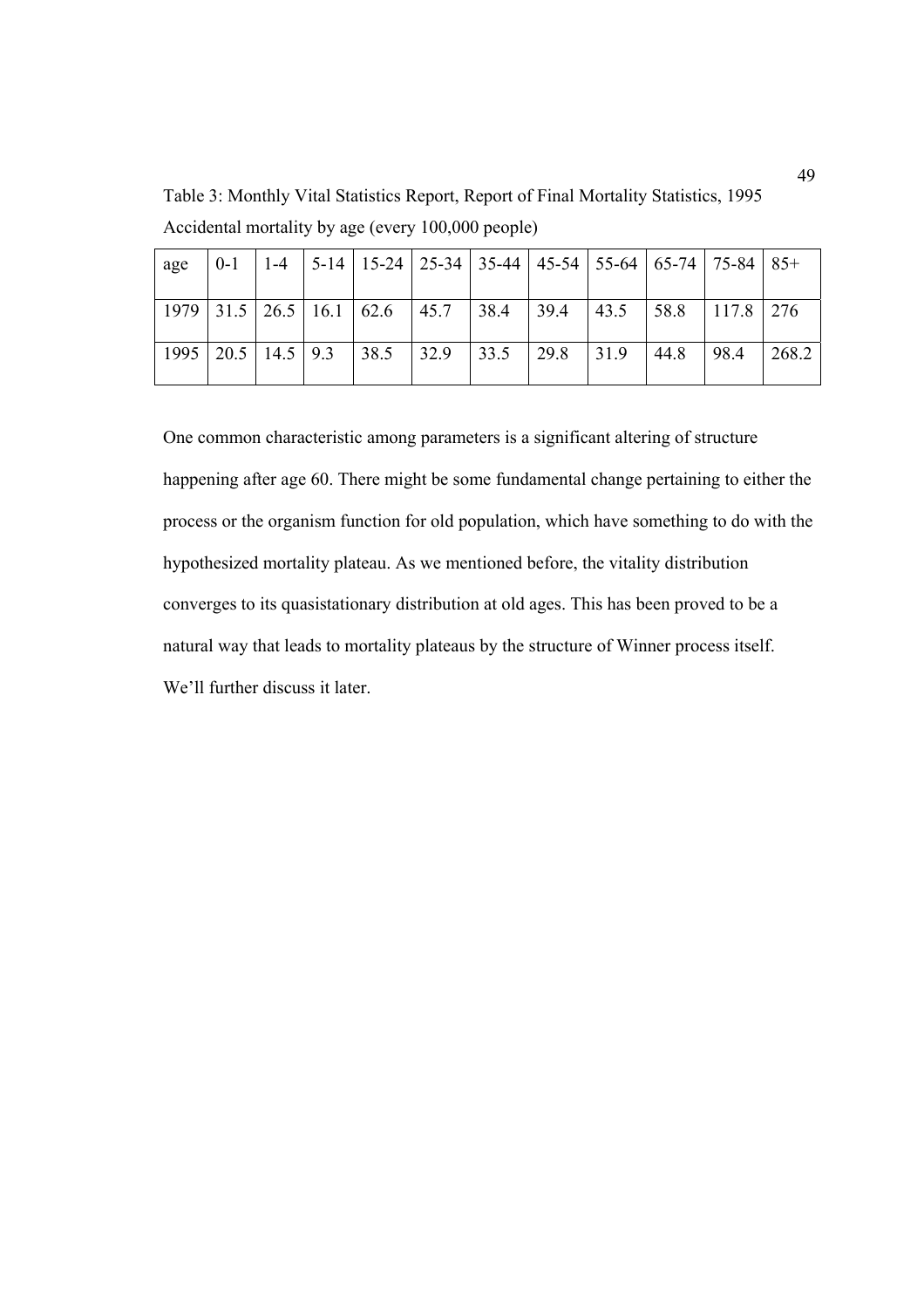

Figure 17: Parameter estimation from Denmark's human survival data with cohort 1835,1845,1855,1865, 1875, 1885 and 1895. The original and log scale s and *k* against initial age comparing among cohorts are shown in plot 1, 2, 5 and 6 separately. Plot 3 is the absolute parameter  $\sigma$  changing with starting age, while plot 4 indicates the average  $\sigma$  vs. cohort years. Plot 7 describes the trend of *k* as the increasing of cohort years. Each line is fixed at a starting age.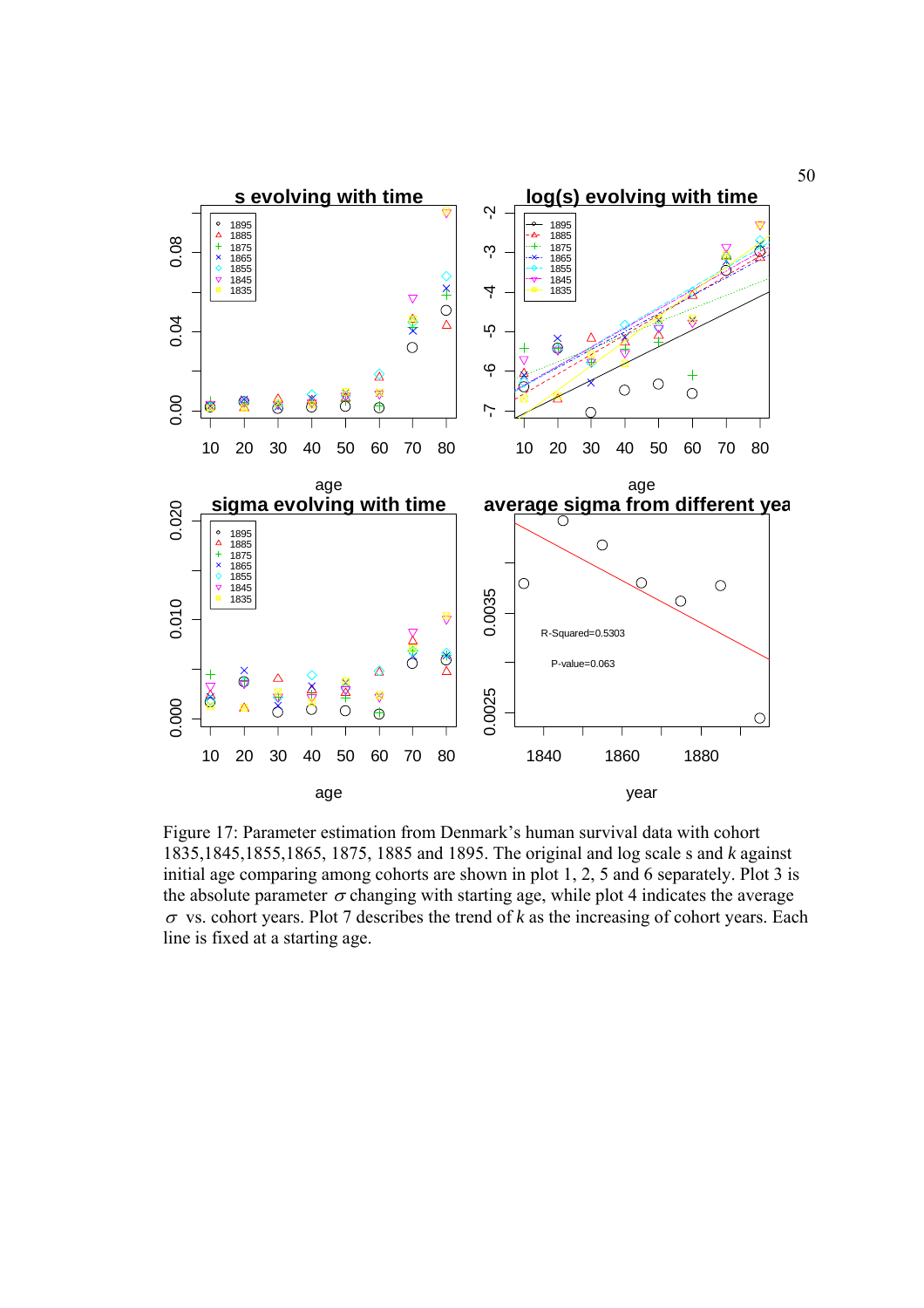

Figure 18: Parameter estimation from Denmark's human survival data with cohort 1835,1845,1855,1865, 1875, 1885 and 1895. The original and log scale s and *k* against initial age comparing among cohorts are shown in plot 1, 2, 5 and 6 separately. Plot 3 is the absolute parameter  $\sigma$  changing with starting age, while plot 4 indicates the average  $\sigma$  vs. cohort years. Plot 7 describes the trend of *k* as the increasing of cohort years. Each line is fixed at a starting age (cont.).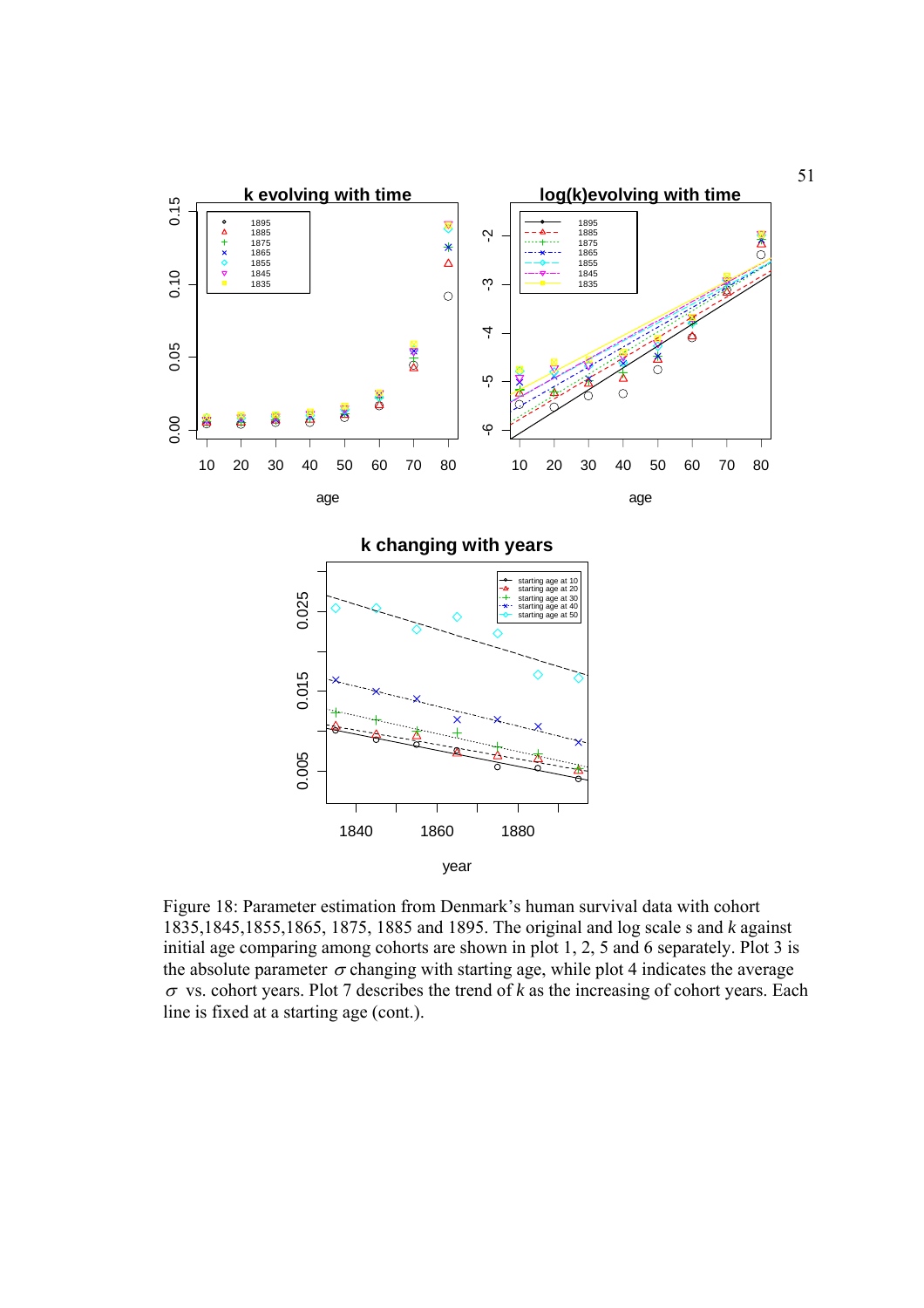# **Comparison across Cohorts**

Almost the same patterns of estimated parameters have been observed from the data of cohort 1835, 1845, 1855, 1865, 1875 and 1895. Comparing parameters across cohort years will also reveal something interesting. Fig. 11, 12 and 14 shows parameters estimated from truncated survival curves of different cohort years. In Fig. 11 (2), the lines of *log(r)* are well arranged from top to bottom corresponding to cohort from year 1835 to 1895, and the differences of *log(r)* among cohorts are more significant for older ages than younger ages. While in fig. 11 (4), the average  $\rho$  of each cohort are plotted against cohort years. A linear descent is strongly suggested by a high R-squared and low p-value. Since r and  $\rho$  mainly characterize the normalized and absolute decline rate of organism's living ability respectively, both these plots imply human's survival capability has been significantly improved through years, especially for old ages.

Comparing *k* starting at the same age across cohorts also displays the similar trend that the accidental mortality is declined year by year, which is also consistent with table 4. Fig.14 (7) gives a distinct way to view this trend by showing *k* declines with cohort year for fixed starting ages. Looking at the average  $\sigma$  against cohort years in fig.14 (4), there is a decreasing trend but is not significant suggested by a p-value equaling 0.063. Because parameter  $\tau$  and normalized u mainly determine the heterogeneity of a population, as shown by fig. 12(1) and (2), no obvious tendency among cohorts for  $\tau$  and *u* demonstrates that the variance among population is not significantly decided by year.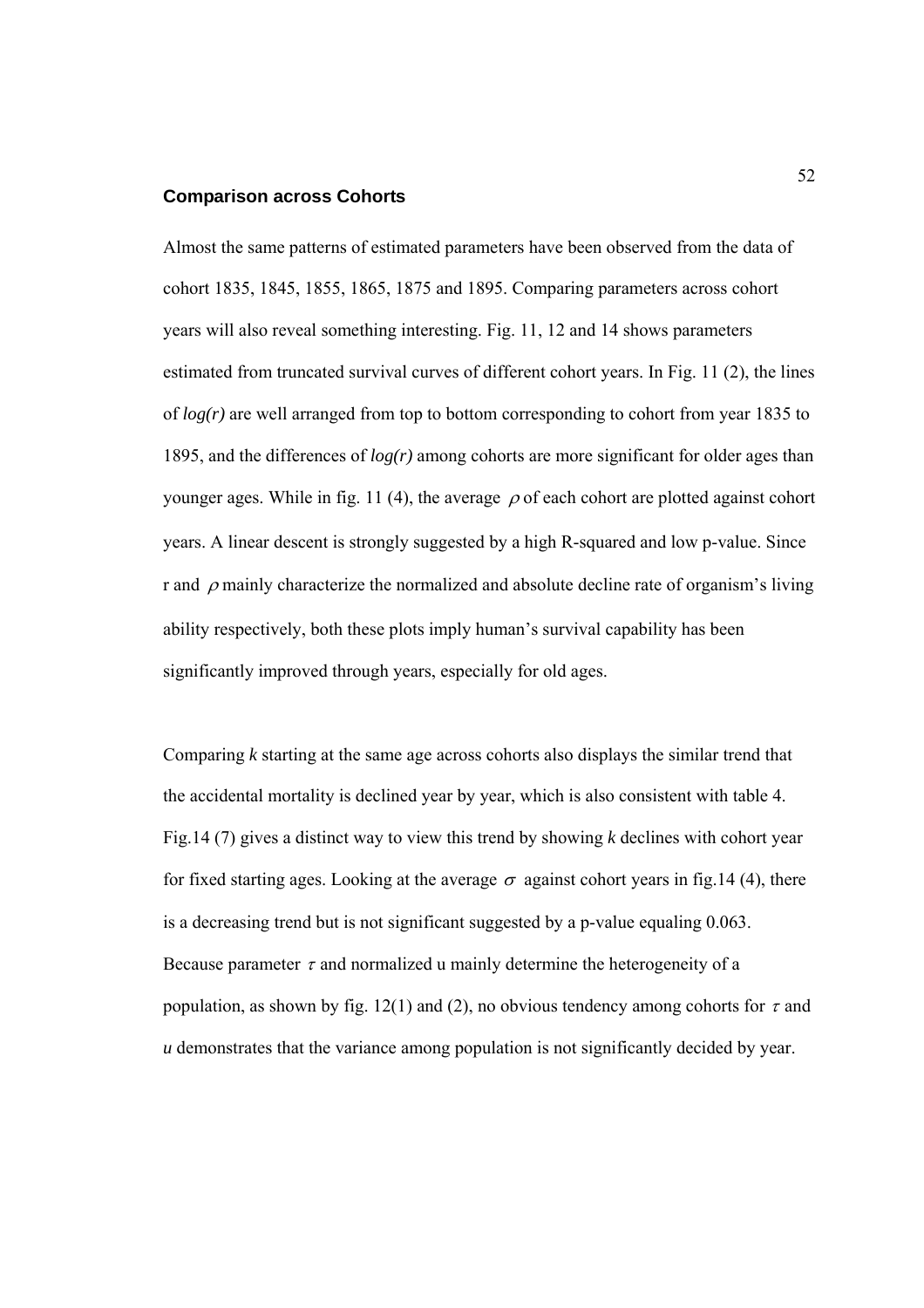However,  $\rho$ , *r* together with *k* are good enough to indicate the survival improvement which has been confirmed by many demographic studies (Yashin, et al. 2001). In this section, we apply vitality model to fit human survival data, which incorporates parameters directly related to qualitative features such as capacity of living, age-specific pattern of variation among population and accidental mortality. The quantitative analysis shows that the observed trends in human survival can be well explained in terms of the pattern of parameters estimated from vitality model.

## **Mortality Plateau**

One of the most interesting problems in demographical studies is related to mortality plateau which is believed to be critical for explaining the dynamics of senescence. Mortality plateau, as being defined several times previously, is one fundamental problem that the supposedly tenets of ageing, namely the exponential growth of mortality rates proposed by Gompertz (1825), may fail to describe the behavior of observed populations adequately (Weitz and Evans 2001). More specifically, studies using populations or "cohorts" of different animals and humans demonstrate that mortality rates tend to level off and even decease at later stages of life, known as mortality plateaus (Carey et al. 1992; Vaupel et al. 1994, 1998). There are at least two possible explanations for this phenomenon: the heterogeneity hypothesis and the individual-risk hypothesis (Khazaeli et al. 1995). According to the heterogeneity hypothesis, the deceleration is a statistical effect of selection through the attrition of mortality. Because the more frail tend to die at younger ages, survivors to older ages tend to have favorable health endowments and healthy lifestyle. For the individual-risk hypothesis, the age-related increase of mortality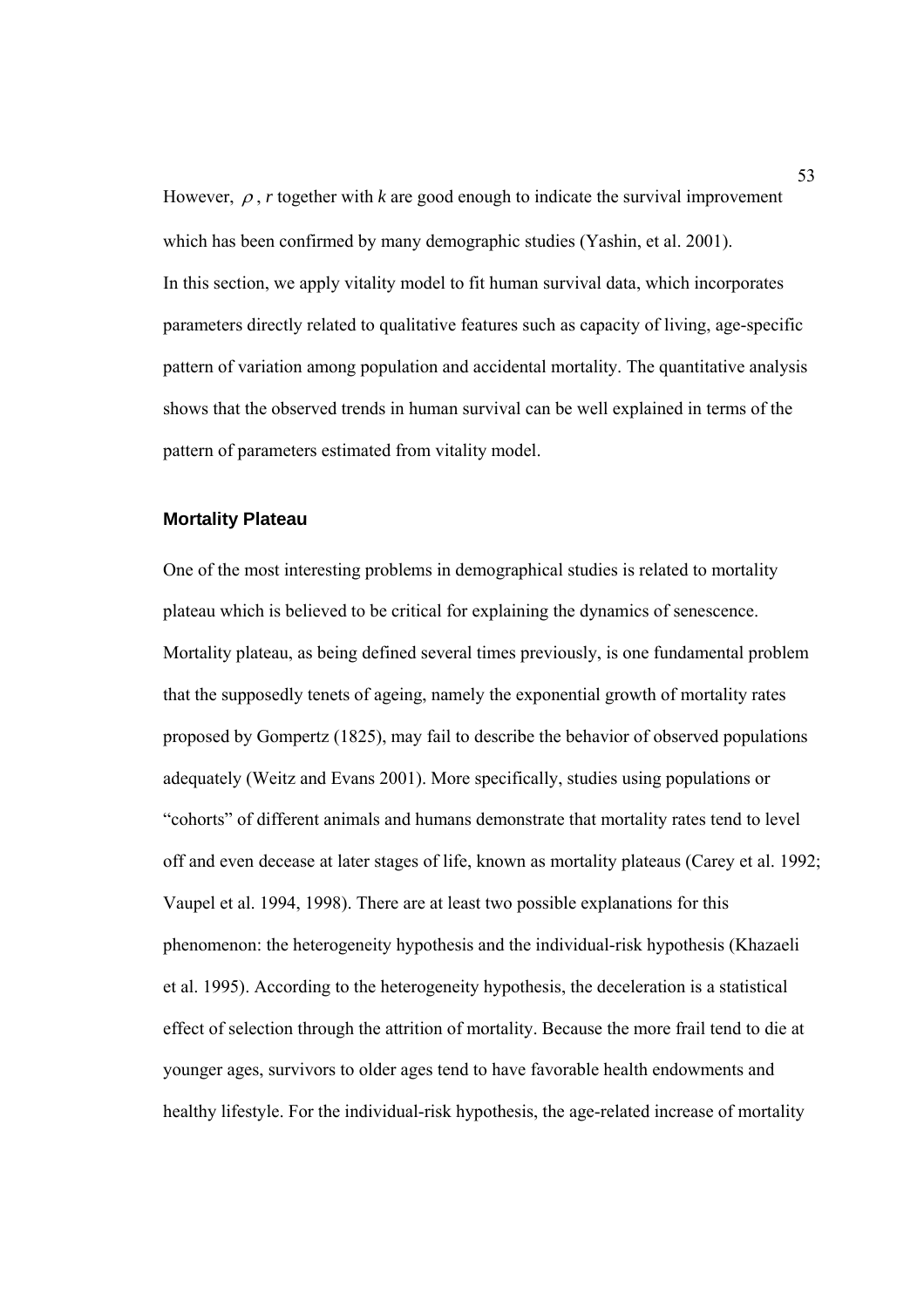risk for individuals slows down at older ages, which leads to the decline of mortality. Since the vitality model is a simple representation of the complex system and the essential process of ageing and death, the most attractive application would be having something to do with mortality plateau.

First, in some degree, the vitality model does favor the first explanation that heterogeneity among population naturally shapes the survival curve as well as the mortality rate plateaus. The way we represent heterogeneity automatically allows some individuals die early and some survive longer. Early as 2001, Weitz and Fraser have successfully shown the mathematical fundamental of producing mortality plateaus by Winner process based model. In their paper, they proposed a similar model to Anderson's 3-parameter model, only didn't consider accidental mortality. Without applying to any real data, they expressed the hazard rate analytically and displayed that the mortality plateau was physically achieved under different conditions of parameters. Certainly, we could conduct similar analysis and finally end up with the similar results. The new hazard rate of our 4-parameter model would be the similar expression as Weitz and Evans' only plus a constant accidental mortality *k*, which would not change the shape of hazard rate. Here, the important point is that our vitality model creates an approach to exhibit the mechanism of heterogeneity evolving through ages that could cause a mortality plateau. Secondly, let's look at our process in a deeper way through quasistationary distribution. The stage that the hazard rate is stabilized shown by Weitz and Fraser (2001) is the time the vitality distribution reaches its quasistationary distribution, the time the shape of the probability mass is stable, and the time the level of distribution sinks proportionately at

54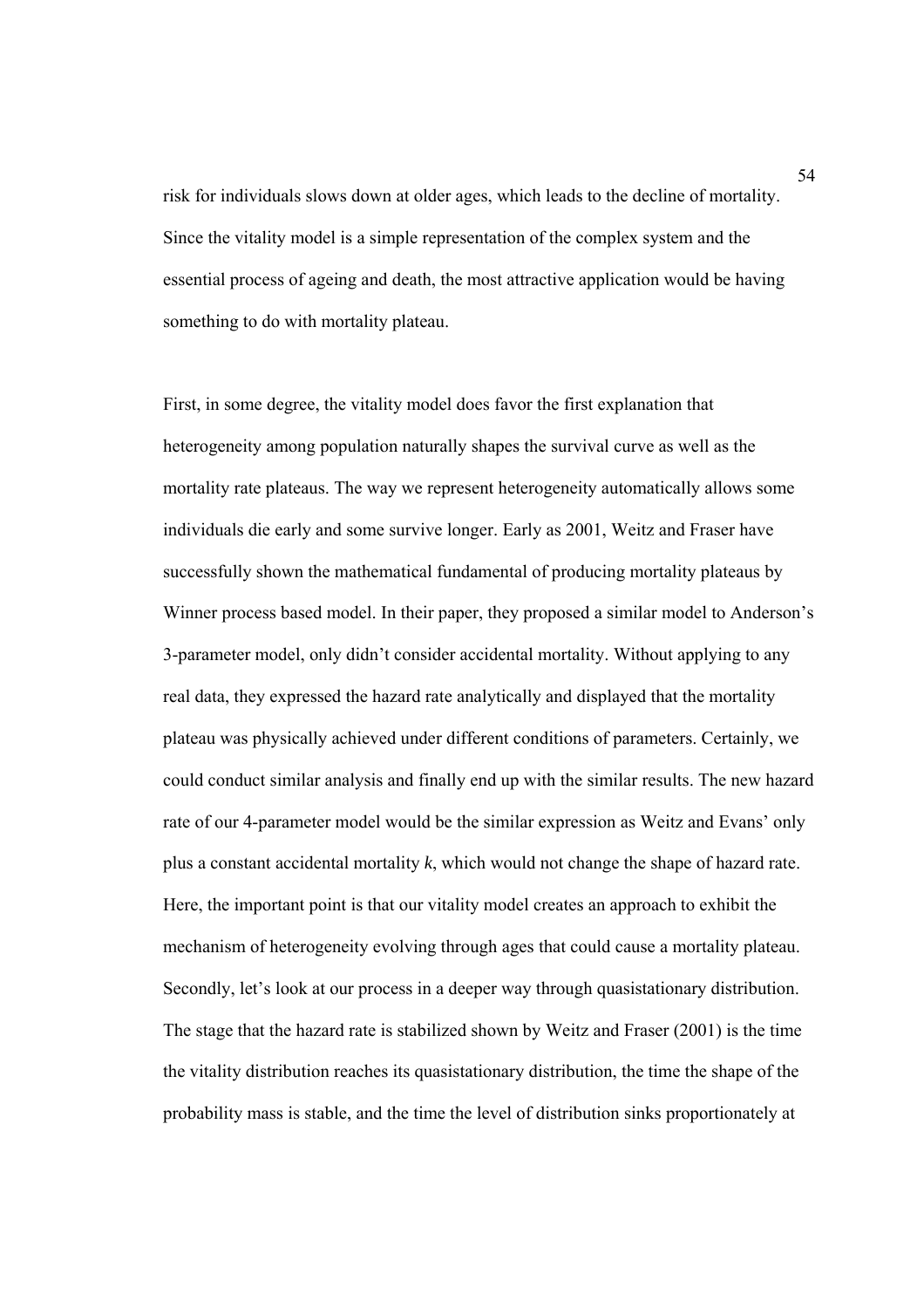every location. Then, "the mortality rate, of course, will also approach the mortality rate averaged over this distribution. In other word, the mortality rate stops increasing, not because we have selected out the exceptional subset of the population, but because the condition of the survivors is reflective of their being survivors, even though they started out the same as everyone else." (Steinsaltz and Evans 2003). Thus, although we adapt an approach of heterogeneity to explain mortality plateau, our way is a little different with the heterogeneity hypothesis proposed before. We neither characterize the variation between populations or select population as time went through. Instead, we only model the heterogeneity within a population and show how it evolves with time. It turns out the mortality plateau will naturally achieve under the way we represent heterogeneity. Finally, besides considering model structure only, applying model to real human survival data suggests something more. Look at the Fig. 11 (3) that the absolute rate of vitality loss  $\rho$  against starting ages. A decline happens around age 60 among all the cohorts. As stated above, the drop of  $\rho$  is a sign of deceleration of average mortality as well as the average rate of senescence. Purely following the parameter estimation from data, mortality plateau presents itself. However, the explanation for the decline of average rate of vitality loss is not able to recognize one hypothesis from the other. That is both hypotheses could conduct the decreasing of  $\rho$ . Our heterogeneity hypothesis assumes that the achievement of quasistationary distribution brings down the average loss rate of vitality at old ages, while individual-risk hypothesis supposes the functional senescence slowing down for each individual contributes to a total decline. Technically, those two hypotheses do not conflict with each other at all. Although the structure of vitality model supports the heterogeneity hypothesis, it does not exclude the second hypothesis. There is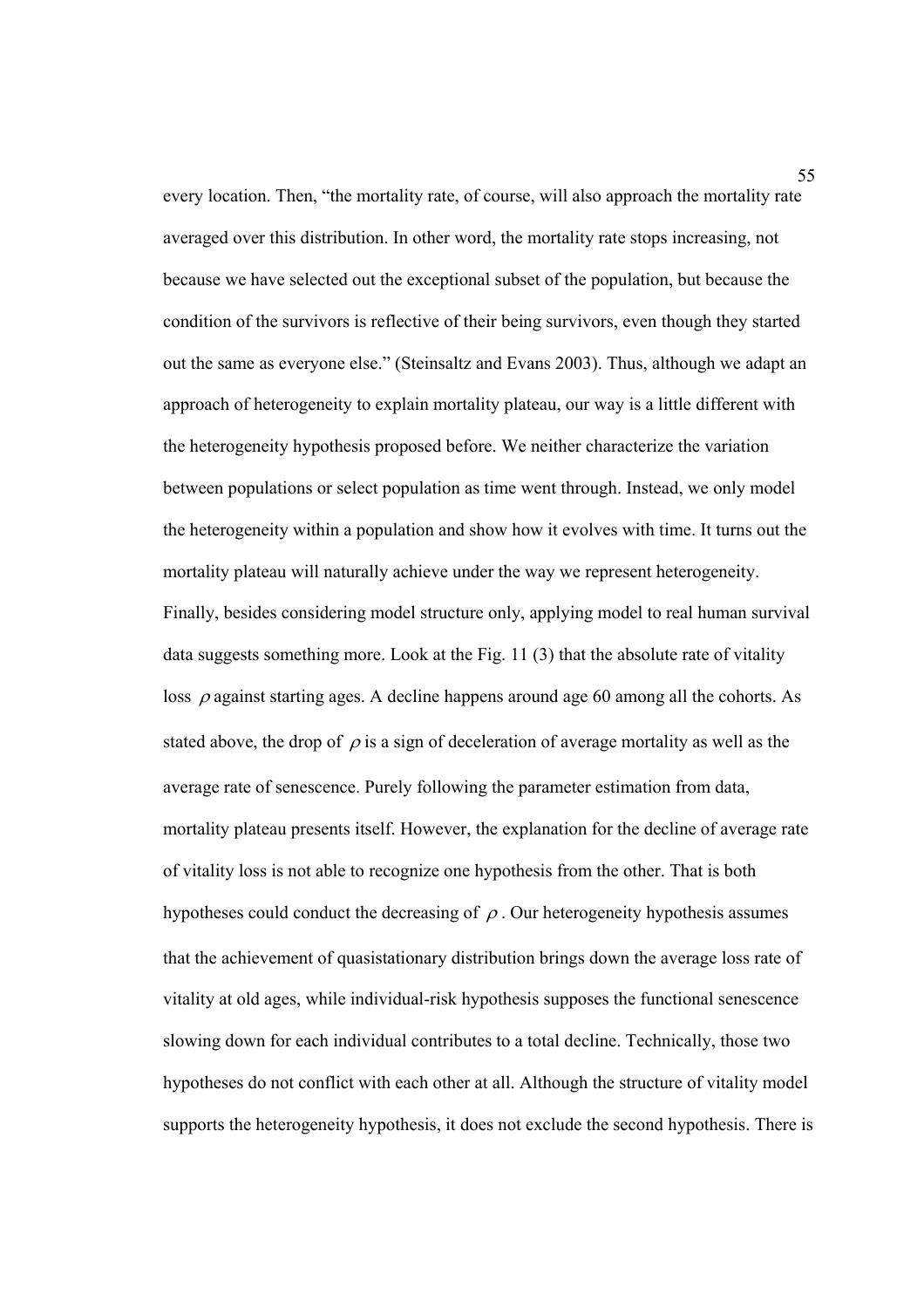a possibility that the combination of those two hypotheses forces the formation of mortality plateau.

Mortality plateau is still a mystery; however our vitality model makes a good progress to explain it. At least, it provides a way to measure the possible hypotheses.

# **Discussion**

#### **Summary of model**

In this thesis, I propose new extensions to the vitality model developed by Anderson (1992, 2000) that add several components to characterize the initial variation of a population. The original vitality model allows heterogeneity within the population as it evolves with age but assumes that the population is homogeneous at the beginning of the survival curve. However, the initial differences among individuals are also important that relate to vital properties of population including inborn genetic heterogeneity and current status of variation that determines the population based mortality in future. Because of being able to represent this initial variance, it allows us to divide a population's life history into distinct stages, where each stage can be independent of its past states, since the beginning status of each stage has been parameterized by *u*. In another sense, the initial components u also contain the information of former status and could be a summary of heterogeneity evolving with time previous to observing time. Thus, introducing initial distribution into vitality model is not only a matter of modeling but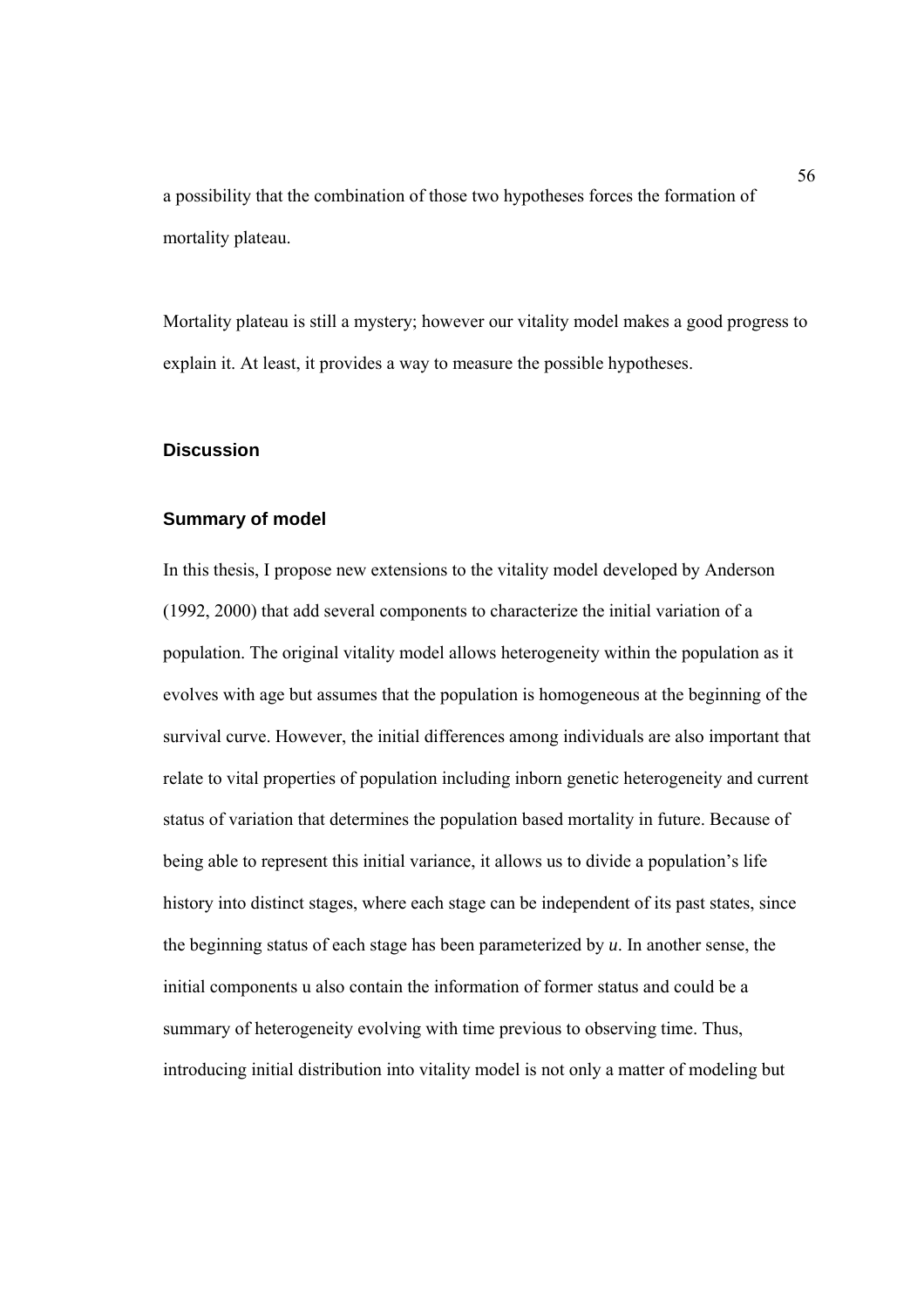meaningfully helps to better understand the mechanism of how heterogeneity shapes a population's survival curve.

Here we naturally chose two kinds of initial distribution: Gaussian and gamma, as revealed by the hidden properties of the model itself. Also, in a more general sense, Gaussian is the most common distribution for assembling individuals. And the distribution of vitality tends to stabilize into a gamma distribution pointed by Aalen et al. (2001). The model has successfully implemented Gaussian and gamma functions as the representation of vitality distribution at the beginning of stages. However, it has been shown by Aalen (2001) that if the variation is big enough, vitality will reach a quasistationary distribution. I did not model the transition between Gaussian and gamma to quansistationary distribution, and more important, discuss how the initial distribution will affect the shape quasistationary distribution.

# **Fitting algorithm**

As stated in this thesis, simulated annealing has been used as the mainly algorithm to estimate those parameters. Simulated annealing, as one of those optimization methods that allows jump out of the local optimal values, seems to work well for the vitality model. But the biggest problem for this approach is about timing. Since simulated annealing is a search based method, it is inevitably time consuming. Usually, using a conventional laptop computer, it takes 15 minutes to get a result from a Gaussian initial model comparing to a Newton-Ralphson related method that only uses 5 seconds. For gamma initial model, it is even worse and could take as long as 1 day for one

57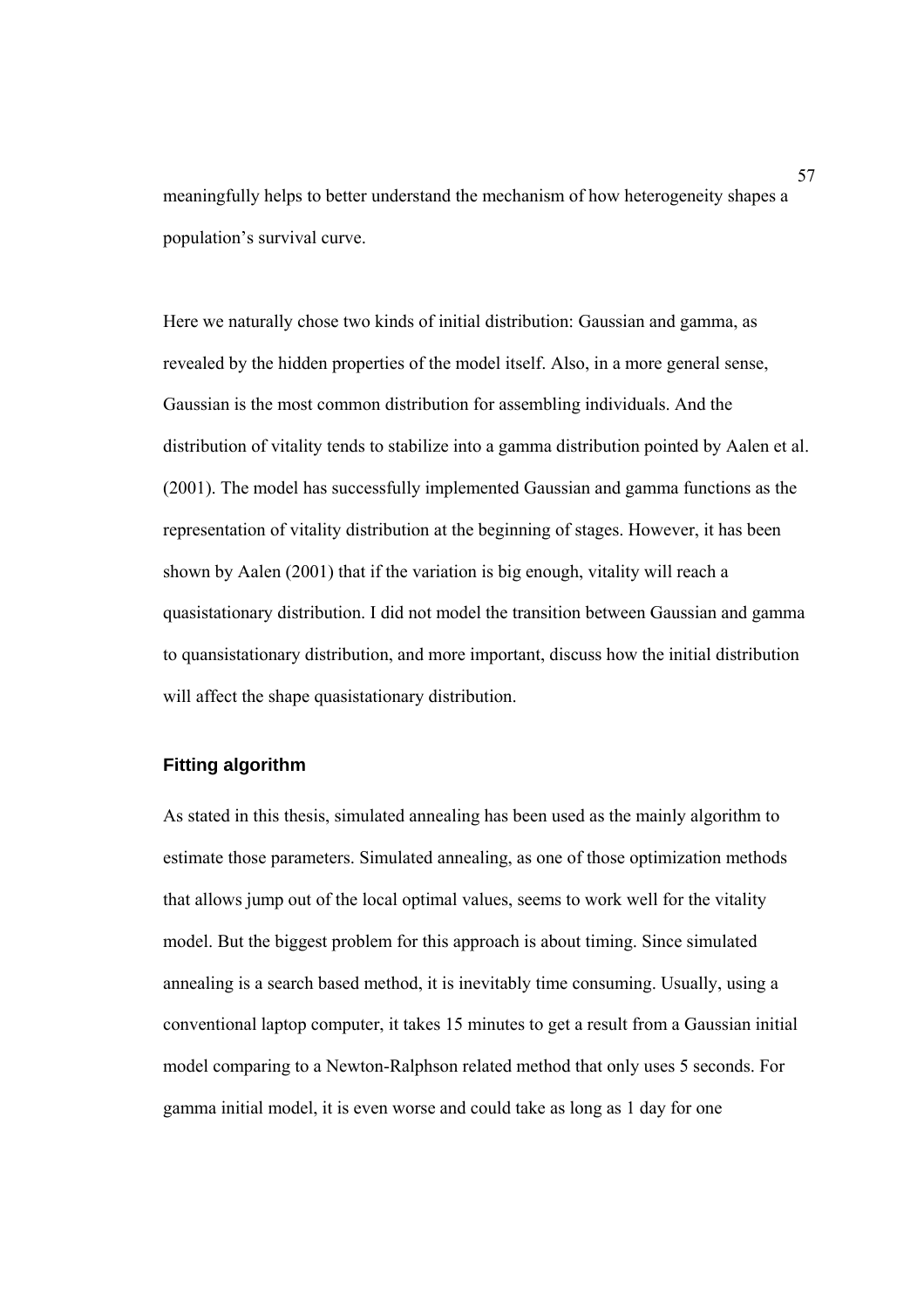convergence due to the numerical integral. The ideal algorithm should be like Sailinger's approach, having some restrictions on initial parameter estimation that would increase the speed a lot, but further work is still needed to explore it.

Another thing need to be noticed is the choice of algorithm parameters that control the search process, like the value of initial temperature and the proportion of temperature reduction at each round. It is quite possible that if those parameters are not carefully chosen, the algorithm doesn't guarantee to converge to the right answer. Unfortunately, there is no explicit form to follow and the algorithm parameters may vary as the optimization function changes. Therefore, we can only pick up those values by experiment.

#### **Application to human survival data**

The successful application of vitality model to demographic data has explained some important features characterizing survival dynamics in human population, such as the age pattern of survival improvement. Of course, we could do something more using vitality model. If there are enough data available, we are able to comparing survival situation across country, sex, race and et al. based on their vitality parameters.

The most attractive application would be related to the explanation of mortality rate plateaus. We have shown somehow, both the model structure and data exploring will naturally lead to a mortality plateau. Although this model demonstrates why an aging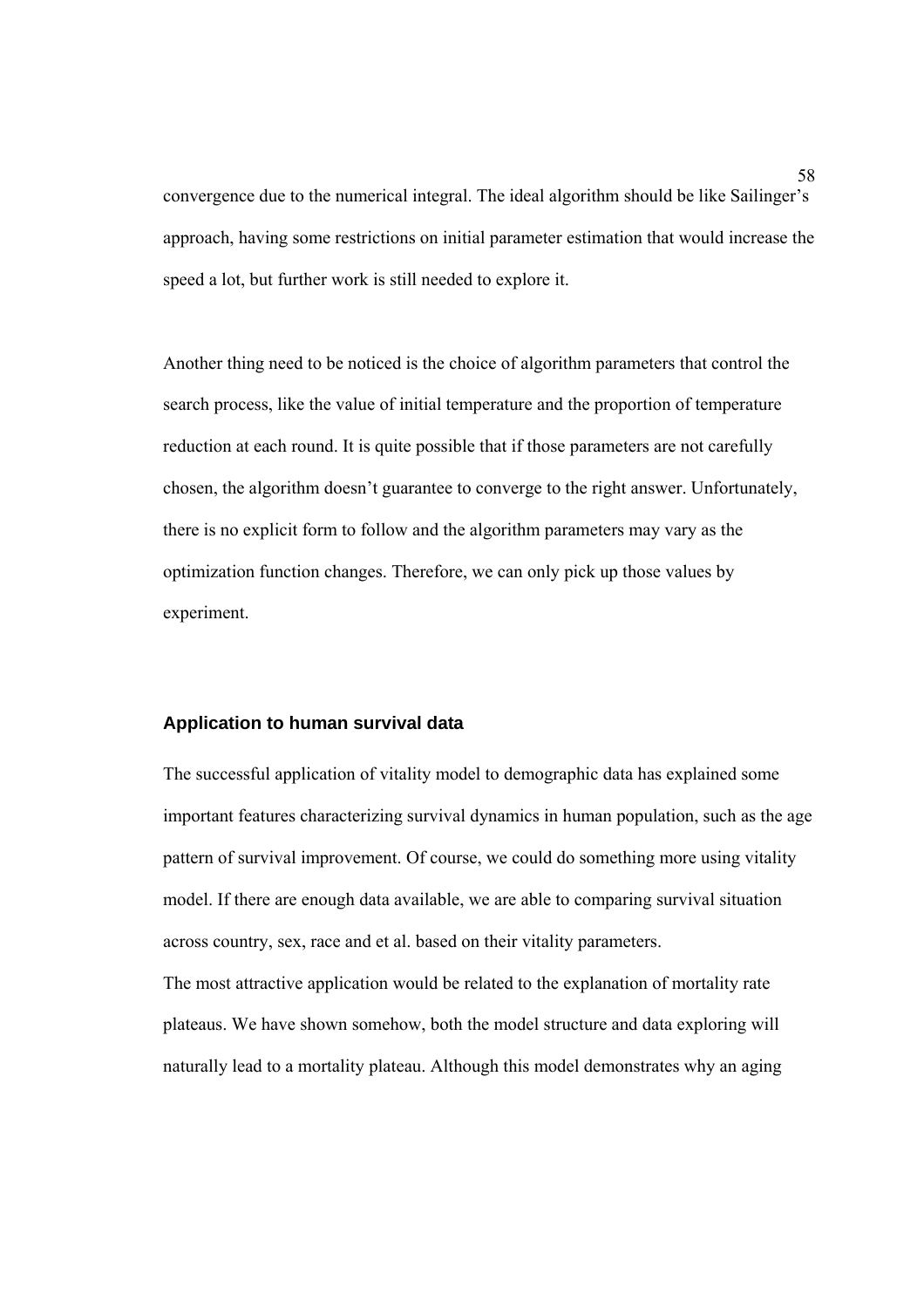process should exhibit mortality plateaus, it does not claim to uncover the fundamental causes of aging.

However, the way we use vitality model prove that it could be far more than fitting to data, but a simple way to represent the complex system and reveal the essential process of aging and death.

### **Further application and final thoughts**

It has been noted numerous times that the reason we want to introduce vitality model is to find something fundamental in survival mechanism among different species of animals including humans. This model is in many ways an ideal construct. It subsumes various mechanisms into a single measure of vitality that leads the natural question of how the vitality parameters are correlated with body size, environmental conditions and even genetic differences, if at all. One application of this model is to relate environmental effects or outer treatments to survival through vitality parameters. That is looking at how the external forces change vitality parameters that finally shape the survival curve. Anderson (2000, 2008) has done excellent jobs on discussing those relationships. However, we still need more data both laboratory and natural to complete this system including considering initial distribution into model.

A considerable number of literatures support the hypothesis that gradual cumulative physiological degradation, such as oxidative damage at the cellular level results in organism ageing and eventual catastrophic collapse leading to death. If the concept of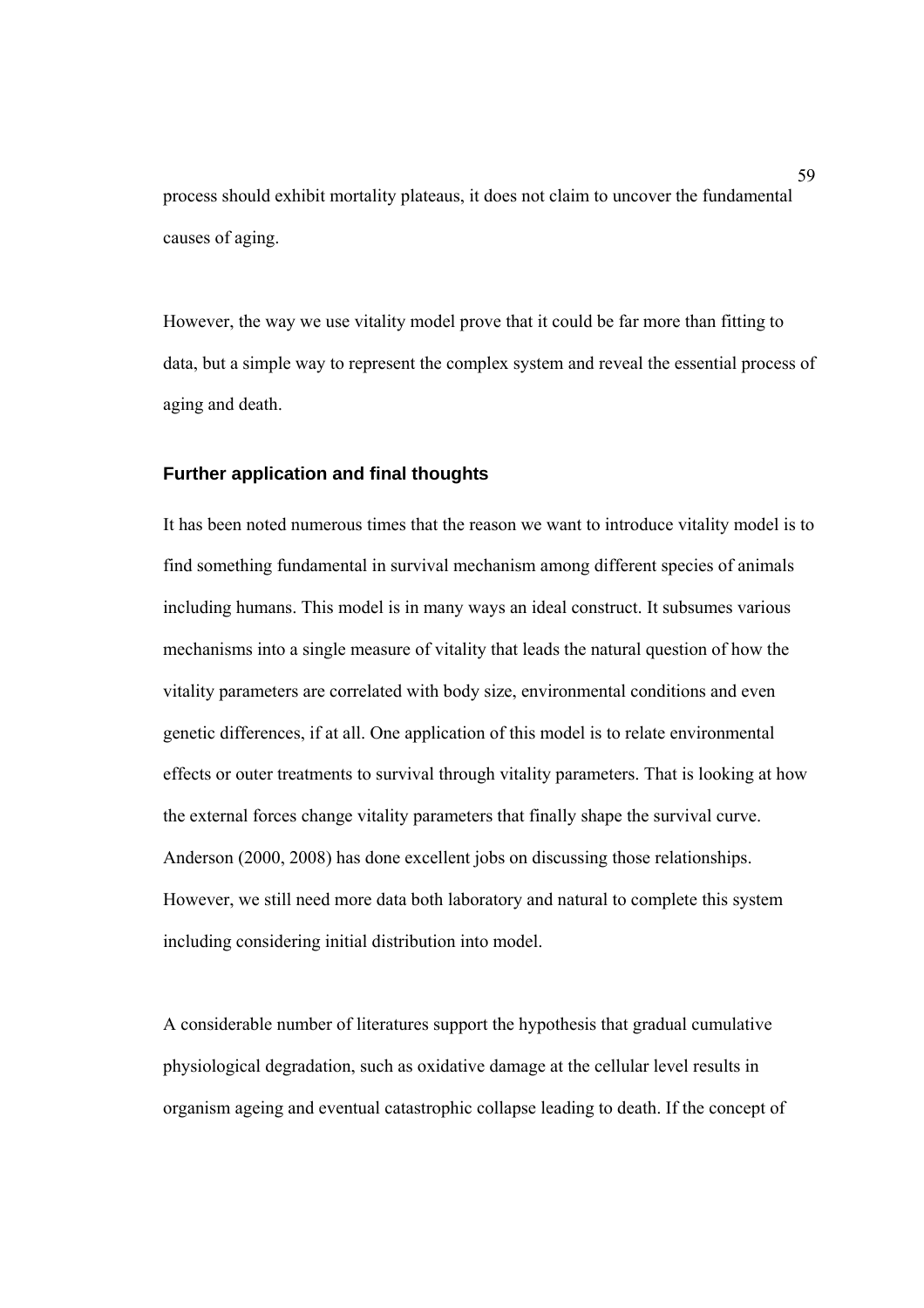vitality is valid, the process occurs in a similar manner can be linked to a cellular measurement. Therefore, the advanced application could come down to a level of cell and even gene expression.

In another view, as we discussed above, the heterogeneity causing mortality plateaus reveal the idea that the condition of the survivors is reflective of their being survivors. This is somehow a sense of natural selection. If we could further explore how the vitality relates to natural selection thus leading to evolution, this model would have great value. Thus, we believe, although great effort is still needed to consummate our vitality model, it has perspective future both in micro and macro application.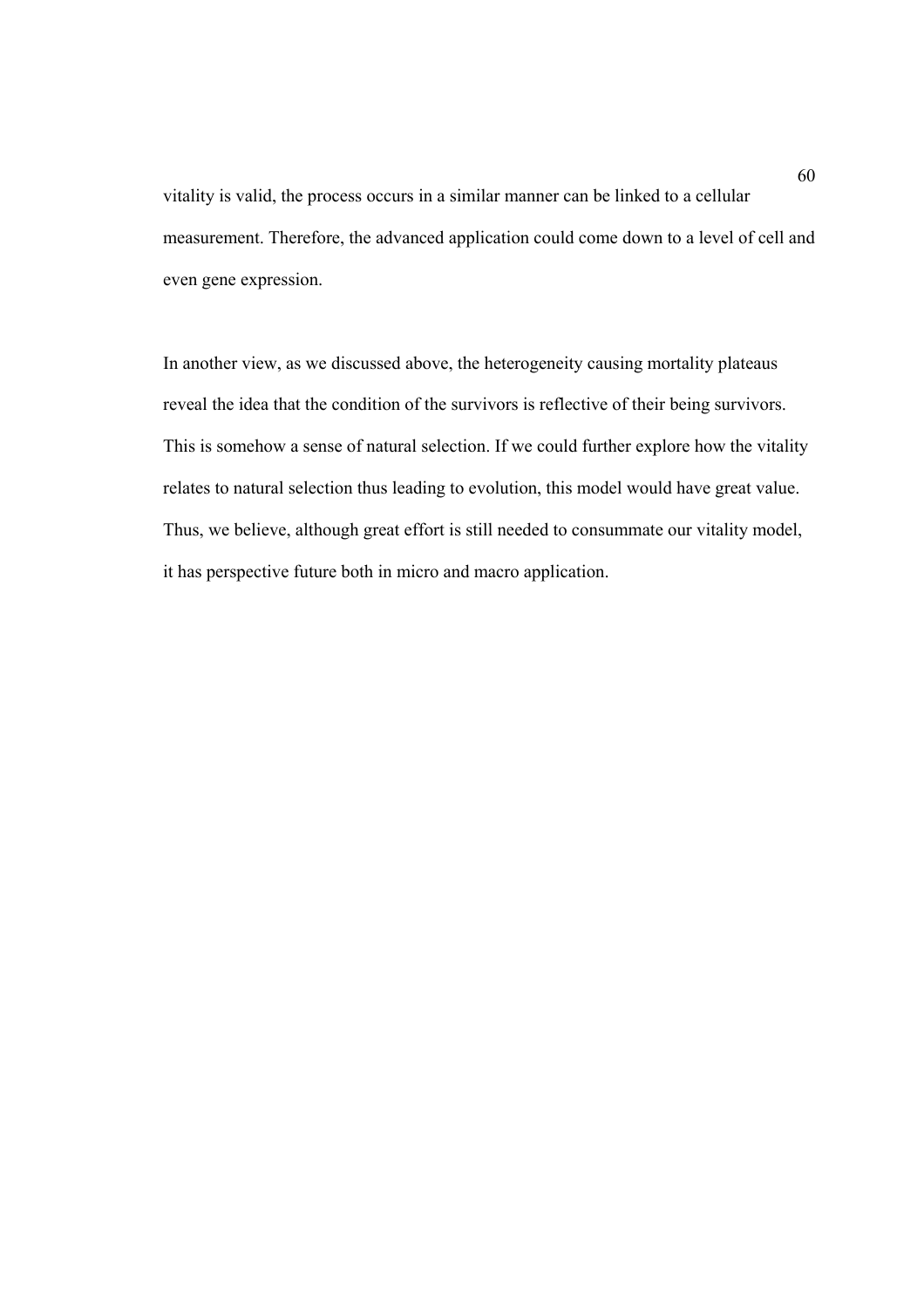#### **References**

Aalen, O. O., and H. K. Gjessing, (2001). Understanding the shape of the hazard rate: a process point of view. Statistical Sciences 16:1-22.

Aars, J., and R. A. Ims. 2002. Intrinsic and climate determinants of population demography: the winter dynamics of tundra voles. Ecology 83:3449-3456.

Anderson, J. J. 1992. A vitality-based stochastic model for organisms survival, in Individual-Based Models and Approaches in Ecology: Populations, Communities and Ecosystems, eds. DeAngelis, D.L. and Gross, L.J. (Chapman & Hall, New York), pp. 256-277.

Anderson, J. J. 2000. A vitality-based model relating stressors and environmental properties to organism survival. Ecological Monographs 70:445-470.

Anderson, J. J., E. Gurarie, and R. W. Zabel. 2005. Mean free-path length theory of predator-prey interactions: application to juvenile salmon migration. Ecological Modeling 186:196-211.

Anderson, J. J., Molly C. Gildea, Drew W. Williams and Ting Li. 2007. Linking growth, survival and heterogeneity through stochastic vitality. The American Naturalist Vol.171, No.1 E-article.

Bourn, D., M.Coc. 1978. The size, structure and distribution of the Giant tortoise population of Aldabra. Philosophical Transaction of the Royal Society of London. Series B, Biological Science, Vol. 282, No. 988, 139-175.

Boyce, M.S., C.V. Harida, T.C.Lee, and the NACEAS Stochastic Demography Working Group.2006 Trend Ecology and Evolution 21:142-148.

Burnham, K. P. and D. R. Anderson. 2002. Model selection and multimodel inferences: a practical information-theoretic approach. Springer-Verlag New York.

Carey, J.R. 1997. What demographers can learn from fruit fly actuarial models and biology. Demography 34:17-30.

Carey, J.R., P. Liedo, D. Orozco and J. Vaupel. 1992. Slowing of mortality rates at older ages in large medfly cohorts. Science 258, 457-461

Carey, J. P.Liedo, H.-G. Müller, J.-L. Wang and J.W. Vaupel. 1998. A simple graphical technique for displaying individual fertility data and cohort survival: case study of 1000 Mediterranean Fruit Fly females. Functional Ecology 1998, 12, 359-363.

Carnes, B.A., and , S. J. Olshansky. 1993. Evolutionary perspectives on human senescence. Population and Development Review 19:793-806.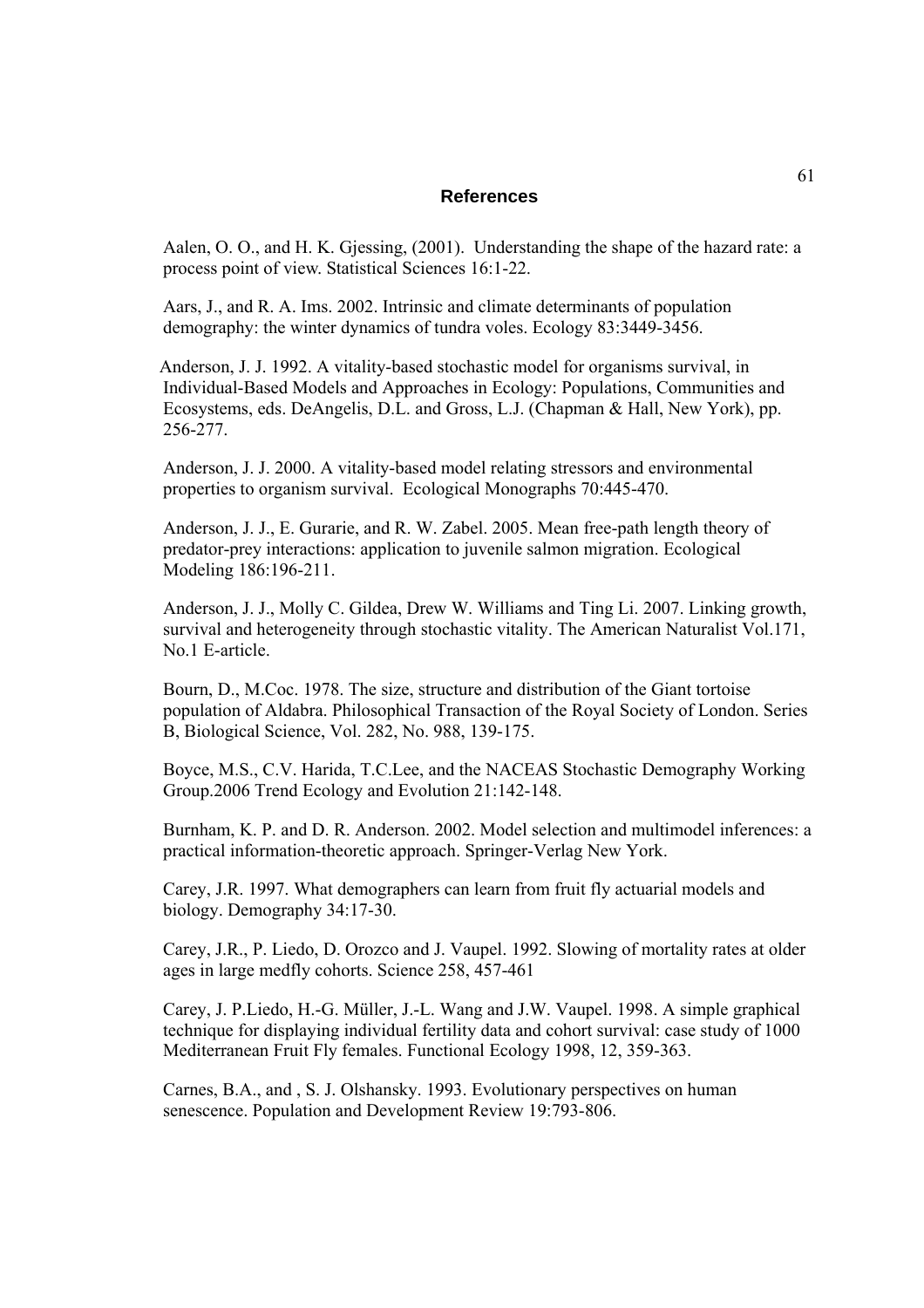Carnes, B.A., and S. J. Olshansky. 2001. Heterogeneity and its biodemographic implications of longevity and mortality. Experimetal Gerontology 36:419-430.

Carter, Jacoby, Azmy S. Ackleh, Billy P. Leonard, Haibin Wang. 1999. Giant panda (*Ailuropoda melanoleuca*) population dynamics and bamboo (*subfamily Bambusoideae*) life history: a structured population approach to examining carrying capacity when the prey are semelparous. Ecological Modeling 123:207-223.

Chhikara, R. S., and J. L. Folks. 1989. The inverse Gaussian distribution: theory, methodology, and applications. M. Dekker, New York.

Corana, A., M. Marchesi, C. Martini, and S. Ridella. 1987. Minimizing Multimodal Functions of Continuous Variables with the "Simulated Annealing" Algorithm. ACM Transactions on Mathematical Software, Vol.13, No.3, Pages 262-280.

Deevey, Edward S. Jr. 1947. Life tables for natural populations of animals. The Quarterly Review of Biology, Volume 22, Issue 4, 283-314.

Engen, S., R. Lande, and B. –E. Sǽther. 2003. Demographic stochasticity and allee effects in populations with two sexes. Ecology 84:2378-2386.

Fox, G. A., and B. E. Kendall. 2002. Demographic stochasticity and the variance reduction effect. Ecology 83:1928–1934.

Gibbons, J. Whifield and Raymod D. Scmlitsch. 1982. Survivorship and Longevity of a Long-Lived vertebrate species: how long do turtles live? The Journal of Animal Ecology, Vol. 51, No. 2, 523-527.

Gavrilov, L. A., and N. S. Gavrilova. 2003. The quest for a general theory of aging longevity. Science of Aging and knowledge environment. SAGE KE sageke.science.org/cgi/content/ful/sageke;2003/28/re5

Gompertz, B. 1825. On the nature of the function expressive of the law of human mortality and on a new mode determining life contingencies. Philos. Trans. R. Soc. London 115,513-525.

Gurarie, Eli, 2007. Incorporating population-level heterogeneity into analysis of animal dispersal with applications to travel times of migrating juvenile salmon. (Manuscript)

Hellgren, Eric C., Richard T. Kazmaier, Donald C. Ruthven III, David R. Synatzske. Variation in Tortoise life History: Demography of Gopherus berlandieri.

Kendall, M., Stuart, A., 1997. The advanced theory of statistics,  $4<sup>th</sup>$  ed., vol. 2. MacMillan, New York, USA.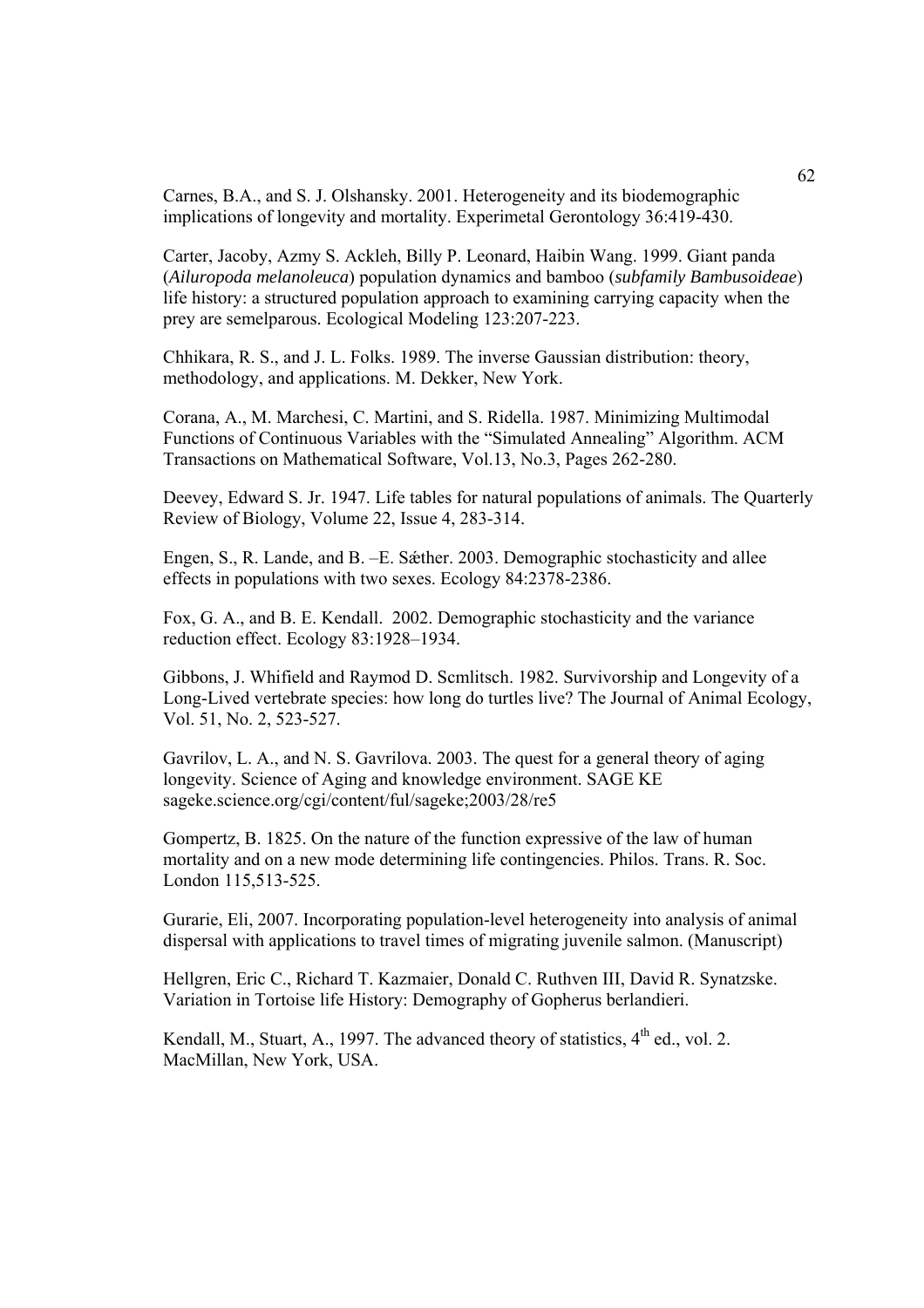Khazaeli, A.A., L. Xiu and J, W, Curtsinger. 1995. Stress Experimets as a Means of Investigating Age-Specific Mortality in Drosophila melongaster. Experimental Gerontology 30:177-84.

Kirkpatrick, S., Gelatt, C.D., JR., and Vecchi, M.P. 1983. Optimization by simulated annealing. Science 220, 4598, 671-680.

Lande, R., S. Engen, and B. –E. Sæther, and T. Coulson. 2006. Estimating density dependence from time series of population age structure. American Naturalist 168:76-87.

Letcher B, H. J. A. Rice, L. B. Crowder, and F, P. Binkowski. 1996. Size-dependent effects of continuous and intermittent feeding on starvation time and mass loss in starving yellow perch larvae and juveniles. Transactions of the American Fisheries Society 125:14-26.

May, R. M. 1973. Stability and complexity in model ecosystems. Princeton, Princeton University Press.

Metropolis, N., Rosenbluth, A.,Rosenbluth, M.,Teller, A., and Teller, E. 1953. Equation of state calculations by fast computing machines. J. Chem. Phys. 21, 1087-1090.

Miyo, T., and B. Charlesworth. 2004. Age-specific mortality rates of reproduction and non-reproducing males of *Drosophila melanogaster*. Proceedings of the Royal Society B 271:2571-2522.

Nelson, E. and Dannefer, D. (1992) Gerontology 32, 17-23

Pletcher, S. D., D. Houle, and J. W. Curtsinger. 1998. Age-specific properties of spontaneous mutations affecting mortality in *Drosophila melanogaster*. Genetics 148:287-303.

Promislow, D. E. L., M. Tatar, A. A. Khazaeli, and J. W. Curtsinger. 1996. Age-specific patterns of genetic variance in *Drosophila melanogaster*. I. Mortality. Genetics 143:839- 848.

Rauser, C.L., L. D. Mueller, and M. R. Rose. 2006. The evolution of late life. Ageing Research Reviews 5:14-32.

Salinger, D. H., J. J. Anderson, and O. S. Hamel.2003. A Parameter estimation routine for the vitality-based survival model. Ecological Modeling 166:287-294.

Service, P. M. 2000. Heterogeneity in individual mortality risk and its importance for evolutionary studies of senescence. American Naturalist 156:1-13.

Steinsaltz, D., and S. N. Evans. 2004. Markov mortality models: implications of quasistationarity and varying initial distributions. Theoretical Population Biology 65:319- 337.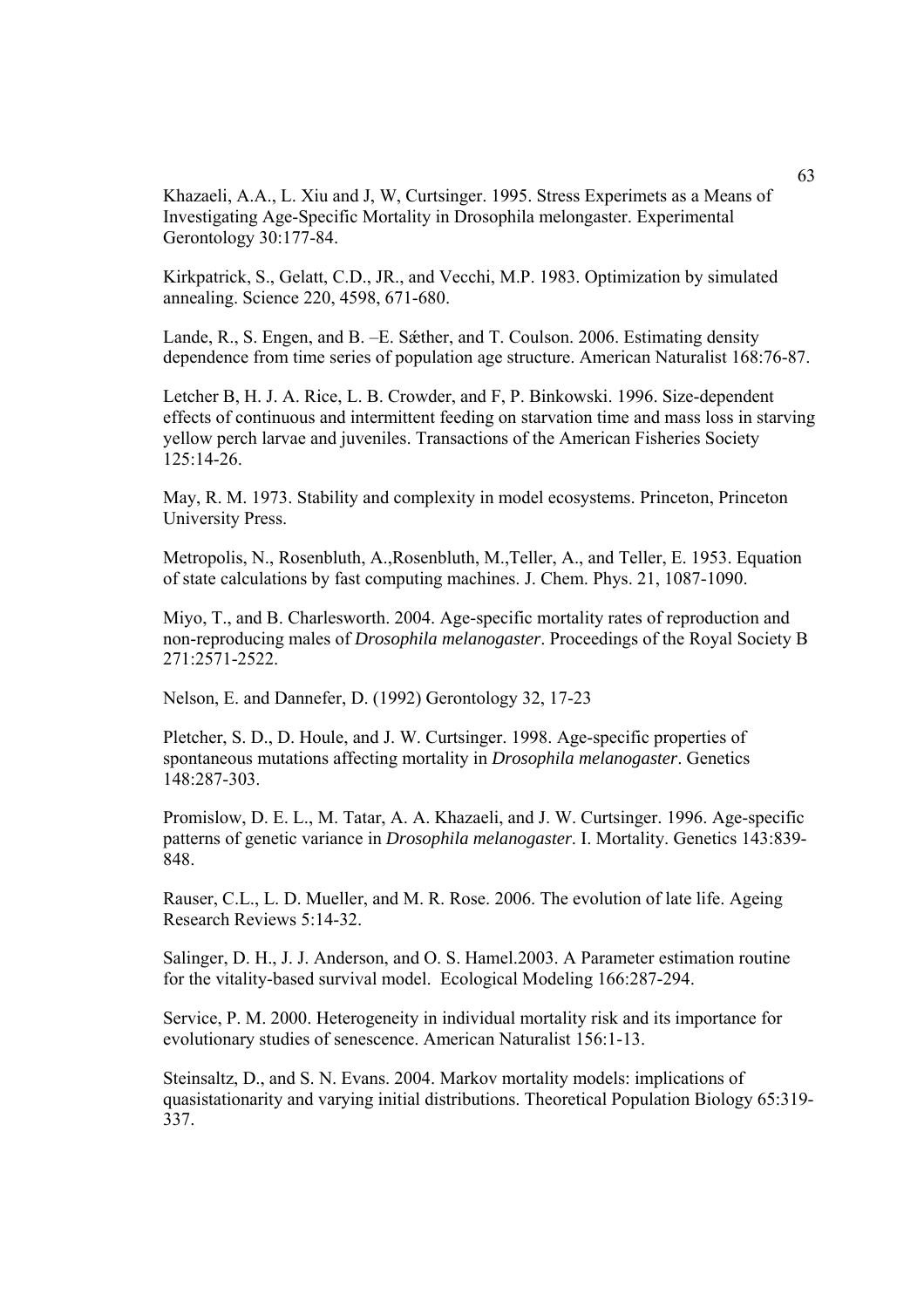Steinsaltz, D. 2005. Re-evaluating a test of the heterogeneity explanation for mortality plateaus. Experimental Gerontology 40:101–113.

Steinsaltz, D. and S. N. Evans. 2007. Quasistationary distributions for one dimensional diffusions with killing. Transactions of the American Mathematical Society: vol 359, no.3, pages 1285-1324

S. Weitz, Joshua and B. Fraser Hunter. 2001. Explaining mortality rate plateaus. PNAS vol. 98 no. 26.

Tate, R., Manfreda, J., Krahn, A., and Cuddy, T. 1995. Am. J. Epidemiol. 142, 946-954

Vaupel, J.W., Manton, and K.G., Stallard, E., 1979. The impact of heterogeneity in individual frailty on the dynamics of mortality. Demography 16:439–454.

Vaupel, J. W., and A. I. Yashin. 1985. Heterogeneity's ruses: some surprising effects of selection on population dynamics. American Statistician 39:176-185.

Vaupel, J., Johnson, T. & Lithgow, G. 1994. Rates and mortality in population of Caenorhabditis elegans. Science 266, 826-828.

Vaupel, J. W., J. R. Carey, K. Christensen, T. E. Johnson, A. I. Yashin, N. V. Holm, I. A. Iachine, V. Kannisto, A. A. Khazaeli, P. Liedo, V. D. Longo, Y. Zeng, K. G. Manton, and, J. W. Curtsinger. 1998. Biodemographic trajectories of longevity. Science 280:855–860.

Weitz, J. S., and H. B. Fraser. 2001. Explaining mortality rate plateaus. Proceedings of the National Academy of Sciences 98:15383–15386.

Wilmoth, John R. and Vladimir Shkolnikov. The Human Mortality Database. http://www.mortality.org/

Wu, D., S.L. Rea, A. I. Yashin, and T. E. Johnson.2006. Visualizing hidden heterogeneity in the isogenic populations of *C. elegans*. Experimental Gerontology 41:261-270.

Yashin, Anatoli I., S. V. Ukraintseva, G. De Benedictis, Vladimir N. Anisimov, Alexander A. Butov, Konstantin Arbeev, D. A. Jdanov, S. I. Boiko, A. S. Begun, M. Bonafe and C. Franceschi. 2001. Have the oldest adults ever been frail in the past? A hypothesis that explains modern trends in survival. The journals of Gerontology: Biological sciences. Vol. 56A. No.10. B432-B442.

Zens, M. S. and D. R. Peart. 2003. Dealing with death data: individual hazards, mortality and bias. Trends in Ecology and Evolution 18:366–373.

64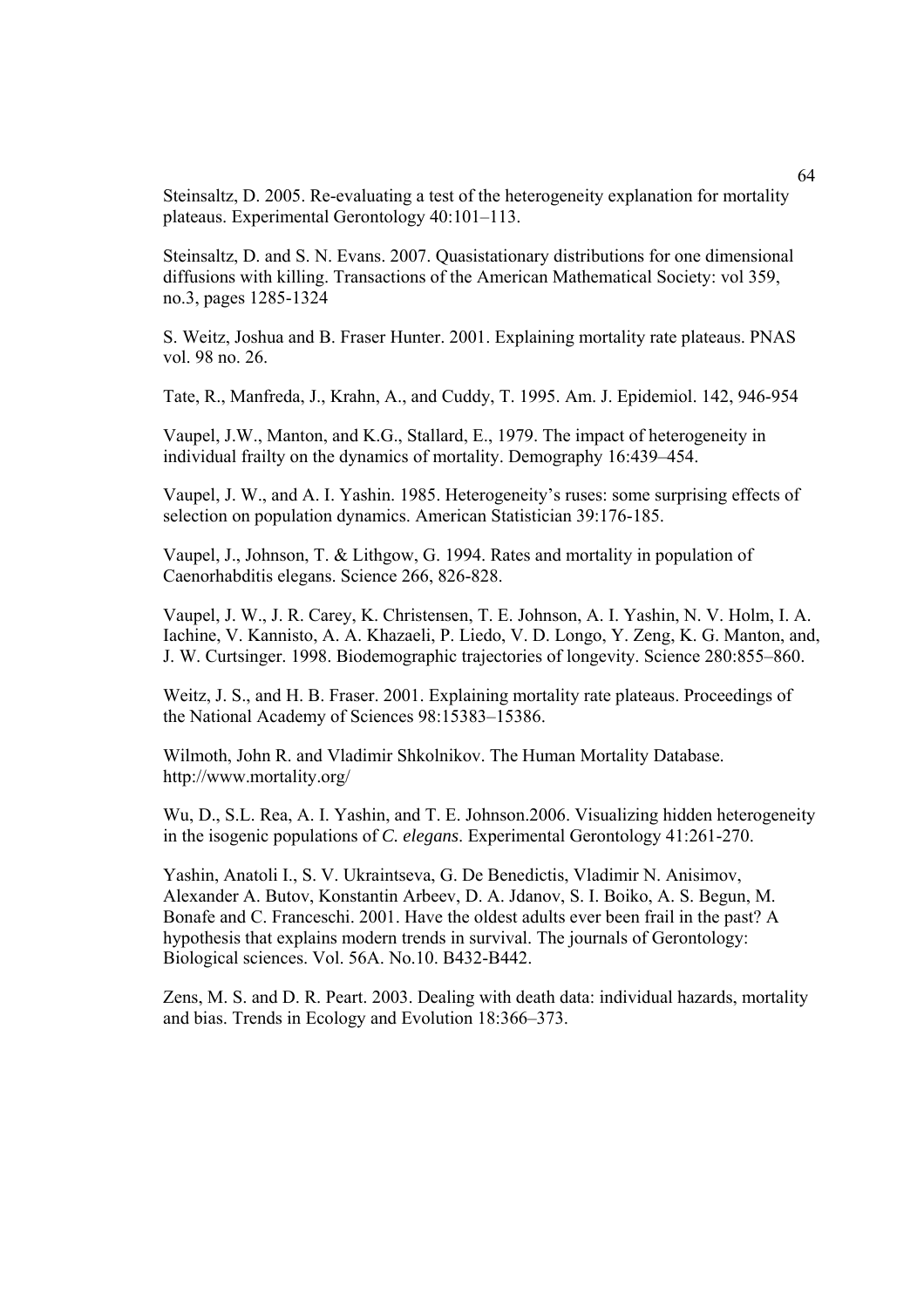## **Appendix A: Background on Vitality Model**

Traditionally, differential equations are widely used to model survive rate. However, this method has its biggest shortcoming that it ignores the nature heterogeneity among population including the initial birth variances and the differences involving further over time. Heterogeneity is one of the most important properties for a population which is believed to be significant to issues of population regulation, extinction and evolution. Several ways have been developed to deal with heterogeneity such as Individual Based Model that tracks population traits at individual level. But even significant progress has been made in developing IBMs, they still lack a standardized approach for representing heterogeneity. A totally new vitality model for fitting survival cures was initially published in a paper by Anderson in 2000. The vitality model for survival is a method by which to characterize the complex interactions between external and internal processes of a given organism. It has two components, one based on past history and related to vitality, and the other one independent of past history and representing accidental mortality. For vitality-dependent part, each organism within a population is born with a certain amount of vitality  $v_0$ . Vitality, denoting the remaining survival capacity of an organism, is a real positive number that evolves with age as a continuous Wiener process. The rate of vitality loss is described by Equation (1)

$$
dv/dt = -\rho + \sigma \varepsilon_t \tag{1}
$$

where  $\rho$  and  $\sigma$  are the magnitudes of the deterministic (drift) and stochastic (spread) rates of change of vitality,  $t$  is age, and  $\varepsilon$ , is a white noise process that spreads the distribution. When an organism's vitality reaches zero it dies.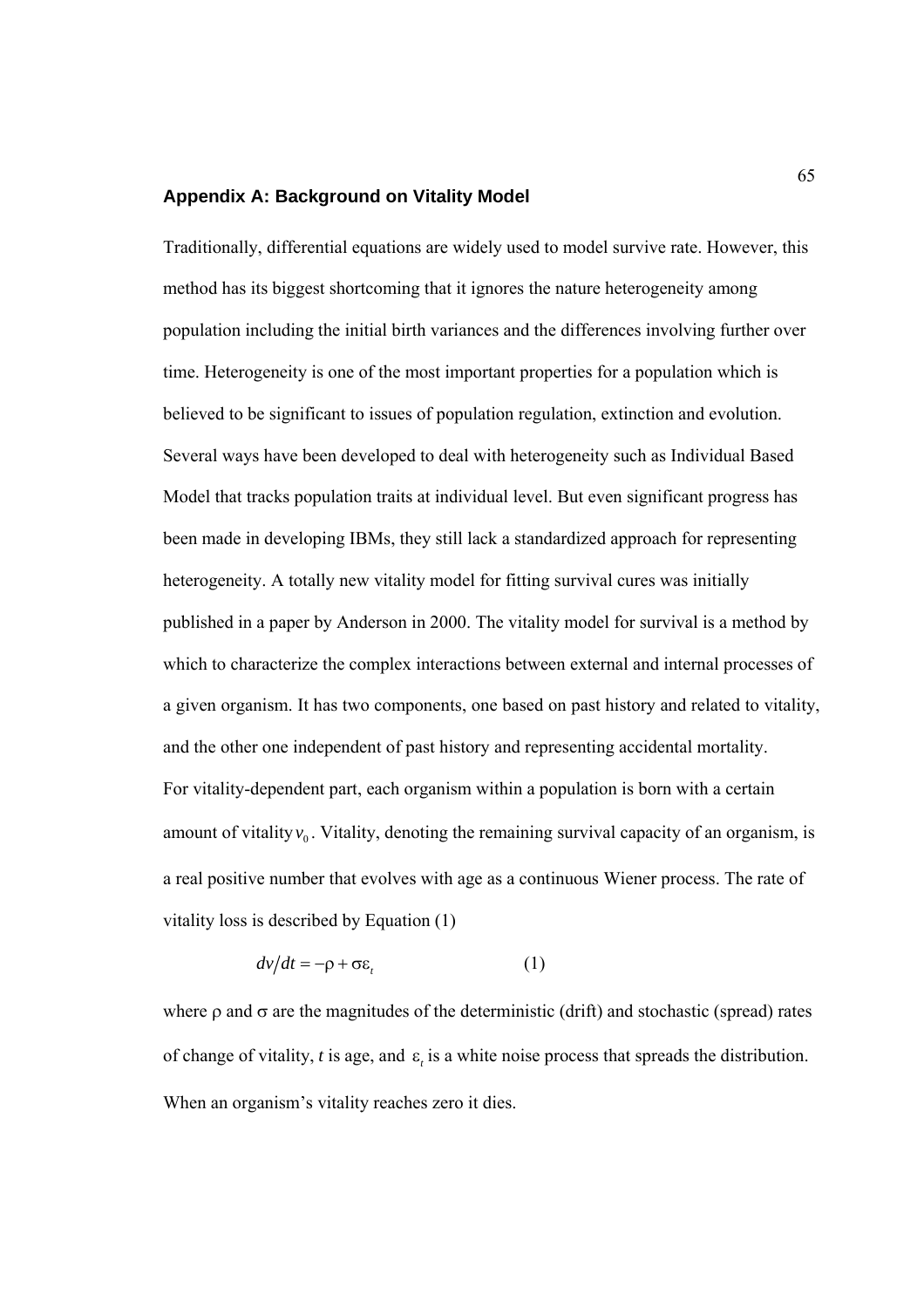Since the value of the initial vitality of any organism is an unknown quantity, it makes sense to normalize the vitality and parameters  $\rho$  and  $\sigma$  by the initial vitality  $v_0$ .

$$
v = v / v_0 \quad r = \rho / v_0 \quad s = \sigma / v_0 \tag{2}
$$

This creates two new parameters r and s, the normalized rate of vitality drift and the normalized rate of spread.

At a given time t, the probability of a vitality  $v$  is defined by equation 3) given the initial vitality  $v_0$ . This equation requires all the members of the population have the same initial vitality, describing by a Dirac delta function  $\delta(v - v_0)$ .

$$
p_{\nu}\left(v,t|v_0,0\right) = \frac{1}{s\sqrt{2\pi t}} \left[ \exp\left(-\frac{\left(v-1+rt\right)^2}{2ts^2}\right) - \exp\left(-\frac{\left(v+1+rt\right)^2}{2ts^2} + \frac{2r}{s^2}\right) \right] \tag{3}
$$

Integrating equation (3) over the allowable range of vitality(0,  $\infty$ ) gives the probability of survival based on vitality.

For vitality-invariant part, the probability of survival dues to accidental mortality is a Poisson process and defined in equation 4).

$$
P_a(t) = e^{-kt} \tag{4}
$$

The probability of survival for a population is the product of the probability of survival based on vitality and the probability of survival due to accidental mortality. The explicit formula is shown in equation 5)

$$
l(t) = P_v(t)P_a(t) = \left(\Phi\left(\frac{1}{s\sqrt{t}}(1-rt)\right) - \exp\left(\frac{2r}{s^2}\right)\Phi\left(-\frac{1}{s\sqrt{t}}(1+rt)\right)\right)e^{-kt}
$$
(5)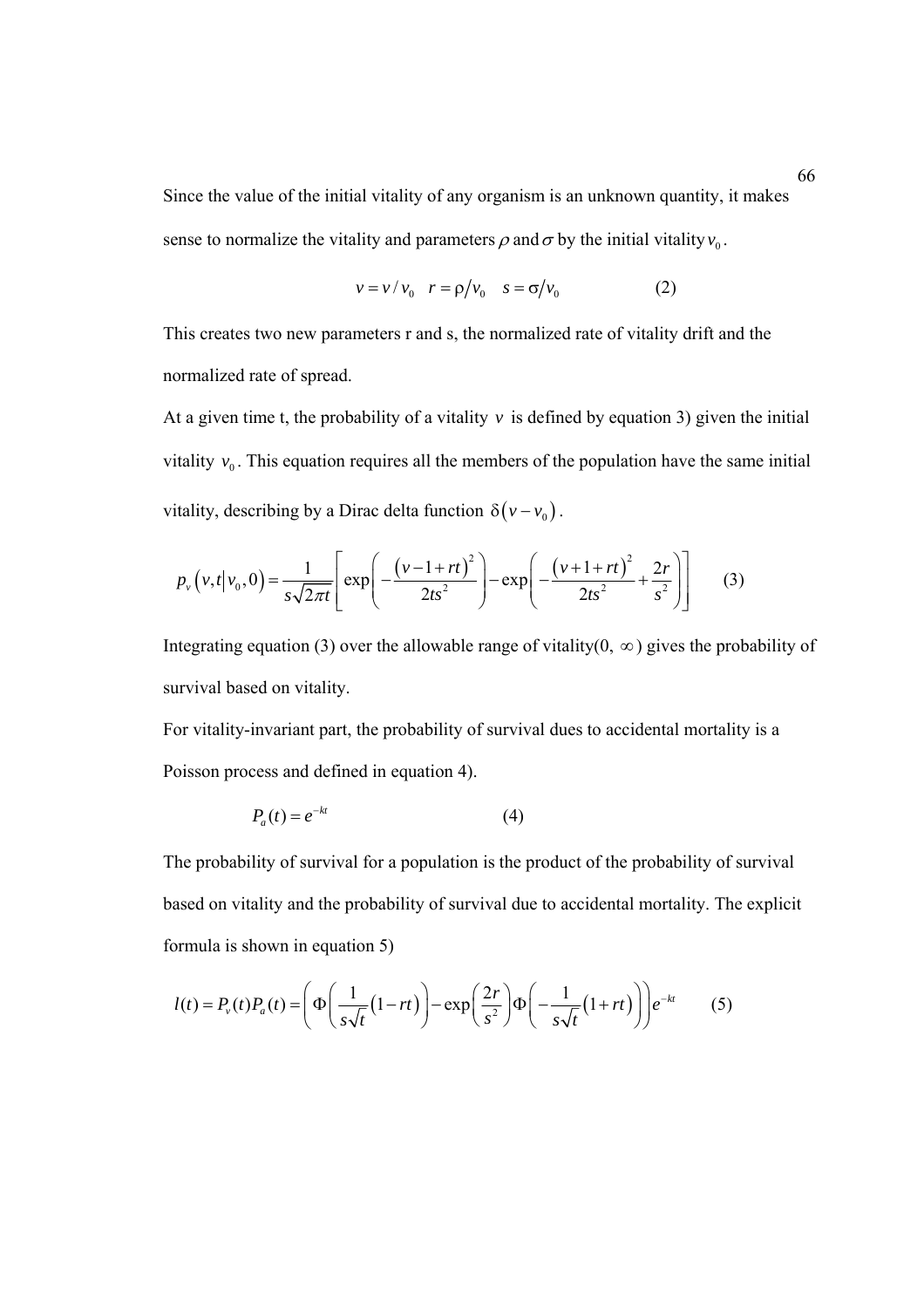**Appendix B: the shape of gamma distribution with restriction mean=1** 



**the shape of gamma distribution with mean=1**

x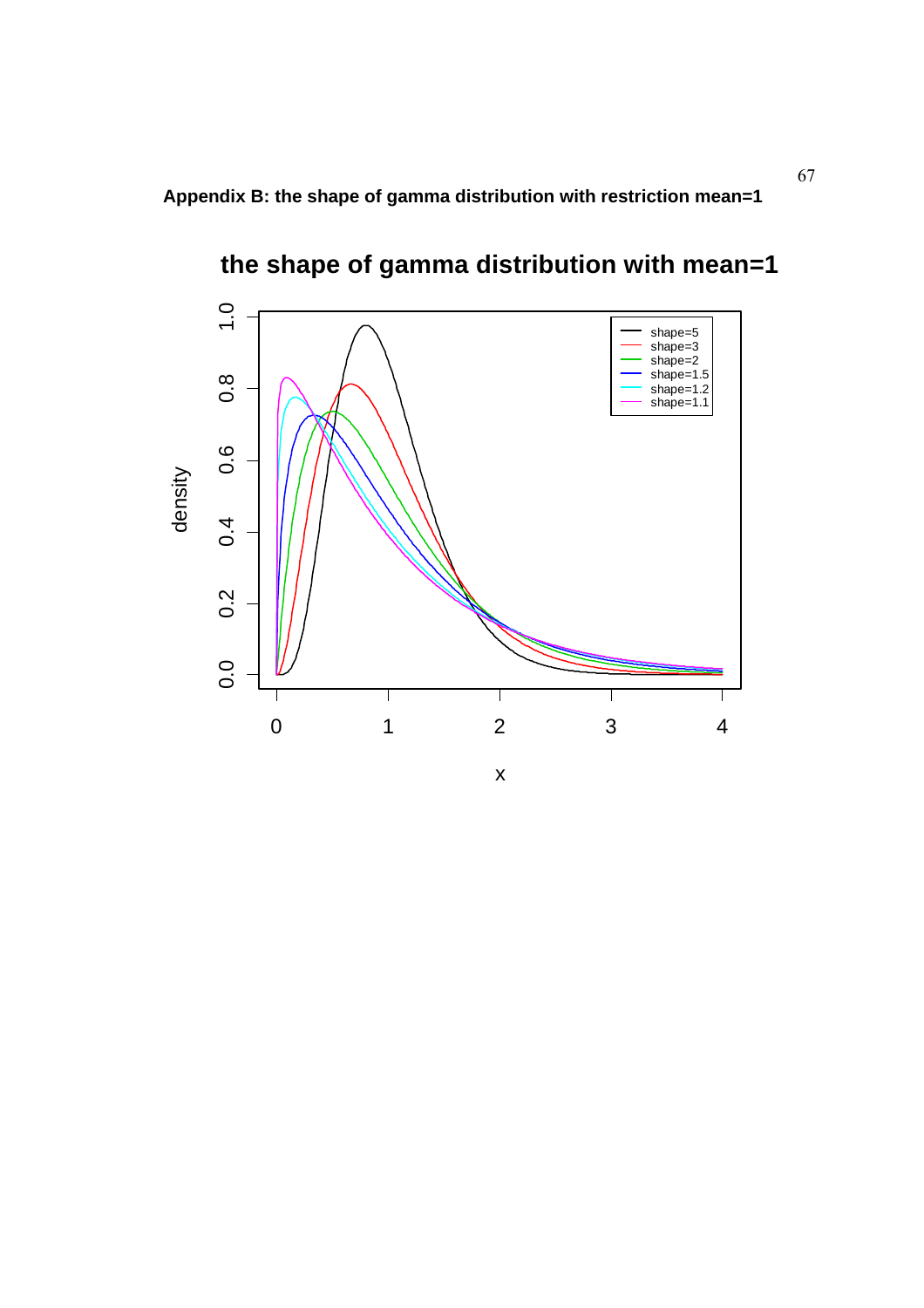| ۰.<br>۰,<br>전 사<br>I<br>۰.<br>۰.<br>× | i<br>۰.<br>۰. |
|---------------------------------------|---------------|
|---------------------------------------|---------------|

r s k u AIC actual para 0.050 0.100 0.005 0.050 NA 3-para 0.047 (0.001) 0.097 (0.004) 0.005 (0.001) NA -503.5 4-para Gaussian 0.047 (0.001) 0.097 (0.003) 0.005 (0.001) 0.049  $(0.002)$  -499.4 Simulation 1 Gaussian 4-para gamma 0.046 (0.001) 0.090 (0.003) 0.005 (0.001) 0.141  $(0.002)$   $-416.7$ actual para 0.050 0.100 0.005 0.100 NA 3-para 0.047 (0.001) 0.097 (0.003) 0.006 (0.001) NA -498.3 4-para Gaussian 0.048 (0.001) 0.094 (0.003) 0.006 (0.001) 0.109  $(0.003)$   $-500.8$ Simulation 2 Gaussian 4-para gamma 0.049 (0.001) 0.078  $(0.004)$ 0.003 (0.001) 0.262  $(0.003)$   $-479.6$ actual para 0.050 0.100 0.005 0.200 NA 3-para 0.046 (0.001) 0.100 (0.003) 0.008 (0.001) NA -474.2 4-para Gaussian 0.048 (0.001) 0.090 (0.003) 0.005 (0.001) 0.226  $(0.006)$  -495.3 Simulation 3 Gaussian 4-para gamma 0.048 (0.001) 0.071  $(0.002)$ 0.005 (0.001) 0.339  $(0.005)$   $-478.9$ actual para 0.050 0.100 0.005 0.300 NA 3-para 0.045 (0.001) 0.111 (0.004) 0.009 (0.001) NA -440.9 4-para Gaussian 0.048 (0.001) 0.097 (0.004) 0.005 (0.001) 0.264  $(0.022)$  -482.5 Simulation 4 Gaussian 4-para gamma 0.048 (0.001) 0.082 (0.003) 0.004 (0.001) 0.367  $(0.004)$   $-471.4$ Simulation 5 actual para  $0.050$  0.100 0.005 0.350 NA Gaussian 3-para 0.042 (0.001) 0.117 (0.004) 0.014  $(0.002)$  NA  $-478.0$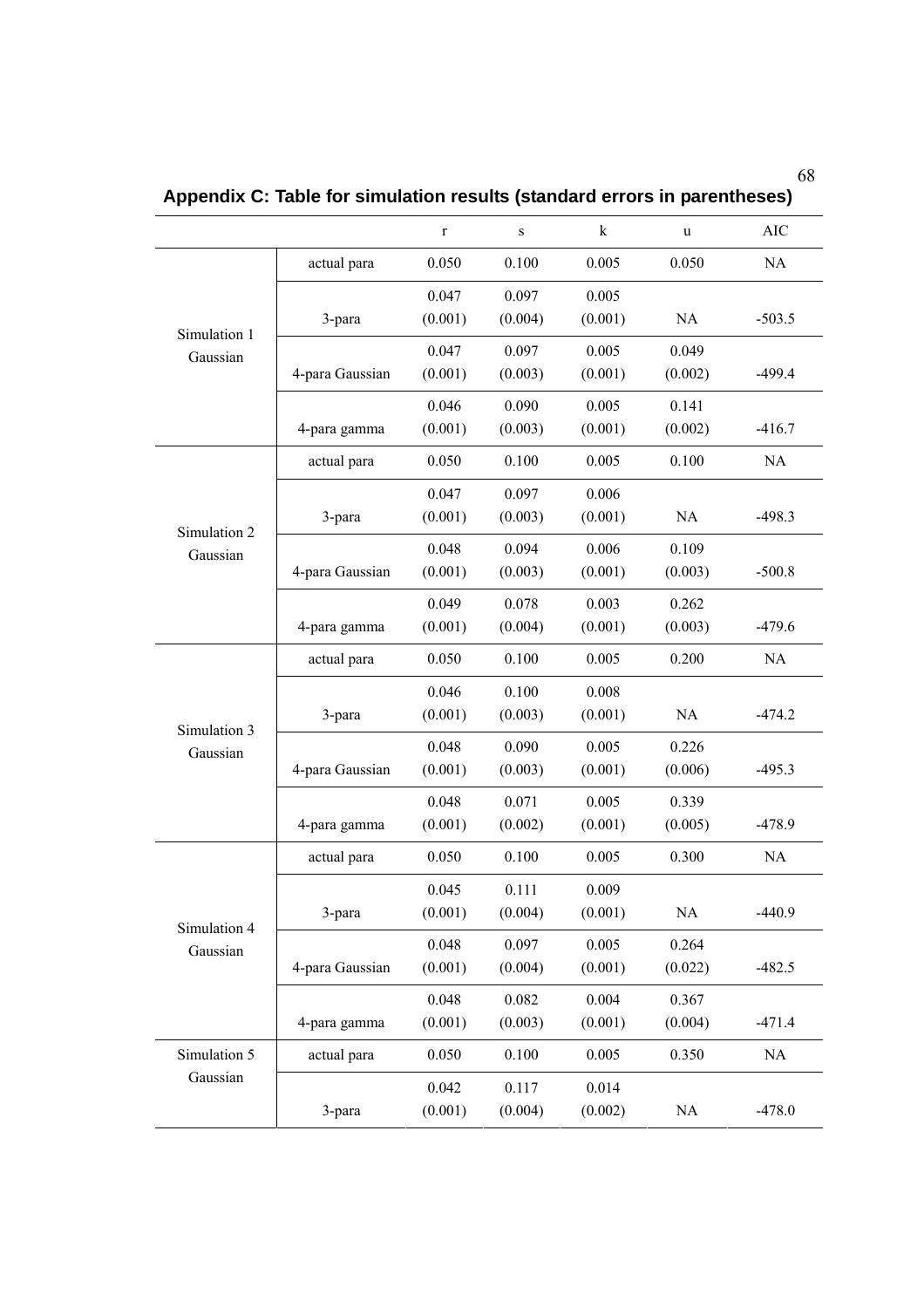|                          |                 |         |         |         |           | 69        |
|--------------------------|-----------------|---------|---------|---------|-----------|-----------|
|                          |                 | 0.046   | 0.107   | 0.008   | 0.273     |           |
|                          | 4-para Gaussian | (0.001) | (0.004) | (0.001) | (0.020)   | $-517.1$  |
|                          |                 | 0.047   | 0.089   | 0.007   | 0.379     |           |
|                          | 4-para gamma    | (0.001) | (0.003) | (0.001) | (0.006)   | $-491.1$  |
| Simulation 6<br>Gaussian | actual para     | 0.050   | 0.100   | 0.005   | 0.400     | NA        |
|                          |                 | 0.037   | 0.096   | 0.017   |           |           |
|                          | 3-para          | (0.001) | (0.005) | (0.002) | NA        | $-471.4$  |
|                          |                 | 0.040   | 0.085   | 0.012   | 0.271     |           |
|                          | 4-para Gaussian | (0.001) | (0.005) | (0.002) | (0.021)   | $-509.1$  |
|                          |                 | 0.044   | 0.078   | 0.005   | 0.401     |           |
|                          | 4-para gamma    | (0.001) | (0.002) | (0.001) | (0.010)   | $-455.5$  |
|                          | actual para     | 0.050   | 0.100   | 0.005   | 0.500     | NA        |
|                          |                 | 0.036   | 0.108   | 0.019   |           |           |
| Simulation 7             | 3-para          | (0.001) | (0.005) | (0.002) | <b>NA</b> | $-453.9$  |
| Gaussian                 |                 | 0.040   | 0.098   | 0.014   | 0.277     |           |
|                          | 4-para Gaussian | (0.001) | (0.005) | (0.002) | (0.020)   | $-478.8$  |
|                          |                 | 0.045   | 0.078   | 0.006   | 0.481     |           |
|                          | 4-para gamma    | (0.001) | (0.006) | (0.001) | (0.001)   | $-469.2$  |
| Simulation 8<br>gamma    | actual para     | 0.050   | 0.100   | 0.005   | 0.400     | <b>NA</b> |
|                          |                 | 0.044   | 0.120   | 0.012   |           |           |
|                          | 3-para          | (0.001) | (0.005) | (0.002) | NA        | $-455.3$  |
|                          |                 | 0.048   | 0.109   | 0.005   | 0.285     |           |
|                          | 4-para Gaussian | (0.001) | (0.005) | (0.002) | (0.005)   | $-498.5$  |
|                          |                 | 0.048   | 0.087   | 0.005   | 0.395     |           |
|                          | 4-para gamma    | (0.001) | (0.006) | (0.002) | (0.002)   | $-499.4$  |
| Simulation 9<br>gamma    | actual para     | 0.050   | 0.100   | 0.005   | 0.500     | NA        |
|                          |                 | 0.036   | 0.126   | 0.020   |           |           |
|                          | 3-para          | (0.001) | (0.005) | (0.007) | $\rm NA$  | $-433.7$  |
|                          |                 | 0.046   | 0.130   | 0.005   | 0.324     |           |
|                          | 4-para Gaussian | (0.001) | (0.005) | (0.002) | (0.005)   | $-444.3$  |
|                          |                 | 0.047   | 0.093   | 0.005   | 0.504     |           |
|                          | 4-para gamma    | (0.001) | (0.007) | (0.002) | (0.002)   | $-470.8$  |
| Simulation 10            | actual para     | 0.050   | 0.100   | 0.005   | 0.577     | <b>NA</b> |
|                          |                 |         |         |         |           |           |